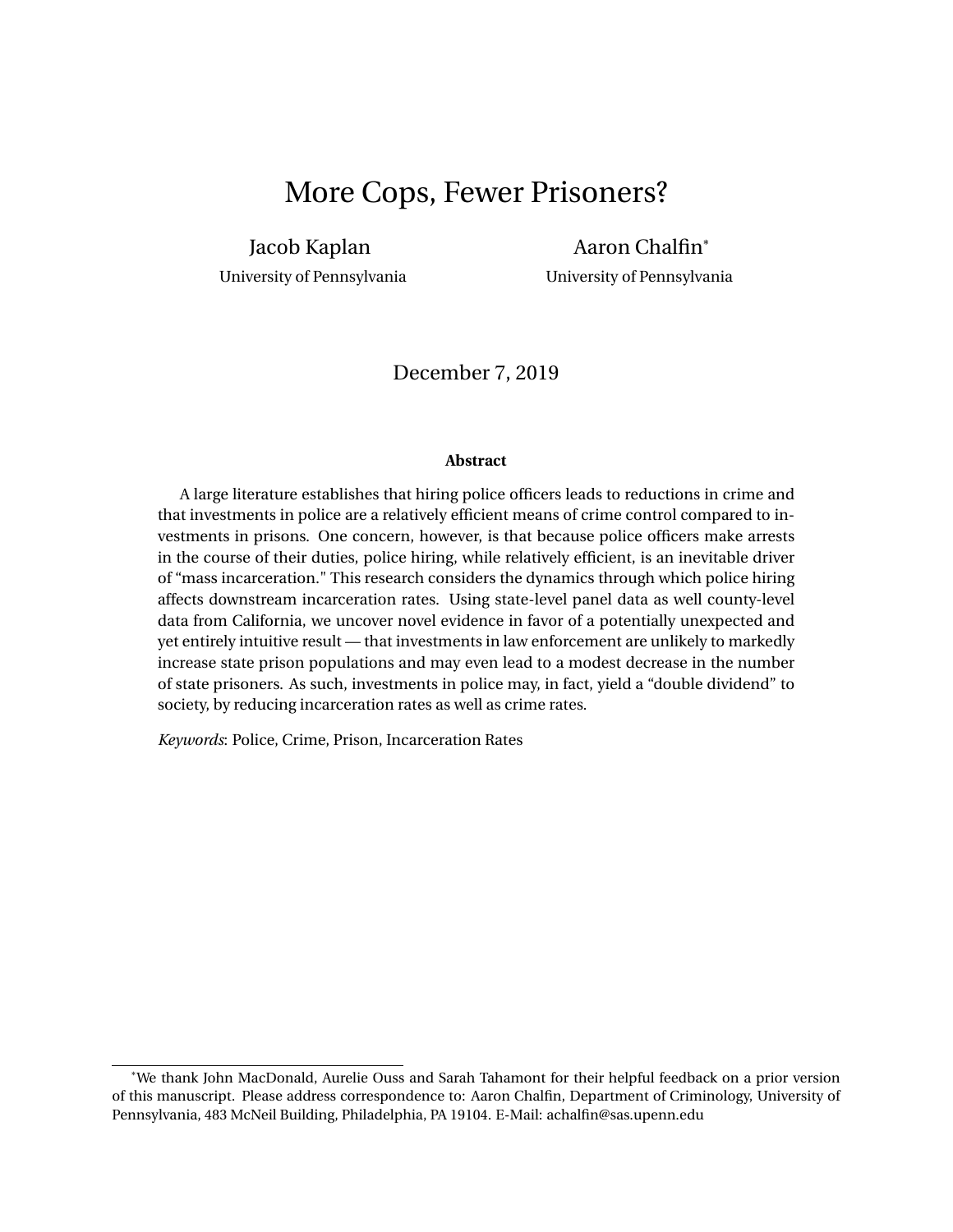## **1 Introduction**

There are two primary mechanisms through which criminal justice policy inputs like police and prisons can reduce crime: deterrence and incapacitation. Deterrence represents a behavioral response of crime to a given crime control strategy and is based on the idea that a rational offender will reduce the amount of crime he supplies when the price of crime (which is, in turn, a function of the certainty of apprehension and the severity of the expected sanction) increases. This conception of deterrence is a core idea in Becker's seminal contribution to the economics of crime and in Cornish and Clarke's *The Reasoning Criminal* and can be found in early treatises on the subject by [marchese di Beccaria](#page-49-0) [\(1785\)](#page-49-0) and [Bentham](#page-46-0) [\(1793\)](#page-46-0) and later extensions by [Ehrlich](#page-48-0) [\(1973\)](#page-48-0), [Shavell](#page-51-0) [\(1991\)](#page-51-0) and [McCrary et al.](#page-50-0) [\(2010\)](#page-50-0) among others. $^{\rm l}$  Incapacitation, on the other hand, represents a mechanical response of crime to police and is premised on the idea that by arresting and subsequently incarcerating offenders, some number of crimes will be abated — or incapacitated — away.  $2^2$  $2^2$ 

Deterrence, it has been noted, is inexpensive relative to incapacitation [\(Nagin, 2013\)](#page-50-1). While preventing crimes via incapacitation requires that municipal and state governments finance the considerable costs of arresting, adjudicating and confining offenders, deterrence has far fewer costs. Accordingly, the cost-effectiveness of a given crime control strategy will depend on the relative mix of deterrence and incapacitation effects that the strategy generates. Critically, if deterrence effects are sufficiently large it is possible for a crime control strategy to reduce both

<span id="page-1-0"></span><sup>&</sup>lt;sup>1</sup>There is also a rich literature on perceptual deterrence — the extent to which potential offenders are wellinformed about the risks of offending — with notable contributions including [Chiricos & Waldo](#page-47-0) [\(1970\)](#page-47-0), [Paternoster](#page-50-2) [et al.](#page-50-2) [\(1983\)](#page-50-2) and [Loughran et al.](#page-49-1) [\(2011\)](#page-49-1). See [Apel](#page-46-1) [\(2013\)](#page-46-1) for a detailed review of this literature.

<span id="page-1-1"></span><sup>&</sup>lt;sup>2</sup>A large literature on "criminal careers" provides evidence on the size of incapacitation effects by seeking to understand the general productivity level of offenders [\(Blumstein et al., 1986;](#page-46-2) [Hirschi et al., 1986;](#page-48-1) [Visher & Roth,](#page-52-0) [1986;](#page-52-0) [Nagin & Land, 1993;](#page-50-3) [D'unger et al., 1998\)](#page-47-1).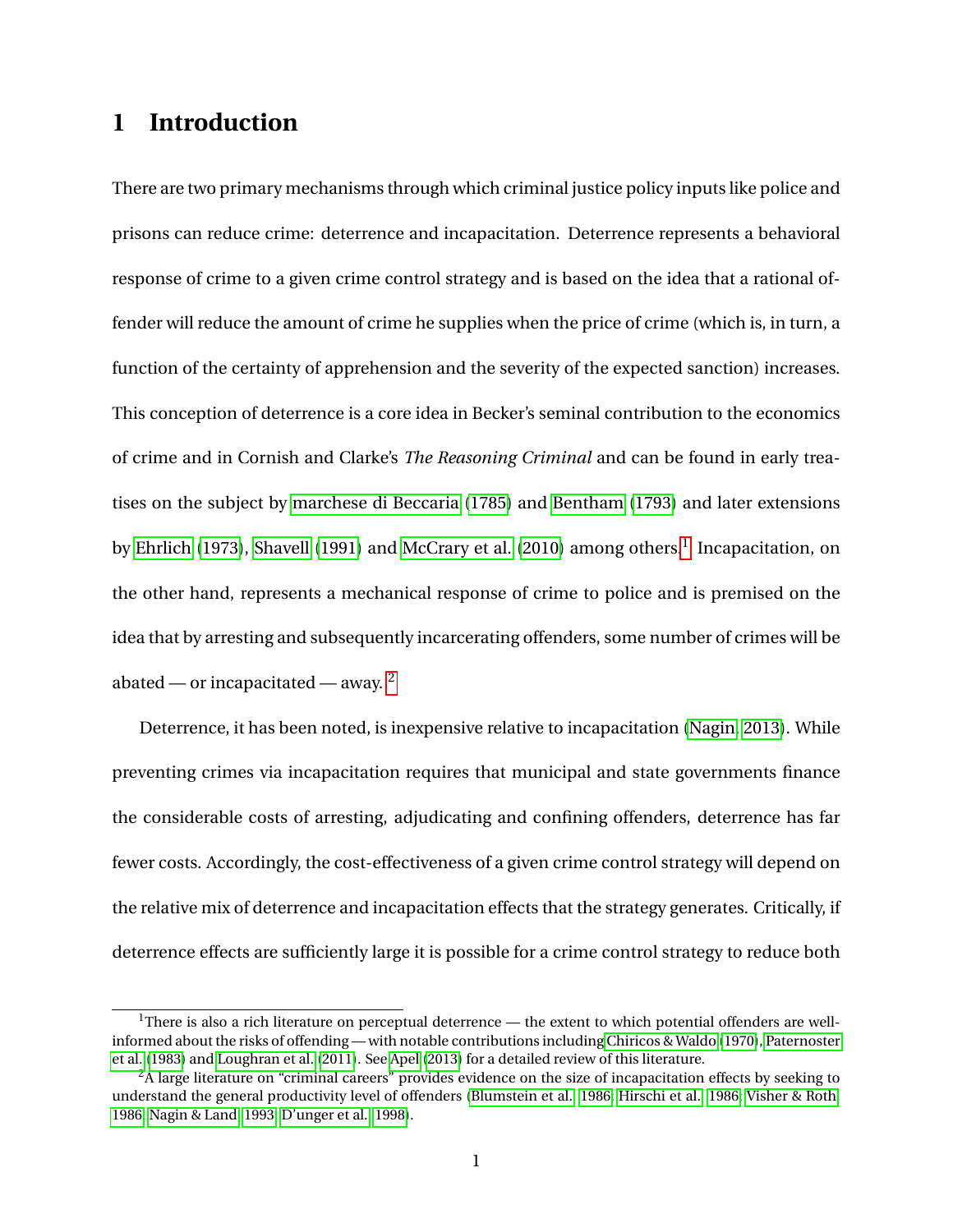crime *and* incarceration, allowing society to achieve a "double dividend" in which two costly outcomes — crime and resources allocated to crime control — are simultaneously minimized [\(Durlauf & Nagin, 2011\)](#page-48-2).

A critical task then for scholars of criminal justice policy is to generate evidence not only around the efficacy of a given crime control strategy but also its cost-effectiveness in reducing crime. Naturally, one of the principal crime control strategies employed by governments around the world are public investments in law enforcement. A large literature considers the responsiveness of crime to the presence and availability of police and finds that police resources have a modest but, in general, important impact on crime.<sup>[3](#page-2-0)</sup> With respect to police manpower, prevailing estimates suggest that a 10% increase in police hiring will reduce violent crimes by between 4-10% and property crimes by between 2-5% [\(Marvell & Moody, 1996;](#page-49-2) [McCrary, 2002;](#page-50-4) [Levitt, 2002;](#page-49-3) [Evans & Owens, 2007;](#page-48-3) [Worrall & Kovandzic, 2010;](#page-52-1) [DeAngelo & Hansen, 2014;](#page-47-2) [Cook](#page-47-3) [et al., 2017;](#page-47-3) [Weisburst, 2016\)](#page-52-2) and that, given these estimates, the benefits of hiring police officers likely exceeds the cost of doing so [\(Chalfin & McCrary, 2017a\)](#page-46-3).<sup>[4](#page-2-1)</sup>

The extent to which police are a cost-effective crime control strategy is less certain as it is difficult to empirically disentangle deterrence from incapacitation effects [\(Kessler & Levitt, 1999;](#page-48-4) [Webster et al., 2006;](#page-52-3) [Owens, 2013\)](#page-50-5). However, in summarizing the literature, scholars have noted that there is considerable evidence — both theoretical and empirical — to suggest that invest-

<span id="page-2-0"></span> $3$ Crime is found to be responsive to re-deployments of police following a terror attack [\(Di Tella & Schargrodsky,](#page-47-4) [2004;](#page-47-4) [Klick & Tabarrok, 2005;](#page-49-4) [Draca et al., 2011\)](#page-47-5) or a traffic collision [\(S. Weisburd, 2016\)](#page-52-4). Crime has likewise been found to to decline in the presence of targeted police surges [\(MacDonald et al., 2016\)](#page-49-5) and increases when police disengage from the community [\(Shi, 2009\)](#page-51-1). Quasi-experimental findings are bolstered by numerous experimental studies on deployments of police to crime hot spots [\(Sherman & Weisburd, 1995;](#page-51-2) [Braga et al., 1999;](#page-46-4) [Braga & Bond,](#page-46-5) [2008;](#page-46-5) [D. Weisburd et al., 2012;](#page-52-5) [Blattman et al., 2017\)](#page-46-6).

<span id="page-2-1"></span><sup>&</sup>lt;sup>4</sup>An exception in the literature is [Kovandzic & Sloan](#page-49-6) [\(2002\)](#page-49-6) which finds little evidence of an impact of police hiring on crime. See [Eck & Maguire](#page-48-5) [\(2000\)](#page-48-5), [Sherman](#page-51-3) [\(2011\)](#page-51-3) and [Y. Lee, Eck, & Corsaro](#page-49-7) [\(2016\)](#page-49-7) for excellent and detailed reviews of the literature.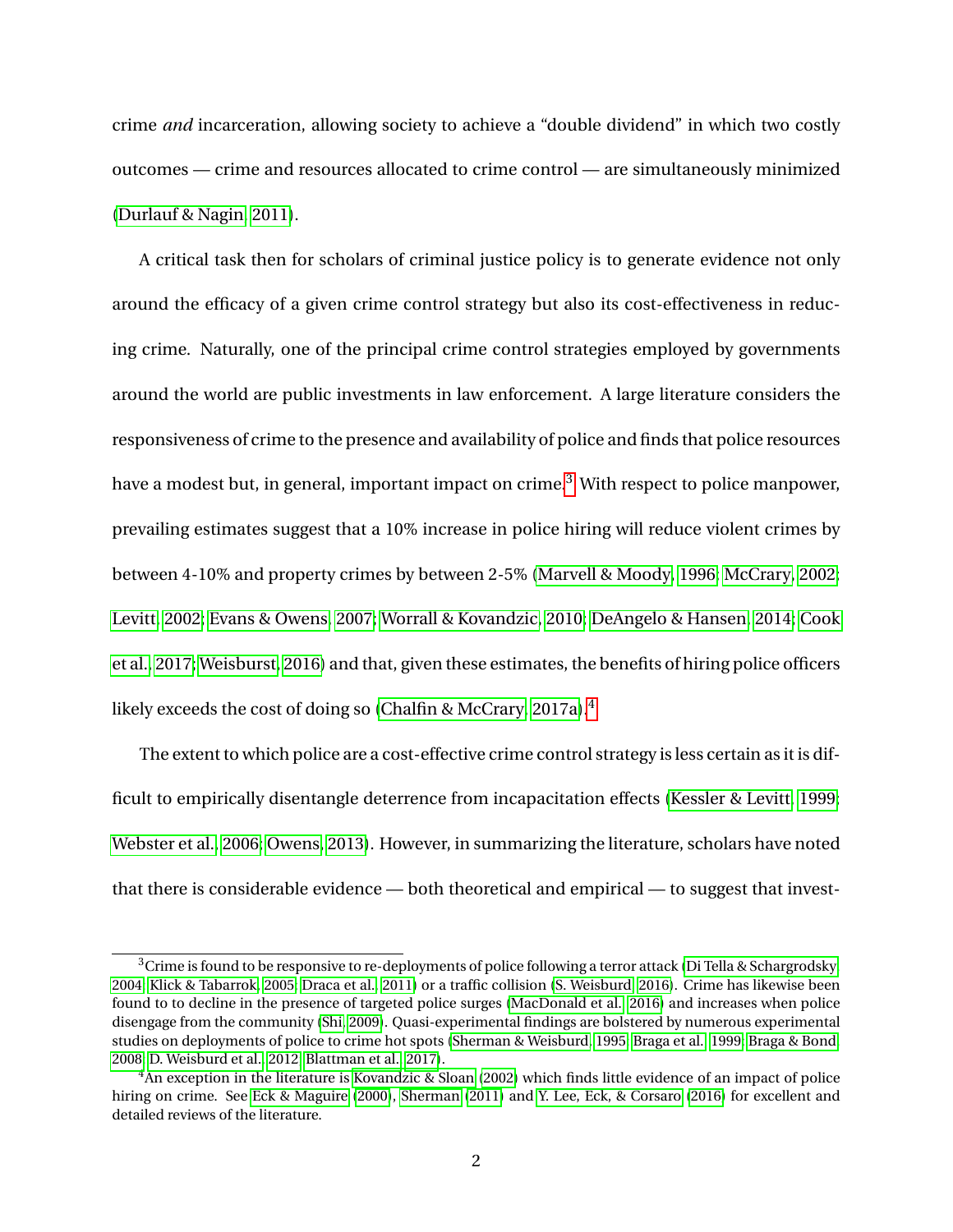ments in law enforcement are a relatively efficient means of controlling crime when compared to investments in corrections [\(Durlauf & Nagin, 2011;](#page-48-2) [Nagin, 2013;](#page-50-1) [Chalfin & McCrary, 2017b\)](#page-47-6). Empirically, this is seen in recent estimates of the elasticity of crime with respect to the prison population which is, at most, approximately -0.1 to -0.2, considerably smaller in magnitude than the crime-police elasticity [\(Liedka et al., 2006;](#page-49-8) [Cullen et al., 2011;](#page-47-7) [Durlauf & Nagin, 2011;](#page-48-2) [Johnson & Raphael, 2012;](#page-48-6) [Nagin, 2013;](#page-50-1) [Raphael et al., 2017\)](#page-50-6). With respect to theory, beginning with [Bentham](#page-46-0) [\(1793\)](#page-46-0), scholars have noted that since apprehension and subsequent incarceration are both uncertain and indeed improbable for most crimes, to the extent that offenders are myopic, offending will be more sensitive to the certainty of punishment which is experienced in the present rather than the severity of punishment which is experienced in the future [\(Paternoster, 2010;](#page-50-7) [Durlauf & Nagin, 2011;](#page-48-2) [Nagin, 2013;](#page-50-1) [D. S. Lee & McCrary, 2017\)](#page-49-9). Given the modest relationship between crime and state prison populations as well as the concern that the experience of prison could itself be criminogenic, a consensus has developed among criminal justice policy scholars that social planners could maximize the effectiveness of public safety resources by re-allocating away from investments in incarceration and towards investments in law enforcement [\(Durlauf & Nagin, 2011;](#page-48-2) [Chalfin & McCrary, 2017b\)](#page-47-6).

In recent years, as crime has declined from its national peak in the early 1990s, policymakers and citizens alike have turned their attention to the collateral harms of incarceration — costs that fall disproportionately on low income, racially segregated neighborhoods from which the incarcerated population is predominately drawn [\(Hagan & Dinovitzer, 1999;](#page-48-7) [Genty, 2002;](#page-48-8) [Clear,](#page-47-8) [2009;](#page-47-8) [Foster & Hagan, 2009;](#page-48-9) [Turanovic et al., 2012;](#page-52-6) [Aizer & Doyle Jr, 2015;](#page-46-7) [Mueller-Smith, 2015\)](#page-50-8). As attention has turned to the social harms of "mass incarceration," it has been suggested that spending on both prisons and police have been excessive [\(Tonry, 2011\)](#page-52-7). After all, the story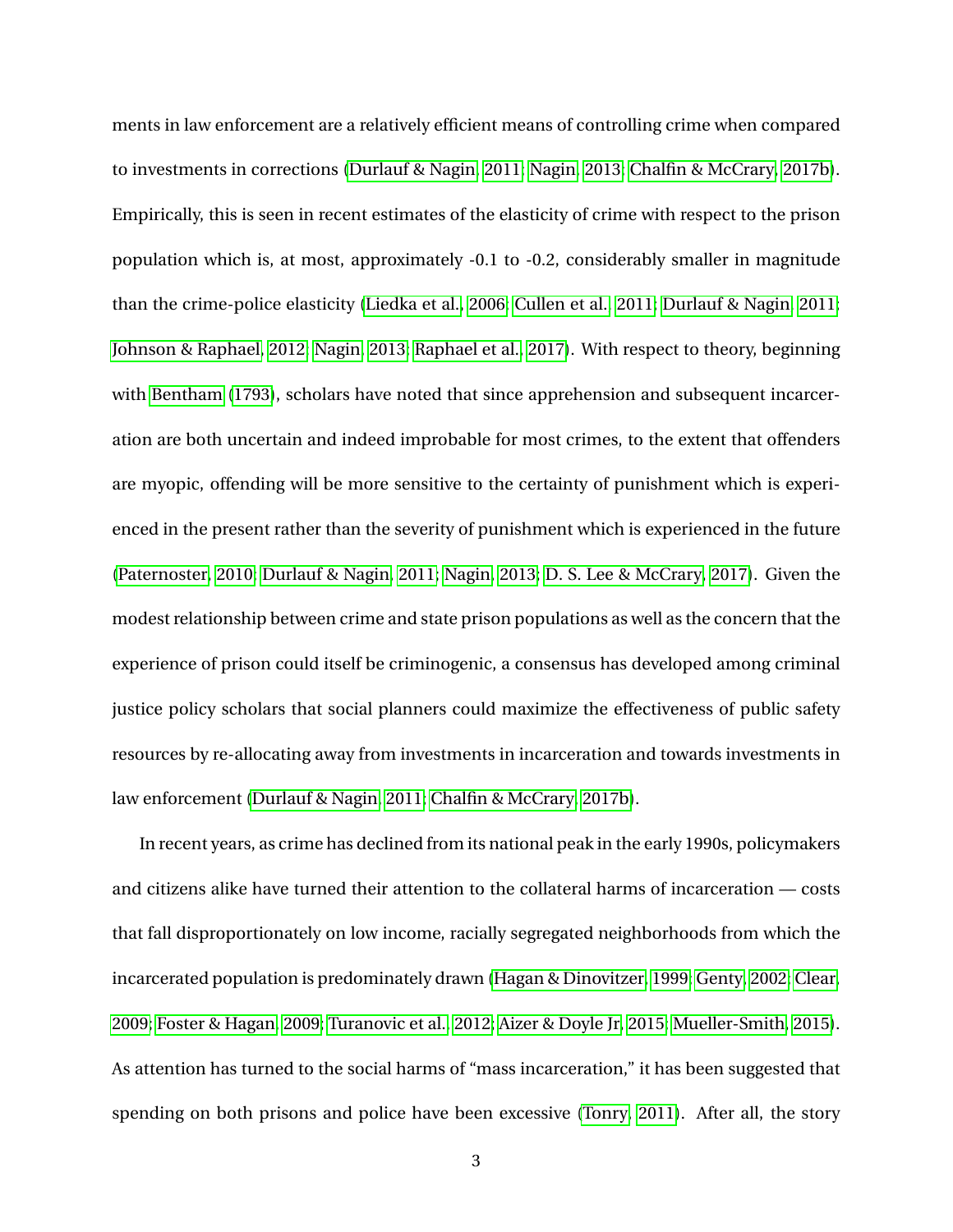goes, even if the police affect crime partially through deterrence, given that police make arrests — approximately thirteen per officer per year according to the Bureau of Justice Statistics they must also incapacitate offenders and therefore contribute directly to the staggering scale of incarceration growth in the United States.<sup>[5](#page-4-0)</sup>

In this paper, we note that such analysis is not a foregone conclusion and that the extent to which — and even whether — investments in police lead to greater incarceration rates is an empirical question, one that depends on the precise mix of deterrence and incapacitation effects through which police reduce crime. To the extent that a sufficiently large share of the impact of police is through deterrence, then it is possible for police to have the attractive quality of reducing both crime and incarceration. <sup>[6](#page-4-1)</sup> Can investments in law enforcement, in fact, generate a double dividend to society? If so, this would be an important revelation as it suggests a rare instance in which, over some range of plausible values, society can have its cake and eat it too. Perhaps due to its attractiveness, this idea has gained traction in policy circles and formed the basis for a recent and widely read article in the *New York Times* that documents New York City's dramatic decline in both its crime rate and its jail population and has been advanced in a prominent article in the *City Journal* by George Kelling and former LAPD and NYPD Commissioner William Bratton.[7](#page-4-2) This is also a core idea in [Durlauf and Nagin's \(2011\)](#page-48-2) influential and thought-provoking article in *Criminology & Public Policy*, "Imprisonment and Crime: Can

<span id="page-4-0"></span><sup>&</sup>lt;sup>5</sup>This conversation has gone hand in hand with a scholarly and public debate on disproportionate police surveillance of low income and disadvantaged predominantly minority communities and has generated a great deal of recent scholarly attention with respect to the consequences of aggressive "stop, question and frisk" policies [\(Corman & Mocan, 2005;](#page-47-9) [Harcourt & Ludwig, 2006;](#page-48-10) [MacDonald et al., 2016;](#page-49-5) [Goel et al., 2016\)](#page-48-11) and whether or not there is a "Ferguson effect" in American policing [\(Pyrooz et al., 2016;](#page-50-9) [Rosenfeld, 2016;](#page-51-4) [Shjarback et al., 2017\)](#page-51-5).

<span id="page-4-1"></span><sup>&</sup>lt;sup>6</sup>Naturally, the mechanisms through which police reduce crime will depend on how they are used. This paper considers the impact of resources allocated to law enforcement, holding fixed the mix of policing strategies and tactics that individual departments employ.

<span id="page-4-2"></span> $^7$ See: https://www.nytimes.com/2013/01/26/nyregion/police-have-done-more-than-prisons-to-cut-crimein-new-york.html?mtrref=www.google.com&gwh=C3F0CA1748EAB84A42C82F42E047D648&gwt=pay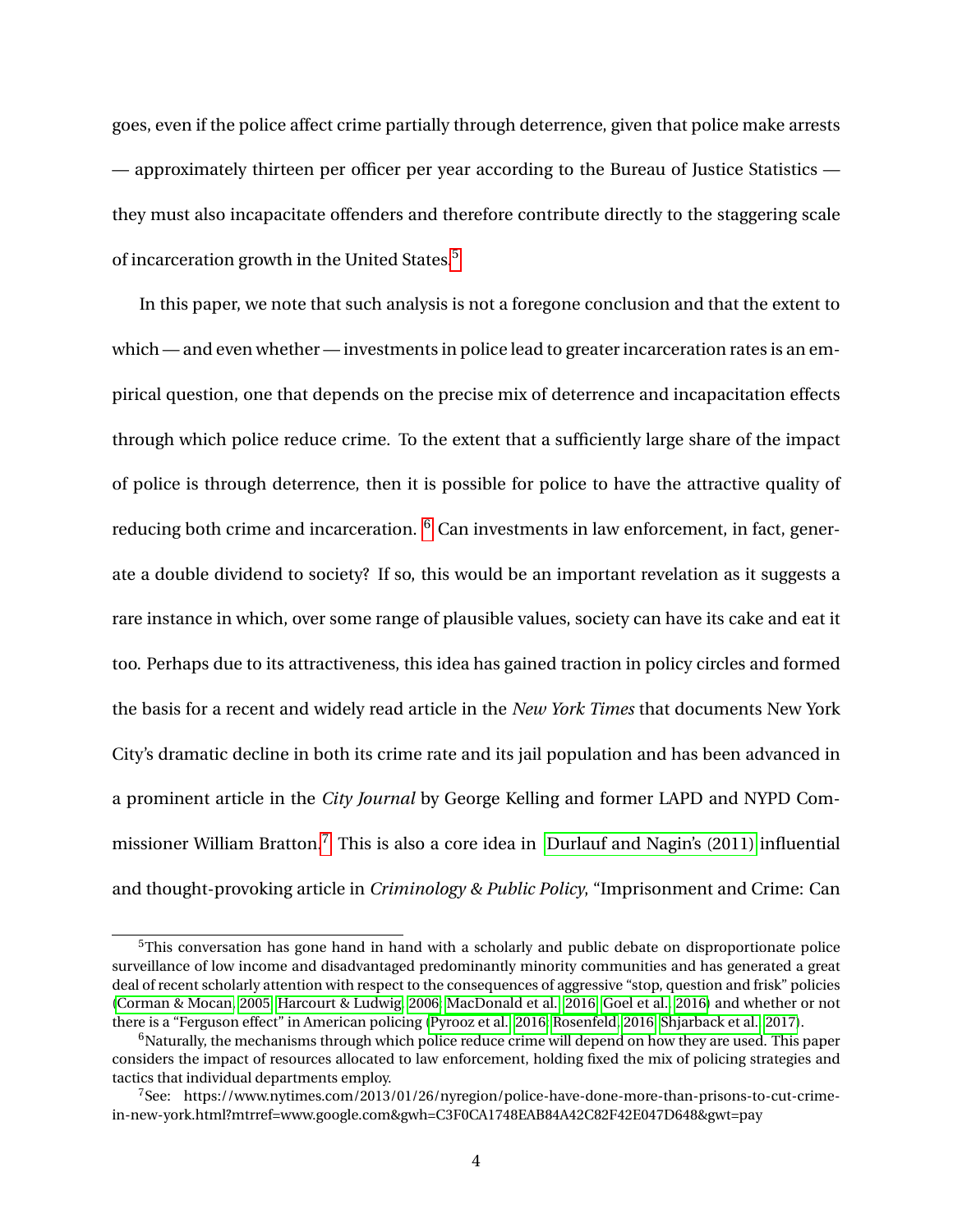Both Be Reduced?" which speculates that policies that affect the certainty of punishment can potentially have the attractive quality of yielding a double dividend.

Surprisingly, despite the fact that the effect of investments in law enforcement on downstream incarceration rates is a key policy estimand with broad implications for how public safety resources are allocated, we have been unable to locate an estimate of this quantity in the literature. The closest research we are aware of is that of [Owens](#page-50-5) [\(2013\)](#page-50-5) who uses a clever identification strategy — the quasi-random roll-out of hiring grants from the Department of Justice's COPS Office — to estimate the marginal impact of police hiring on the number of arrests made at the agency level and, intriguingly, finds little evidence that arrests increase with police hiring which narrows the scope for incapacitation effects to be large.

While this evidence suggests that the scope for police to generate large incapacitation effects is modest and therefore that police reduce crime primarily through deterrence, we argue that an analysis of arrests is not sufficient to draw a conclusion about the effect of police on *new prison commitments*. To support this claim, we note that the empirical relationship between arrests and prison admissions is far from perfect. Indeed, for a given state, the number of arrests made is a modest predictor of the number subsequent prison spells. How can this be? As it turns out, there is substantial slippage in the criminal justice system between arrests and subsequent prison spells. Indeed, for most serious crimes, the conditional probability of a prison spell given a criminal charge is around 40 percent and many arrests are not converted into sustained criminal charges in the first place. The rate at which arrests convert into prison spells depends on many factors including the type of arrest, the strength of the available evidence, the dynamics of plea bargaining and the *de jure* and *de facto* sentencing regimes in a given jurisdiction. This is not merely an academic point as a number of scholars have noted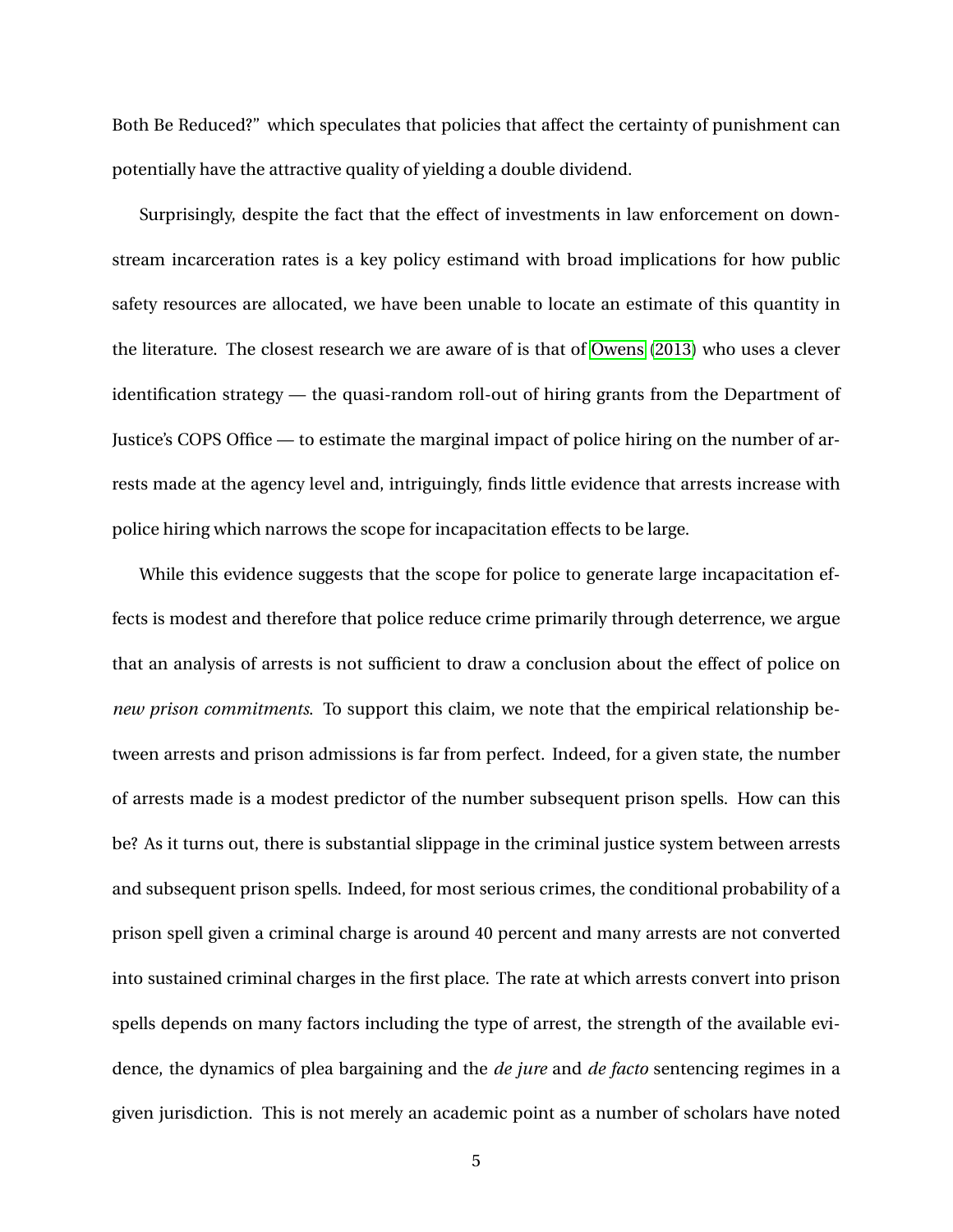the importance of prosecutorial discretion in generating exponential growth in incarceration [\(Pfaff, 2011,](#page-50-10) [2014\)](#page-50-11).

This research addresses the important but understudied question of whether more intensive investments in law enforcement lead to an increase in the size of a state's prison population. Using state-level panel data as well as more detailed county-level panel data from California, we estimate the effect of increases in police expenditures on actual and *expected* new prison commitments. In order to address the traditional concern that annual changes in police expenditures may be endogenous, we appeal to an instrumental variables strategy that is a mainstay of the literature on police manpower and crime — one that leverages the empirical regularity that investments in law enforcement tend to move in tandem with investments in fire safety [\(Levitt, 2002;](#page-49-3) [Kovandzic et al., 2016\)](#page-49-10).<sup>[8](#page-6-0)</sup> Empirically, we demonstrate that this is the case both amongst states at the national level and amongst counties in California.<sup>[9](#page-6-1)</sup>

While estimates are not sufficiently precise to completely rule out a positive relationship between investments in law enforcement and the growth of a state's prison population, the available data suggest that the effect of police spending on new prison commitments is more likely than not to be negative and, critically, is highly unlikely to be large and positive. Even using an extraordinarily pessimistic estimate of the effect of police spending on prison commitments (arising from the upper bound of the 95 percent confidence interval of our preferred

<span id="page-6-0"></span> $8$ As Levitt notes, the intuition for this relationship is straightforward — institutional details such as the power of public sector unions, citizen tastes for government services and the predilection of politicians to "provide spoils" to their electorates suggest that police and fire safety budgets might covary.

<span id="page-6-1"></span><sup>9</sup>Our identification strategy, which uses variation in police spending that is explained by spending on fire safety, is valid so long as expenditures on fire safety aggregated to the state level are uncorrelated with new prison admissions, except through police hiring. To the extent that this empirical strategy, like all identification strategies, is imperfect, we argue that this source of identification is sufficient to support the findings in this paper because any remaining bias is likely to be positive — that is, towards least squares estimates — if investments in fire safety are positively correlated with broader investments in public safety. Since our estimates of the effect of police spending on prison admissions point in the negative direction, the fire safety instrument would thus provide an upper bound on this critical policy estimand. We argue that an upper bound is particularly useful in this context.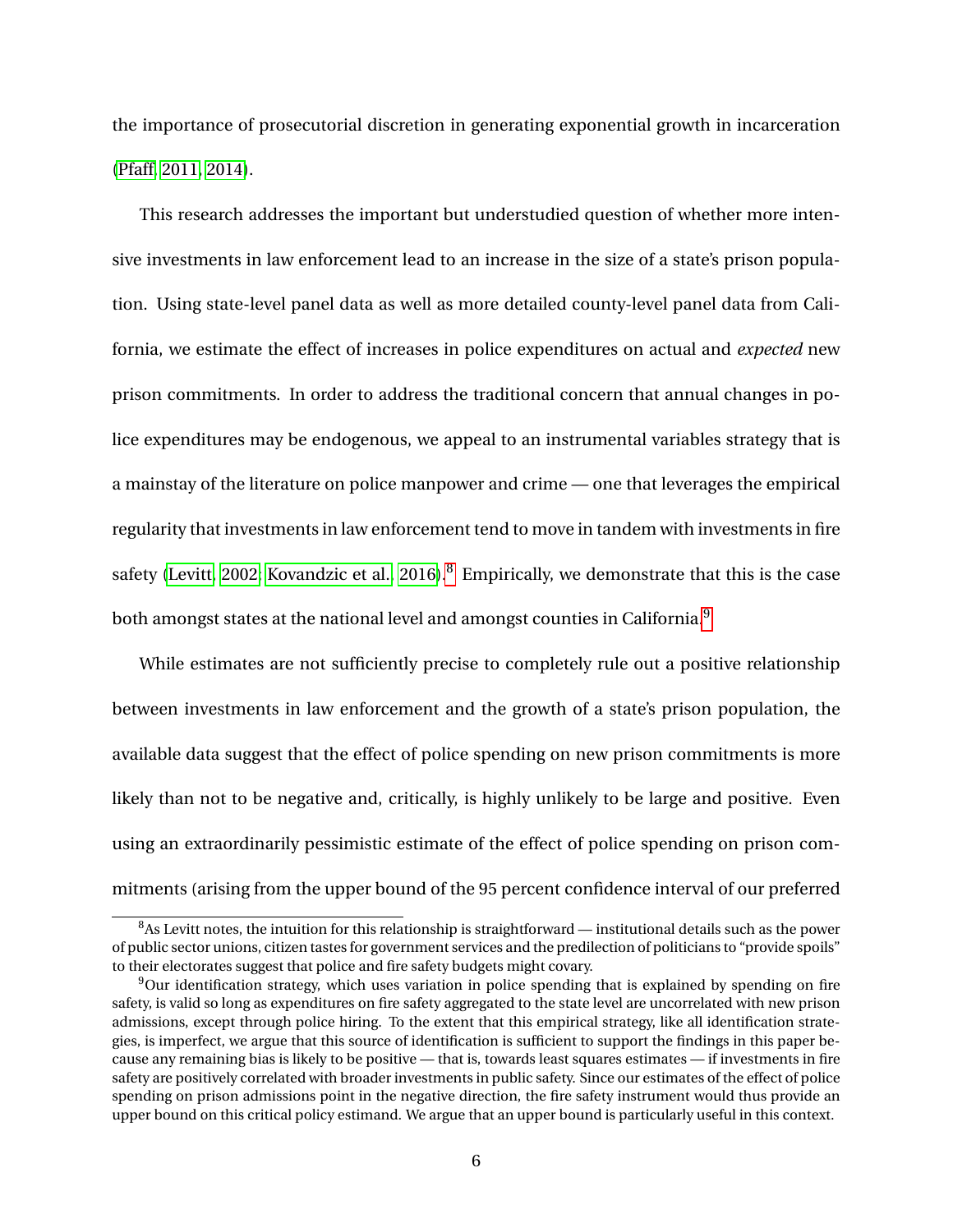estimate), the premise that increases in spending on law enforcement has been a driver of mass incarceration is very unlikely to be true.

The remainder of the paper is organized as follows. Section II motivates a simple mathematical model of the criminal justice system and facilitates a set of expectations against which the empirical analysis may be compared. In Section III we present the paper's empirical strategy. Section IV discusses the data used in the research, Section V presents the results and Section VI concludes.

## **2 Police and Prison Spells: A Simple Model**

In this section, we motivate a simple model of police hiring and its downstream effects. The purpose of this discussion is to elucidate the conditions under which police hiring will either increase or decrease the rate of new prison admissions. The model is simple but realistic and generates predictions which provide context for the empirical estimates we present later in the paper.

We begin by considering a society that, at time *t*, employs *N<sup>t</sup>* police officers and experiences *Y*<sup>*t*</sup> crimes where the share of crimes that are cleared by arrest is  $P_t$ <sup>[10](#page-7-0)</sup>. In year *t*, this society will record  $A_t = Y_t P_t$  arrests in year *t*. Some share of arrests will lead to a prison sentence and thus a new prison admission. This conversation rate of an arrest into a prison spell, *q<sup>t</sup>* , is a function of a number of different inputs: the rate at which charges are accepted by a prosecuting attorney, a jurisdiction's sentencing policy along the intensive and extensive margin, trial dynamics and the relative efficiency of plea bargaining. **Table 1** replicates descriptive research done by the

<span id="page-7-0"></span> $10$ For simplicity, we assume that each crime has a single perpetrator.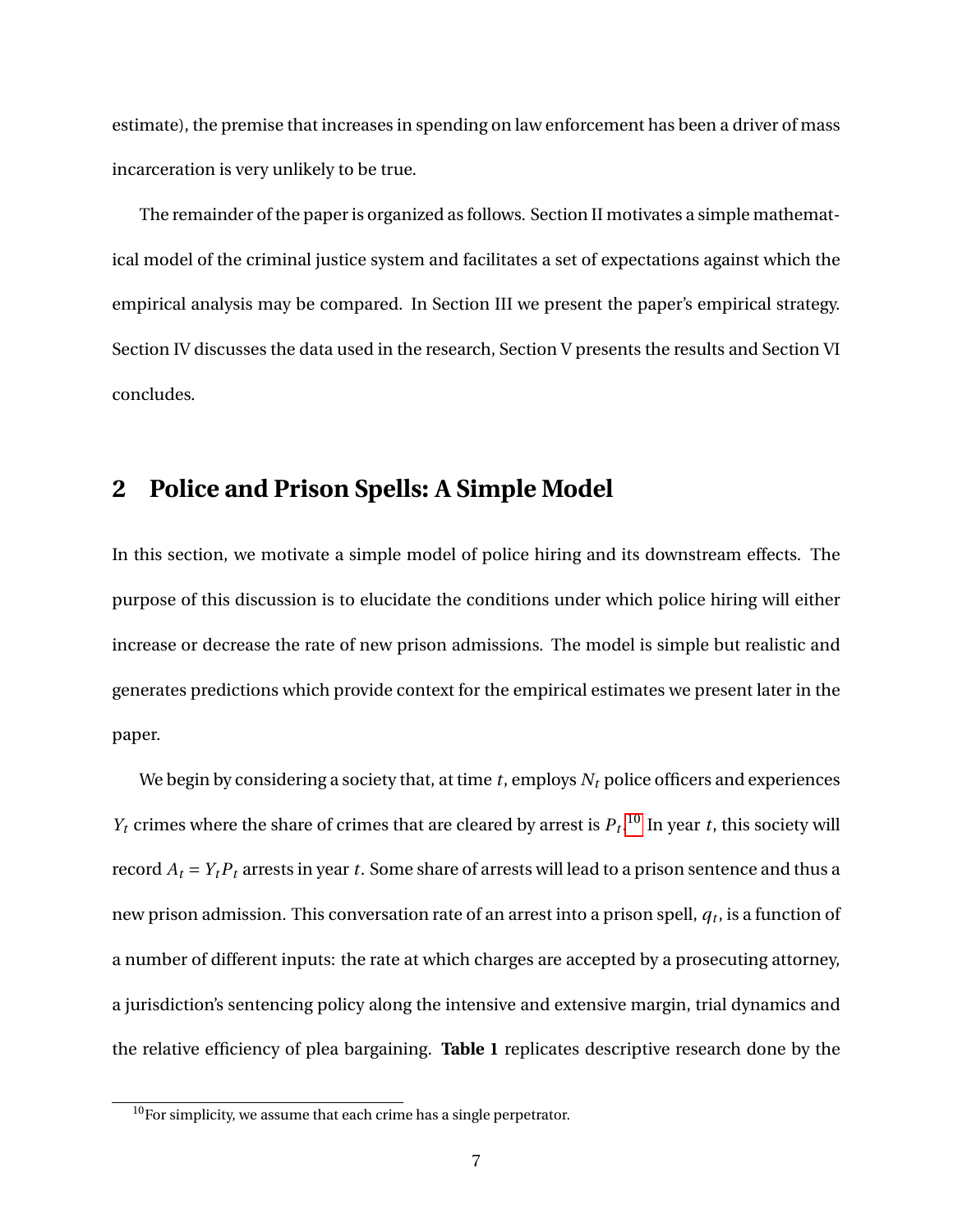U.S. Bureau of Justice Statistics which reports the share of individuals processed in state courts who receive a custodial prison sentence for a number of serious crimes. The data suggests that *q* is probably a number like 0.25 for a typical index crime and possibly quite a bit lower given that it is not uncommon for an arrest to be dismissed prior to a sentence. $^{11}.$  $^{11}.$  $^{11}.$  Given that  $\overline{q}_t$  is the share of arrests that result in prison time then the number of new prison commitments is given by  $C_t = q_t Y_t P_t$ .

Now assume that between years *t* and *t*+1 our hypothetical society allocates more resources to police and hires some additional number of police officers.<sup>[12](#page-8-1)</sup> In year  $t+1$ , the society will employ  $N_{t+1}$  officers, will experience  $Y_{t+1}$  crimes and will record  $A_{t+1} = Y_{t+1}P_{t+1}$  arrests which will lead to  $q_{t+1}Y_{t+1}P_{t+1}$  new prison commitments. Our task is to identify the underlying dynamics of how the rate of new prison commitments responds to police — specifically we will be interested in the elasticity of new prison commitments with respect to police which we denote using *ε<sup>c</sup>* . To derive this, first note that:

$$
\varepsilon_c = \frac{\% \Delta C}{\% \Delta N} = \frac{\frac{q_{t+1}}{q_t} \frac{Y_{t+1}}{Y_t} \frac{P_{t+1}}{P_t} - 1}{\frac{N_{t+1}}{N_t} - 1} \tag{1}
$$

The numerator of (1) is the percentage change in the number of prison commitments and the denominator is the percentage change in the number of police officers. When  $\frac{q_{t+1}}{q_t} = 1$  (that is, when police do not affect the rate at which arrests are converted into prison sentences — as they could through better resourced investigations), the change in prison commitments will be

<span id="page-8-0"></span> $11$ According to the State Court Processing Statistics collected by the U.S. Bureau of Justice Statistics, approximately 55 percent of individuals convicted of a violent crime spend time in prison. The number for property crimes is 38 percent. Conviction rates are approximately 50 percent for violent crimes and 57 percent for property crimes, respectively. Therefore, the share of index arrestees who spend time in prison is approximately 25 percent. See: https://www.bjs.gov/content/pub/pdf/fdluc06.pdf

<span id="page-8-1"></span> $12$ In principle, the society could also allocate more overtime hours to the existing officers. We focus on the number of officers hired for simplicity.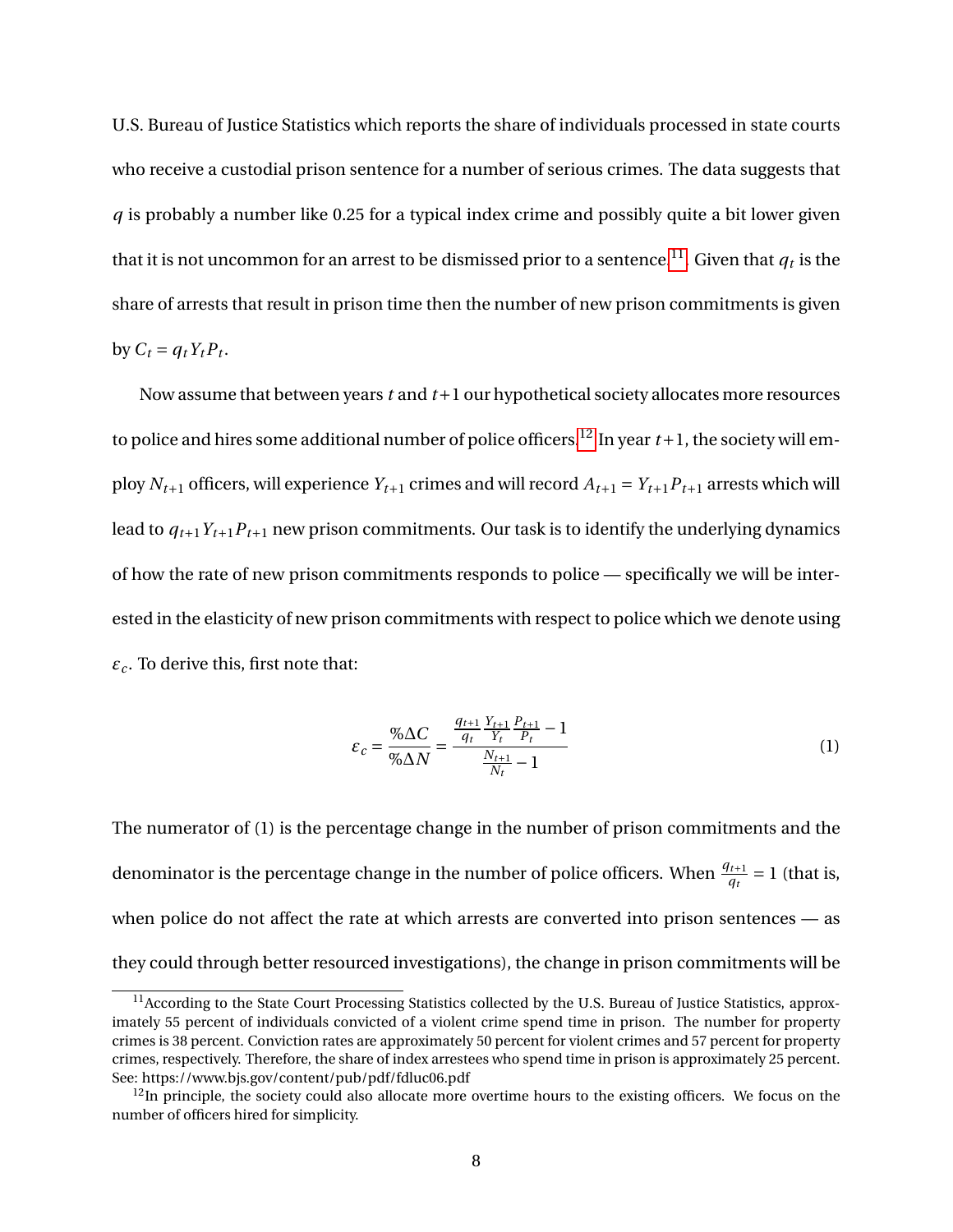proportional to the change in arrests.

Equation (1) can be re-written more compactly using elasticity notation. Let  $\varepsilon_p$ ,  $\varepsilon_c$  and  $\varepsilon_y$ be the elasticities of the probability of apprehension, the probability of a prison commitment and the number of crimes with respect to the number of police, respectively. In that case the elasticity of new prison commitments with respect to police can be written as:

$$
\varepsilon_c = \frac{[1 + \varepsilon_q \% \Delta N][1 + \varepsilon_y \% \Delta N][1 + \varepsilon_p \% \Delta N] - 1}{\% \Delta N} \tag{2}
$$

Setting (2) equal to zero allows us to characterize the trade-off between  $\varepsilon_q$ ,  $\varepsilon_p$  and  $\varepsilon_y$ . If we fix ∆*N* = 0.01 (e.g., assuming that we observe a one percent increase in police) and re-arrange, then (2) can be re-written as:

$$
[1 + \frac{\varepsilon_q}{100}][1 + \frac{\varepsilon_p}{100}] = \frac{1}{[1 + \frac{\varepsilon_y}{100}]}
$$
(3)

When the left-hand side of (3) is greater than the right-hand side of (3),  $\varepsilon_c$  < 0, meaning that police hiring leads to a decrease in prison commitments. If  $\varepsilon_q = 0$ , then in order for police hiring to lead to an increase in prison spells,  $1 + \frac{\varepsilon_p}{100} > \frac{1}{1+\varepsilon_p}$  $\frac{\varepsilon y}{1+\frac{\varepsilon y}{100}}$ . Practically speaking, this means that whether police hiring increases or decreases the flow of prisoners depends on the relative magnitudes of  $\varepsilon_p$  and  $\varepsilon_y$ .<sup>[13](#page-9-0)</sup>

Next, we note that the prior literature indicates that  $\varepsilon$ <sub>*y*</sub> < 0 and theory would suggest that  $\varepsilon$ <sub>*p*</sub> and *ε<sup>q</sup>* should both be non-negative. Critically, whether police lead to larger or smaller flows of prisoners depends on the magnitudes of  $\varepsilon_p$  and  $\varepsilon_q$  as well as the interaction of these two

<span id="page-9-0"></span><sup>&</sup>lt;sup>13</sup>Technically, the break-even point is achieved when  $|\varepsilon_p|$  is slightly larger than  $|\varepsilon_y|$ .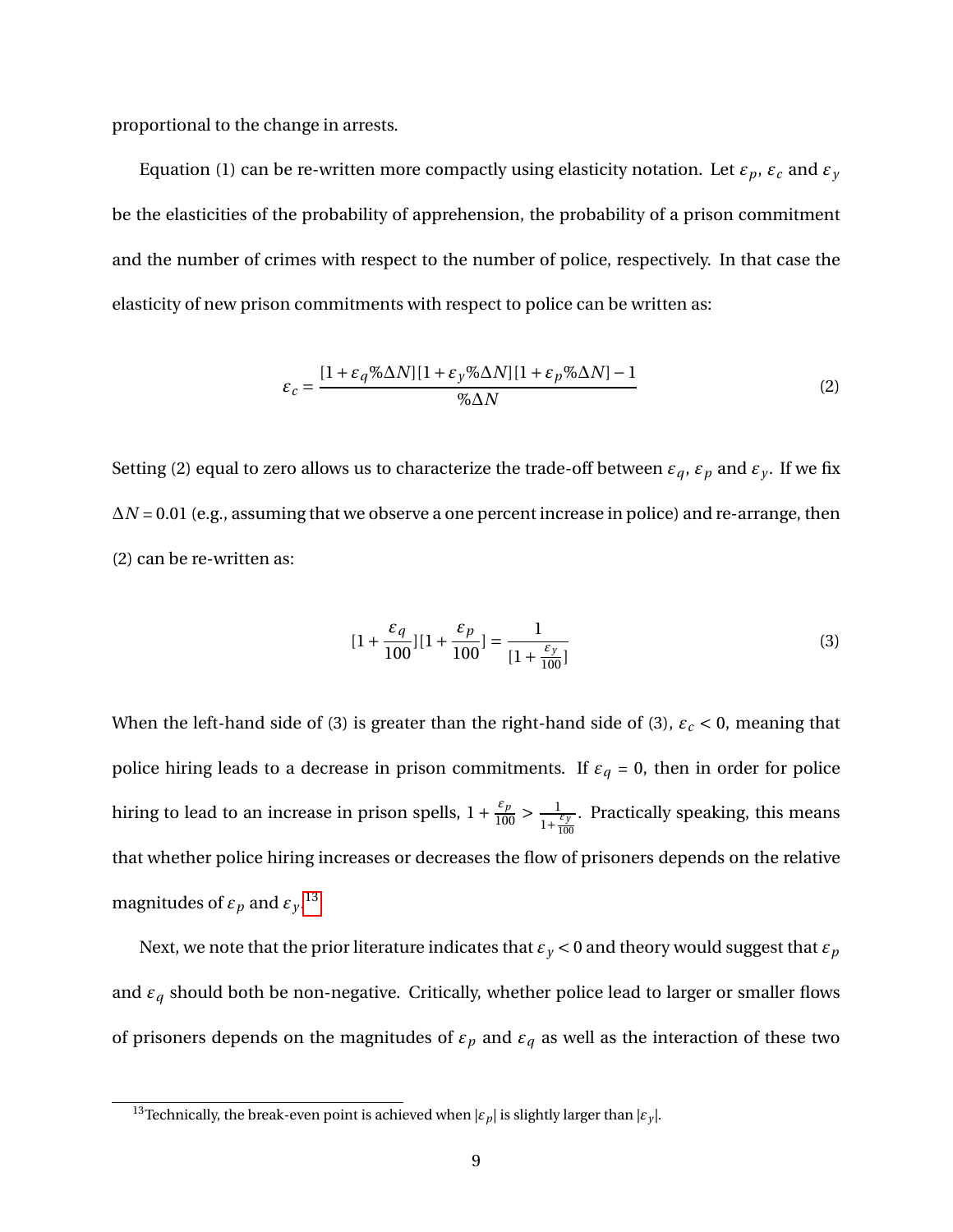quantities. Thus, for a given sum of the two elasticities, there is greater upward pressure on the prison population when  $\varepsilon_p$  and  $\varepsilon_q$  are equal in magnitude. Conversely, upward pressure on the prison population is minimized when one of the elasticities is zero. Provided that  $\varepsilon$ <sup>*y*</sup> is approximately -0.5 to -1 which is consistent with the prior literature, either  $\varepsilon_p$  or  $\varepsilon_q$  will need to be quite large for police hiring to increase the size of a state's prison population. In other words, in order for police to increase the incarceration rate, more police resources will need to increase crime clearance rates and the efficacy of investigations considerably. For instance, if expanding the size of a city's police force by 10% increased both the clearance rate and the rate at which arrests lead to prison spells by 2%, it is unlikely that this would be sufficient to lead to an increase in the number of prison spells.

While empirical estimates of these elasticities are difficult to come by, we note that an important literature in criminology has been skeptical that faster police response times (a leading way in which police resources would affect clearance rates) yield higher crime clearance rates [\(Bayley, 1996;](#page-46-8) [Skogan & Frydl, 2004;](#page-51-6) [Walker & Katz, 2012;](#page-52-8) [Siegel & Worrall, 2013\)](#page-51-7).<sup>[14](#page-10-0)</sup> A smaller literature has attempted to study the effect of police on clearance rates directly and has generally found very modest effects at most [\(Bennett, 1982;](#page-46-9) [Puckett & Lundman, 2003\)](#page-50-12). This exercise thus casts some doubt on whether  $\varepsilon_p$  and  $\varepsilon_q$  are sufficiently large to lead to a positive prisonpolice elasticity. Indeed, empirical estimates reported in Section V of the paper suggest that this elasticity is more likely to be negative than positive.

<span id="page-10-0"></span> $14$ The largest estimates we can find of the effect of police response times on clearance rates comes from a recent paper by [Vidal & Kirchmaier](#page-52-9) [\(2017\)](#page-52-9) who report an elasticity of -0.47.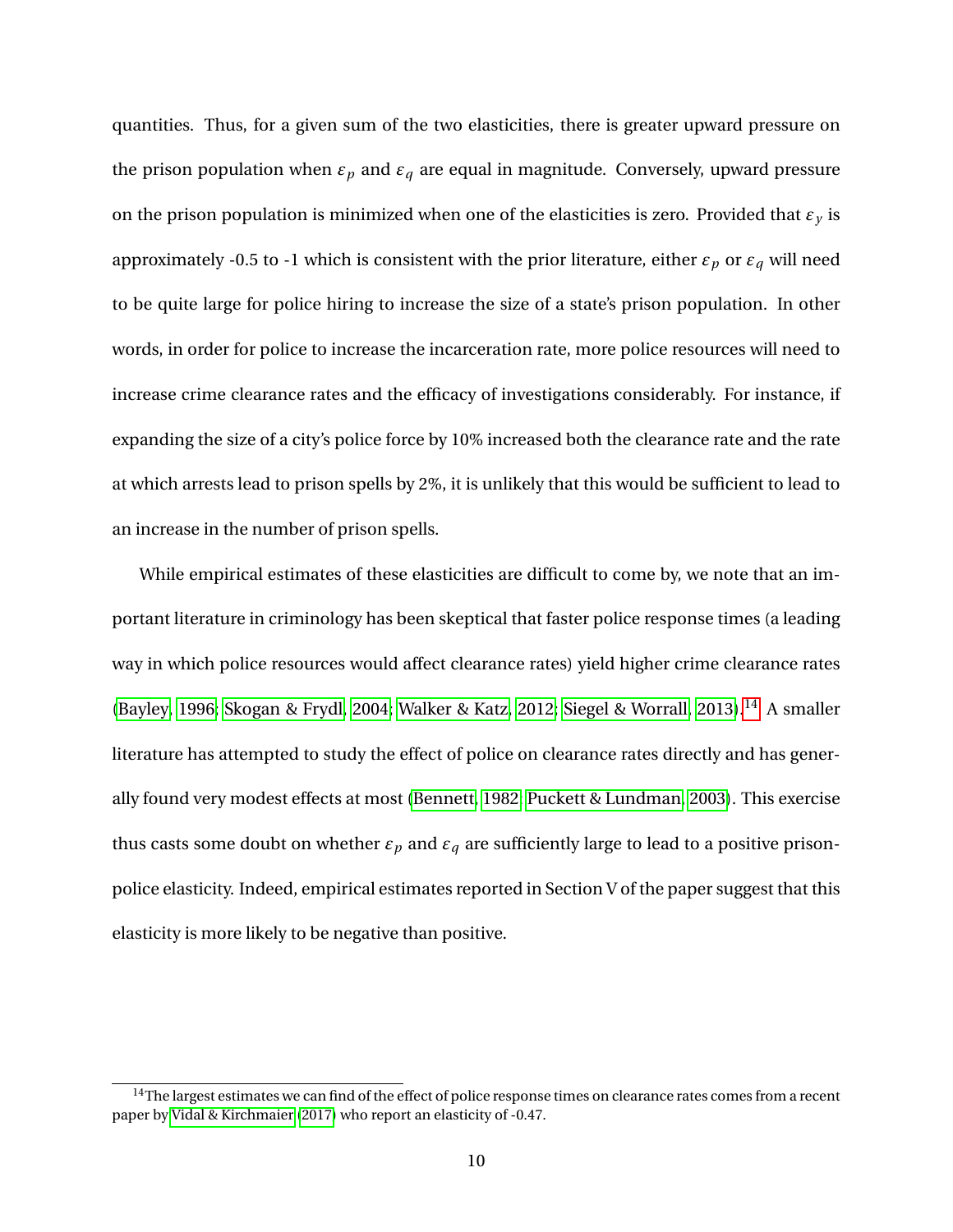## **3 Empirical Strategy**

This research seeks to generate a national estimate of the effect of investments in law enforcement on new commitments to state prisons. While, later in the paper, we will sometimes express results in terms of the *number* of police officers employed, recognizing that overtime hours are a key law enforcement input, we model the relationship between new prison commitments and *expenditures* on law enforcement salaries as this better captures the magnitude of society's investment in police manpower. Following [Owens](#page-50-5) [\(2013\)](#page-50-5), the model we would ideally like to estimate is:

$$
COMMIT_{it} = \alpha + \tau POLICE_{it-1} + X'\beta + \phi_i + \gamma_t + \varepsilon_{it}
$$
\n<sup>(4)</sup>

In (4), *COMMIT<sub>it</sub>* is the number of new prison commitments in state *i* in year *t*,  $POLICE<sub>it-1</sub>$ are expenditures (in tens of thousands of dollars) on law enforcement in the previous year,  $X_{it}$  is a vector of time-varying control variables and  $\phi_i$  and  $\gamma_t$  are state and year fixed effects, respec-tively.<sup>[15](#page-11-0)</sup> In keeping with the standard model employed in the literature, we lag police spending by one year so as to minimize simultaneity bias [\(Marvell & Moody, 1996;](#page-49-2) [Evans & Owens, 2007;](#page-48-3) [Worrall & Kovandzic, 2010;](#page-52-1) [Chalfin & McCrary, 2017a\)](#page-46-3).

There are two primary challenges in estimating this equation. The first is aggregation bias, a concern that arises because police spending varies across cities within a given state whereas prison admissions are measured state-wide in our data. The specific concern is that, by aggregating city-level law enforcement data to the state level, we face a classical ecological inference

<span id="page-11-0"></span> $15$ In practice, we follow [Owens](#page-50-5) [\(2013\)](#page-50-5) and use interacted region-by-year fixed effects which account for timevarying shocks to new prison commitments at the region-level.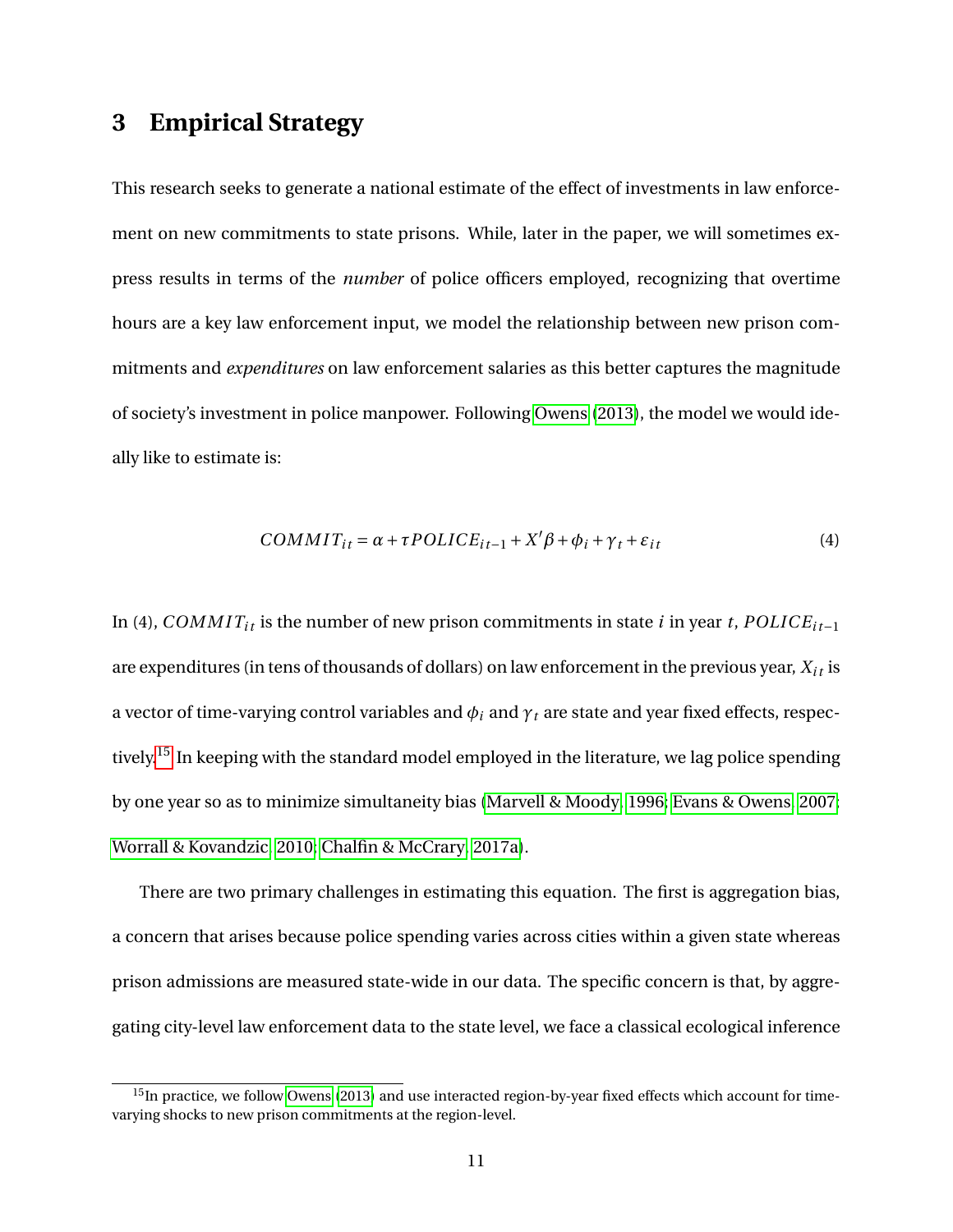problem — that of deducing the nature of individuals from inferences for the group to which those individuals belong. While this is a common issue in the applied literature, to address this concern thoughtfully, we augment our national analysis with an analysis of data on county-level prison admissions in California, re-estimating (4) at the county-level within California.<sup>[16](#page-12-0)</sup> The resulting estimates are remarkably similar to national estimates which aggregate to the state level, providing confidence that the level of aggregation is not a first order issue for estimation. $17$ 

A second estimation challenge is that police spending may be endogenous and thus estimating (4) via ordinary least squares could return an inconsistent estimate of *τ*. In particular, the concern that has been articulated in the literature is that cities might have the ability to manipulate police spending in anticipation of a future change in crime, a prospect that has been raised by many scholars in this area, beginning with [Marvell & Moody](#page-49-2) [\(1996\)](#page-49-2) and [Levitt](#page-49-3) [\(2002\)](#page-49-3). To the extent that this is true, there will be a mechanical correlation between police on the one hand and crime or incarceration rates on the other, thus leading to an upward bias in estimating *τ*.

Economists, in particular, have devoted careful attention to addressing endogeneity problems in the literature but is year-over-year police spending actually endogenous? Our reading of the political science and public administration literatures is that the realities of city con-

<span id="page-12-0"></span> $16$ We note that aggregation at the state level is a common choice in the applied literature, including in a number of classic papers, both as a means of studying state-level interventions or outcomes and as a way to deal with measurement errors at lower levels of aggregation [\(Chiricos, 1987;](#page-47-10) [Levitt, 1996;](#page-49-11) [Marvell & Moody, 1996;](#page-49-2) [Levitt,](#page-49-12) [1998;](#page-49-12) [Donohue III & Levitt, 2001;](#page-47-11) [Duggan, 2001;](#page-47-12) [Raphael & Winter-Ebmer, 2001;](#page-51-8) [Donohue III & Wolfers, 2006;](#page-47-13) [Bohn et al., 2014;](#page-46-10) [Donohue et al., 2017;](#page-47-14) [Lofstrom et al., 2014\)](#page-49-13).

<span id="page-12-1"></span> $17A$  second type of aggregation bias worth mentioning is temporal aggregation. Here the challenge is that there is a temporal lag between the time when an arrest is made by a police officer and a subsequent prison admission — if the arrest, in fact, results in one. We deal with this by specifying that police affect prison admissions with a one-year lag. However, to ensure the robustness of estimates we further aggregate the data up into two-year bins. Results indicate that, if anything, our primary estimates are conservative.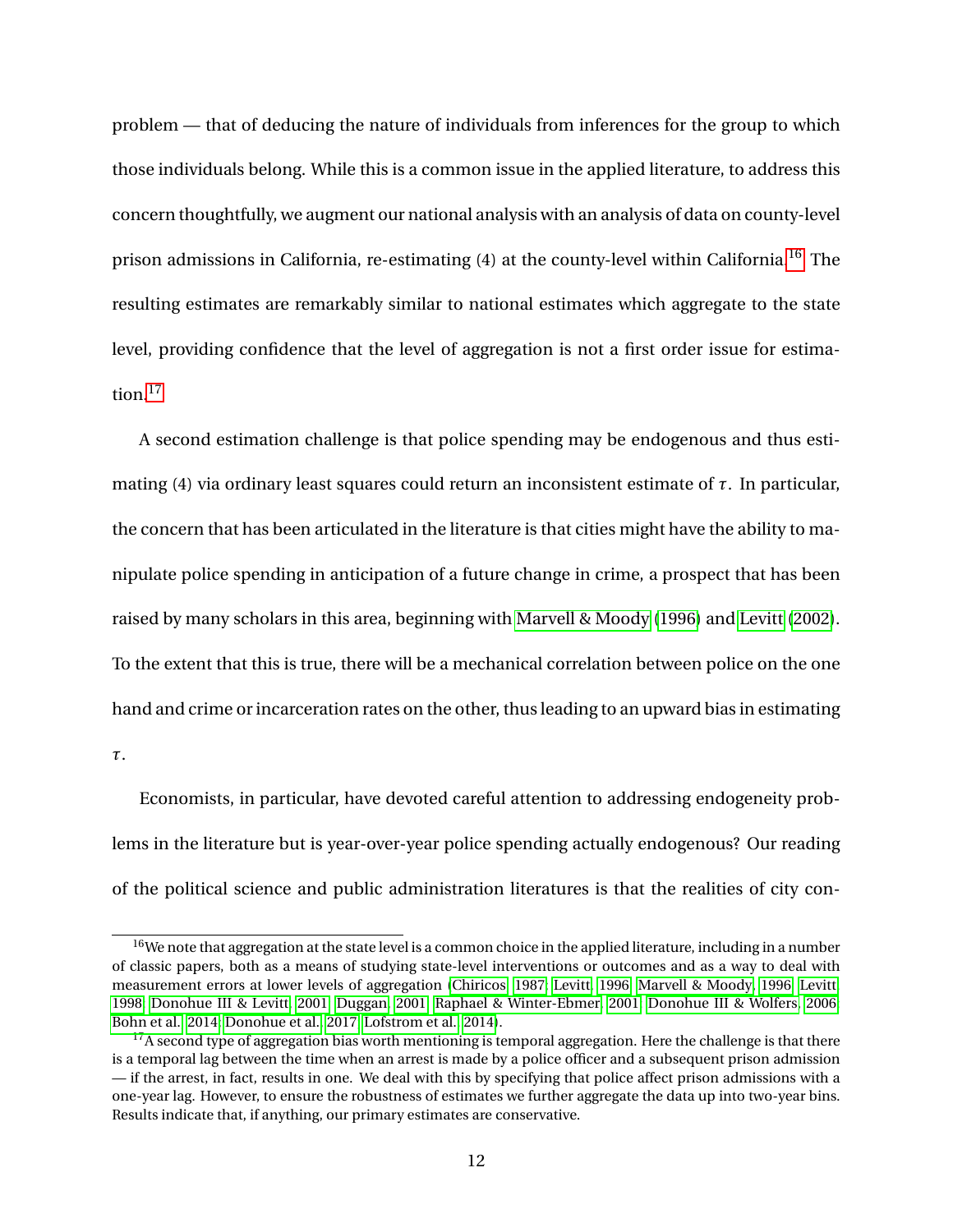straints and politics make strategic police hiring extremely difficult, dampening the scope for endogeneity of this type. In particular, cities labor under state- and city-level statutory and constitutional requirements that they balance their budgets annually,  $^{18}$  $^{18}$  $^{18}$  they face tax and expenditure limitations, $19$  they may suffer from inattention regarding staffing or may utilize staffing reductions as bargaining chips (e.g., bailout-seeking),<sup>[20](#page-13-2)</sup> and they may be hamstrung by uni-lateral changes to state and federal revenue sharing funds that are difficult to anticipate.<sup>[21](#page-13-3)</sup> In addition, state and local civil service ordinances necessitate a lengthy hiring process making it difficult to adjust policing levels quickly or in great numbers. Finally, cities may suffer from important principal-agent problems with elected officials having potentially quite different objectives from those of the median voter. In short, cities face binding liquidity constraints, limited information, inattention, and perhaps even self-commitment problems in hiring more police officers in anticipation of a crime wave, a prospect which is discussed in considerable detail in [\(Chalfin & McCrary, 2017a\)](#page-46-3). [22](#page-13-4)

<span id="page-13-3"></span> $^{21}$ Relevant federal programs over this time period include the Law Enforcement Assistance Administration (1968-1982), the Edward Byrne Memorial State and Local Law Enforcement Assistance programs (1988-2006), the Local Law Enforcement Block Grant pro- gram (1996-2006), the Justice Assistance Grant (2006-present), and the Community Oriented Policing Services (1994-present). For background on federal programs, see [Varon](#page-52-10) [\(1974\)](#page-52-10), [Hevesi](#page-48-14) [\(2005\)](#page-48-14), [Richman](#page-51-14) [\(2006\)](#page-51-14), and [James](#page-48-15) [\(2013\)](#page-48-15). At its peak in the late 1970s, LEAA funding accounted for roughly 5 percent of state and local criminal justice expenditures [\(Advisory Commission on Intergovernmental Relations,](#page-46-13) [1977\)](#page-46-13). Background on state programs, which are ubiquitous, is much more scarce, but see [Richardson](#page-51-15) [\(1980\)](#page-51-15) .

<span id="page-13-4"></span><sup>22</sup>This paper demonstrates that differences between prior OLS and 2SLS estimates in the literature that studies the effect of police hiring on crime differ largely because of measurement errors in police manpower data in the FBI's *Uniform Crime Reports*, rather than due to endogeneity bias as has been supposed. We note that in the

<span id="page-13-0"></span><sup>18</sup>See [Cope](#page-47-15) [\(1992\)](#page-47-15), [Lewis](#page-49-14) [\(1994\)](#page-49-14), [Rubin](#page-51-9) [\(2016\)](#page-51-9) for a detailed discussion of this point.

<span id="page-13-2"></span><span id="page-13-1"></span><sup>19</sup>See [Joyce & Mullins](#page-48-12) [\(1991\)](#page-48-12), [Poterba & Rueben](#page-50-13) [\(1995\)](#page-50-13), [Shadbegian](#page-51-10) [\(1998\)](#page-51-10) and [Shavell](#page-51-0) [\(1991\)](#page-51-0).

<sup>&</sup>lt;sup>20</sup>See, for example, [LA Times](#page-49-15) [\(1966\)](#page-49-15), [Ireton](#page-48-13) [\(1976\)](#page-48-13), or [Recktenwald](#page-51-11) [\(1986a,](#page-51-11)[b\)](#page-51-12). A common pattern is for police departments to have hired a large cohort of officers at some point. For some cities, this was after World War II, for other cities it was the late 1950s, and for other cities it was the 1960s crime wave. Combined with typical pension plans pegged to 20 years or 25 years of service, many departments face retirement waves roughly two decades after a hiring wave, setting the stage for a 20 to 25 year cycle unless the city exercises foresight. For example, in response to the famous Boston Police Strike of 1919, in which nearly three-quarters of the police department went on strike on September 9, then-governor Calvin Coolidge, having assumed control of the department on an emergency basis, refused to allow the strikers to return to work and replaced them all with veterans from World War I [\(Boston](#page-46-11) [Police Department, 1919;](#page-46-11) [Russell, 2005\)](#page-51-13). This hiring burst, combined with the State-Boston Retirement System which provides for a defined benefit pension after 10 years if over 55 and after 20 years if of any age, led to a highly persistent "lumpiness" in the tenure distribution of the department [\(Boston Police Department, 1940, Table VI\)](#page-46-12).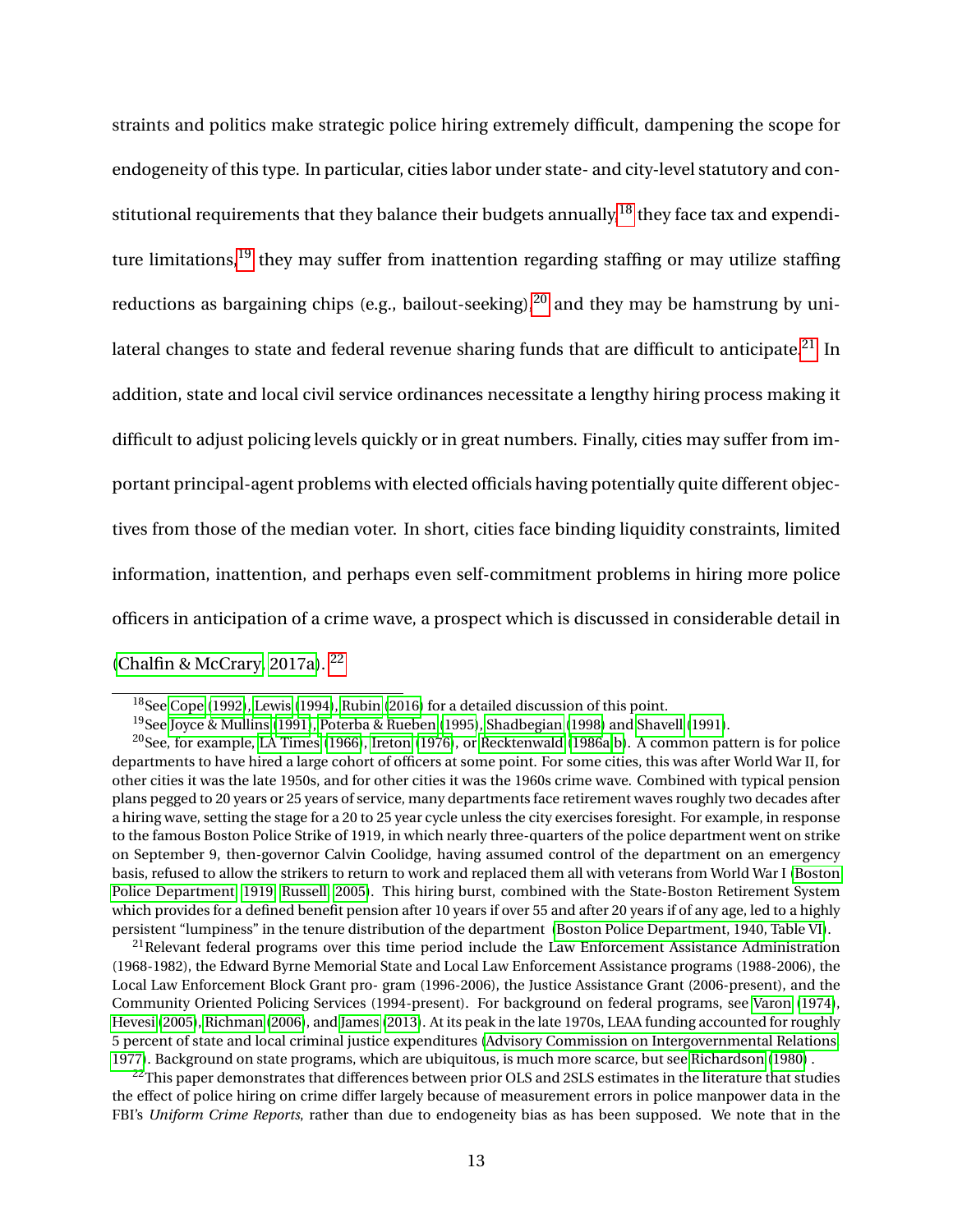Nevertheless, the scope for endogeneity to affect parameter estimates remains viable and therefore, ought to be addressed. In order to deal with the potential endogeneity of investments in law enforcement, researchers generally turn to an instrumental variable — a variable that is correlated with the regressor of interest (law enforcement spending) but which is not related to the outcome of interest (in our case, new prison commitments) except through the potentially endogenous regressor. The idea behind such an identification strategy is intuitive: to the extent that the instrument captures some portion of the variation in law enforcement spending that is exogenous, this variable can be used to separate endogenous from exogenous variation in order to generate a consistent estimate of the effect of law enforcement spending on downstream incarceration rates. Instruments that have been used in this literature include mayoral and gubernatorial election cycles [\(Levitt, 2002\)](#page-49-3), COPS hiring grants [\(Evans & Owens, 2007;](#page-48-3) [Wor](#page-52-11)[rall & Kovandzic, 2007;](#page-52-11) [Weisburst, 2016;](#page-52-2) [Cook et al., 2017\)](#page-47-3) and investments in fire safety [\(Levitt,](#page-49-3) [2002\)](#page-49-3). Our mandate is to select an instrumental variable that predicts investments in law enforcement and which is ideally unrelated to prison admissions except through its correlation with investments in law enforcement.

A challenge is that this instrument must be valid (that is, it must predict law enforcement spending) as well as relevant enough to generate a sufficiently precise estimate of the quantity of interest. This is easier said than done — while scholars often point to an *F*-statistic of 10 (or 14 with respect to 10% maximal bias according to simulations by [Stock & Yogo](#page-51-16) [\(2005\)](#page-51-16)) as a sufficient rule of thumb for an unbiased second stage estimate, we note that this is not a sufficient statistic for a precise estimate of the second stage parameter. What we will need is an

present paper, we are aggregating agency-level data to the state level, and, as such, measurement error bias should be a far less concerning issue in our data as the resulting errors are likely to smooth out in the aggregation. Thus, in the absence of considerable endogeneity bias, OLS and 2SLS estimates should be more similar to each other than in the city-level analyses in the extant literature.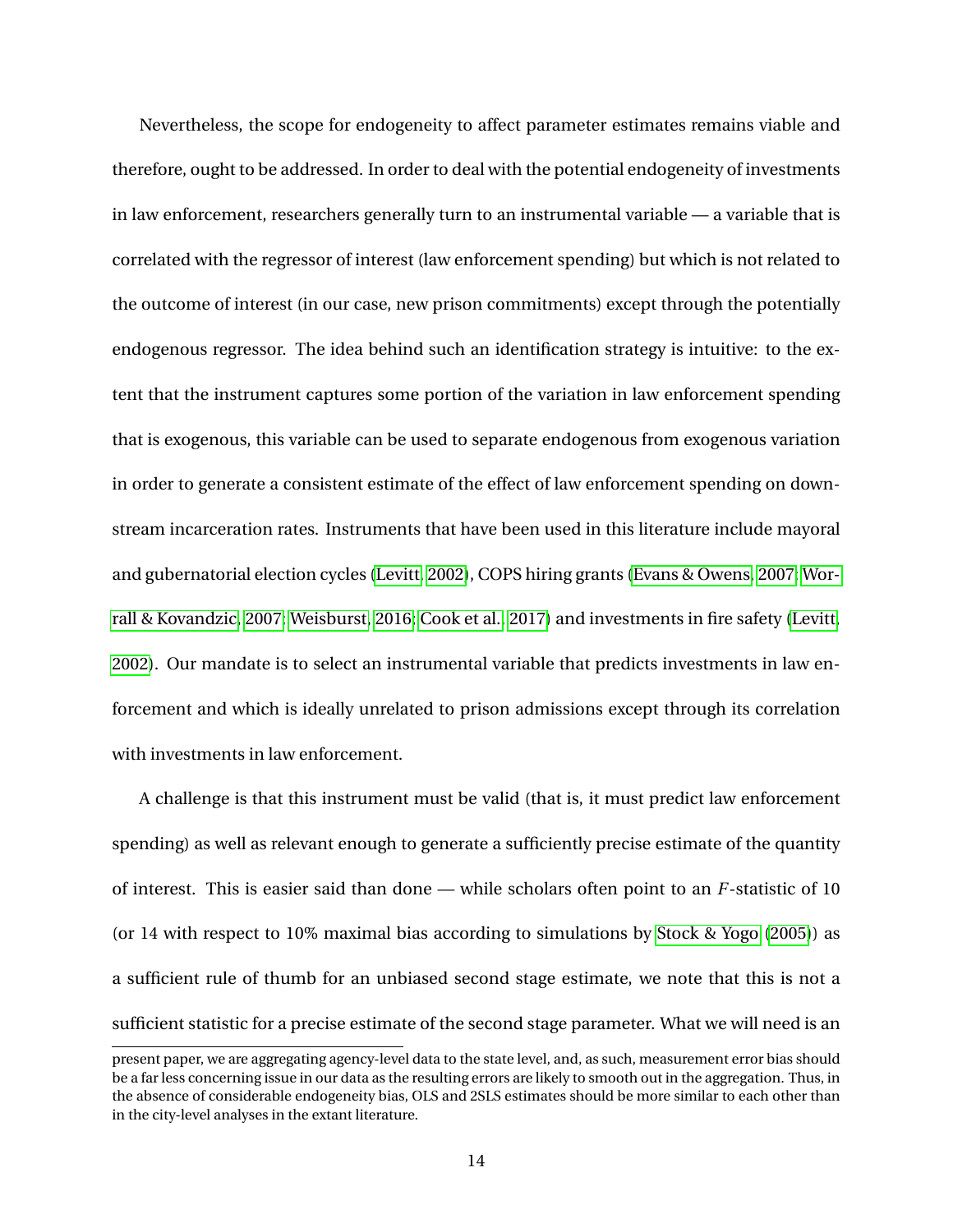instrument that is not only predictive enough to generate a consistent estimate of the effect of police, but the instrument must also explain a sufficiently large share of the variation in police expenditures in order to be useful. This discussion is not merely academic — as noted by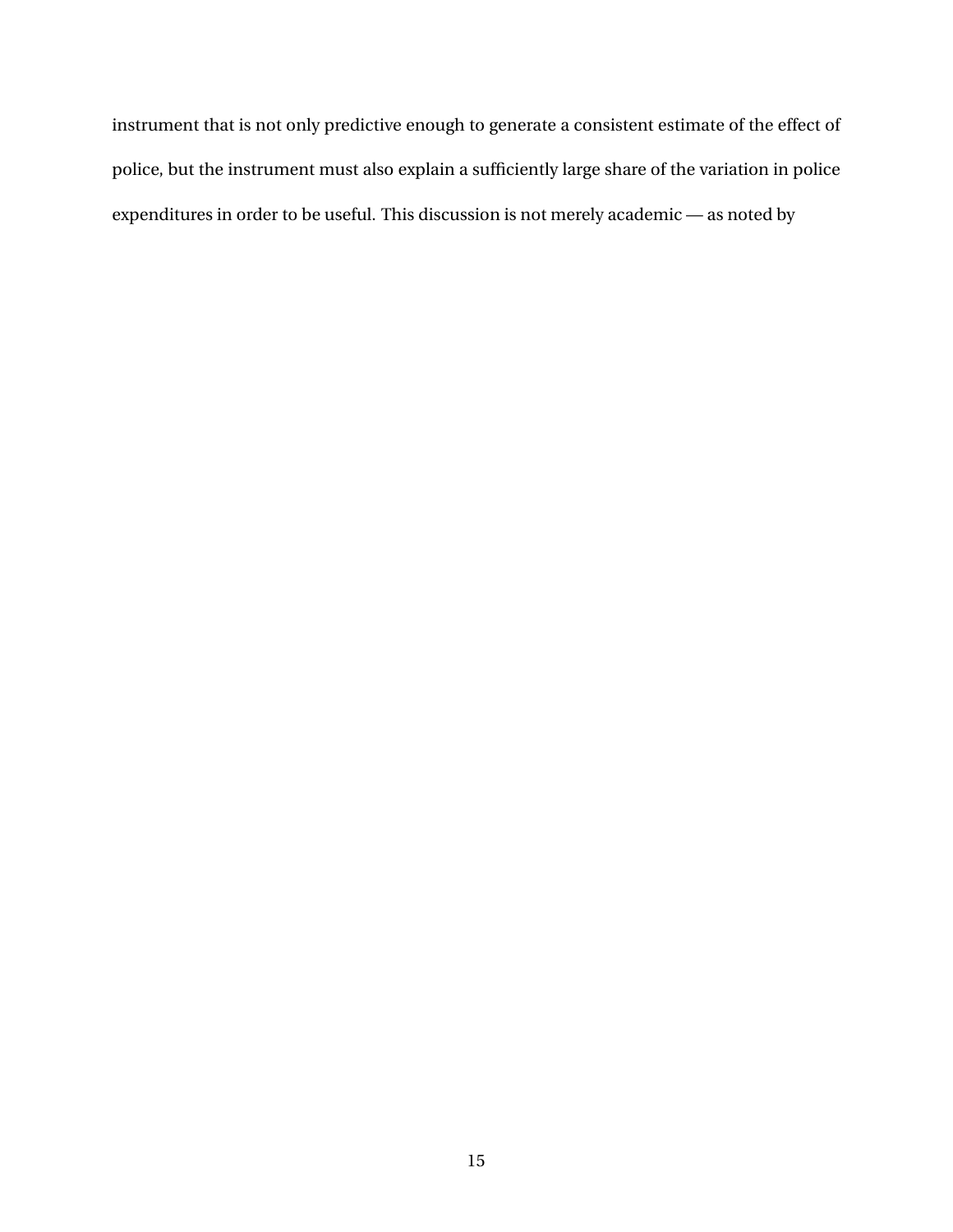[Kovandzic, Schaffer, Vieraitis, Orrick, & Piquero](#page-49-10) [\(2016\)](#page-49-10), identifying strong instruments has been a key challenge for this literature which has been plagued, to a large degree, by sizable standard errors and therefore by considerable parameter uncertainty [\(Chalfin & McCrary, 2017a\)](#page-46-3).

As has been pointed out by [McCrary](#page-50-4) [\(2002\)](#page-50-4) and [Kovandzic, Schaffer, Vieraitis, Orrick, & Pi](#page-49-10)[quero](#page-49-10) [\(2016\)](#page-49-10), mayoral and gubernatorial election cycles generate a weak first stage and therefore are not useful in studying the downstream effects of increases in police manpower. Our two remaining choices are to use police hiring grants or investments in fire safety. In keeping with recent scholarship, we obtained data on police hiring grants from the U.S. Department of Justice's COPS office. However, while COPS grants predict agency-level hiring well, aggregating these data to the state-level yields only limited predictive power and an insufficient first stage relationship. Hence, we turn to investments in fire safety. Investments in fire safety, specifically the hiring of firefighters, was first proposed as an instrumental variable by [Levitt](#page-49-3) [\(2002\)](#page-49-3). Levitt notes that, for a variety of institutional reasons, police and firefighter hiring will tend to move together. In particular, it has been noted that the power of public sector unions, citizen tastes for government services and the predilection of politicians to "provide spoils" to their electorates suggest that police and fire safety budgets might covary. Empirically, we verify that this is the case at the state-level. The instrument is both relevant and sufficiently strong to draw reasonable inferences about the relationship between police hiring and prison growth.

With respect to the exclusion restriction, the primary argument in favor of the validity of the identification strategy is simple: firefighters do not have sworn arrest powers and so they do not directly affect crime or subsequent prison admissions. Indeed, as firefighters do not go on routine patrols as do police officers, it is difficult to see how firefighters would have a first order effect on crime. In selecting an identification strategy that uses expenditures on fire safety, we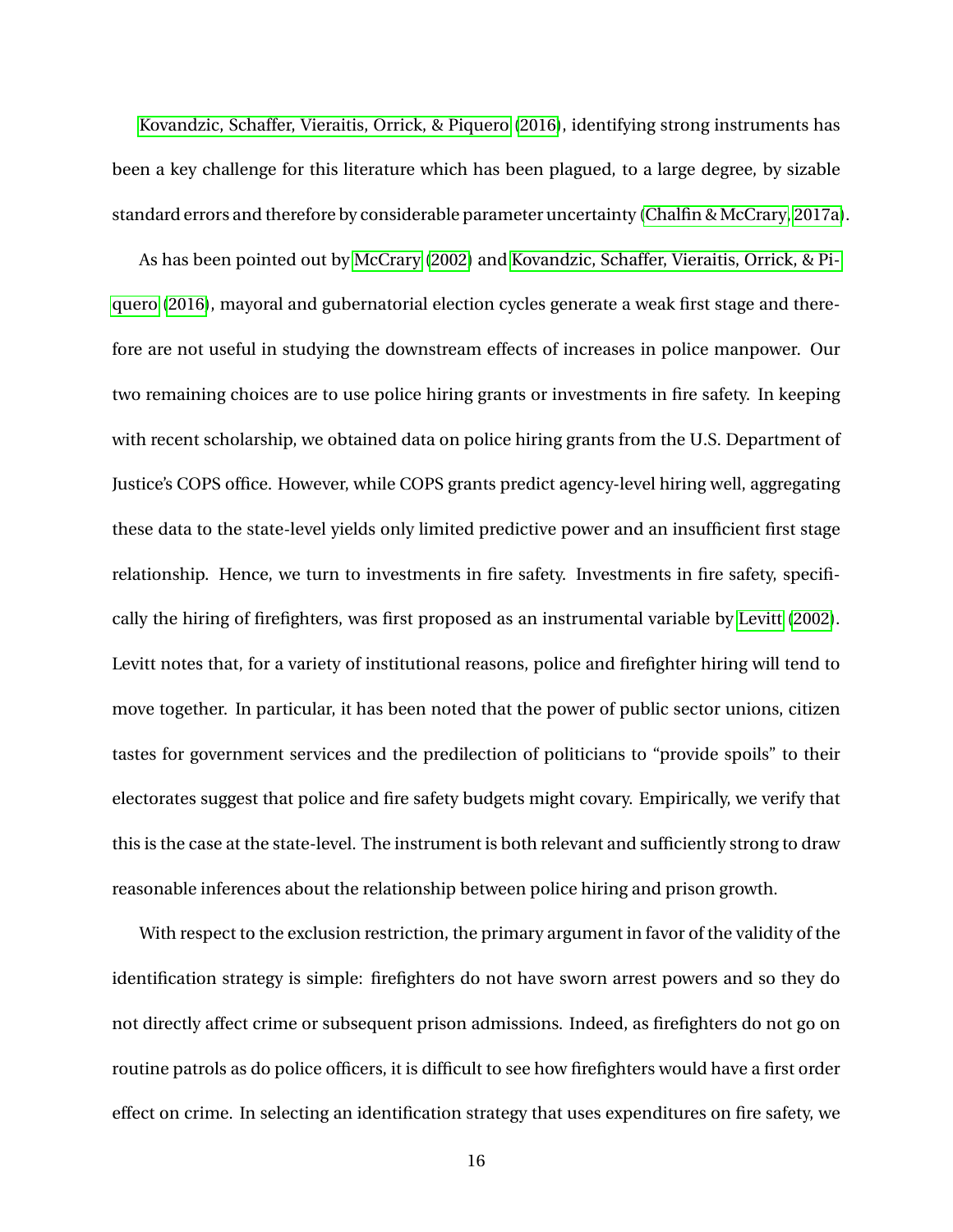are asserting that we believe this statement to be reasonable and, to first order, true, a prospect which has received support in [Levitt](#page-49-3) [\(2002\)](#page-49-3) and subsequently in [Kovandzic, Schaffer, Vieraitis,](#page-49-10) [Orrick, & Piquero](#page-49-10) [\(2016\)](#page-49-10) among others.<sup>[23](#page-17-0)</sup> In support of this assertion, we note that, holding police spending constant, spending on firefighters is uncorrelated with new prison commitments and is uncorrelated with changes in a city's demographic composition and it's crime rates.

However, we need not be completely blind to potential violations of the exclusion restriction. In particular, investments in police and fire safety could be part and parcel of a "safety first" approach to governing which also involves harsher sentencing or further investments in prison infrastructure. To the extent that this is true, the instrument will be positively correlated with prison admissions, other than through its correlation with police. Critically though, this bias would be *in the direction of the least squares estimate* and is therefore conservative given that the 2SLS estimates that we present in Section 5 point in the negative direction and are larger in magnitude than their least squares counterparts. Thus, in using these estimates to rule out a large positive relationship between law enforcement spending and prison growth, a critic would have to believe that spending on fire safety is *negatively* related to policy choices that lead to higher incarceration rates even though firefighter spending is positively related to police spending.[24](#page-17-1) Ultimately, we note that OLS and 2SLS estimates are, in practice, quite similar which indicates that, at the state level, police hiring may not be nearly as endogenous as has been supposed.

Using investments in fire safety as an instrumental variable motivates the following simul-

<span id="page-17-0"></span><sup>&</sup>lt;sup>23</sup>Our reading of [Kovandzic, Schaffer, Vieraitis, Orrick, & Piquero](#page-49-10) [\(2016\)](#page-49-10) is that they question the strength of the first stage in Levitt's original analytic sample but not the underlying validity of the identification strategy.

<span id="page-17-1"></span> $^{24}$ Another concern is that a third factor might affect both expenditures on police and firefighters as well as prisons — for example, a recession. In order to account for this possibility, we control extensively for changes in the local economy and, critically, also for the size of a state's total budget and its spending on corrections. Thus, we estimate the first stage regression of police spending on firefighter spending, holding other state budgets constant.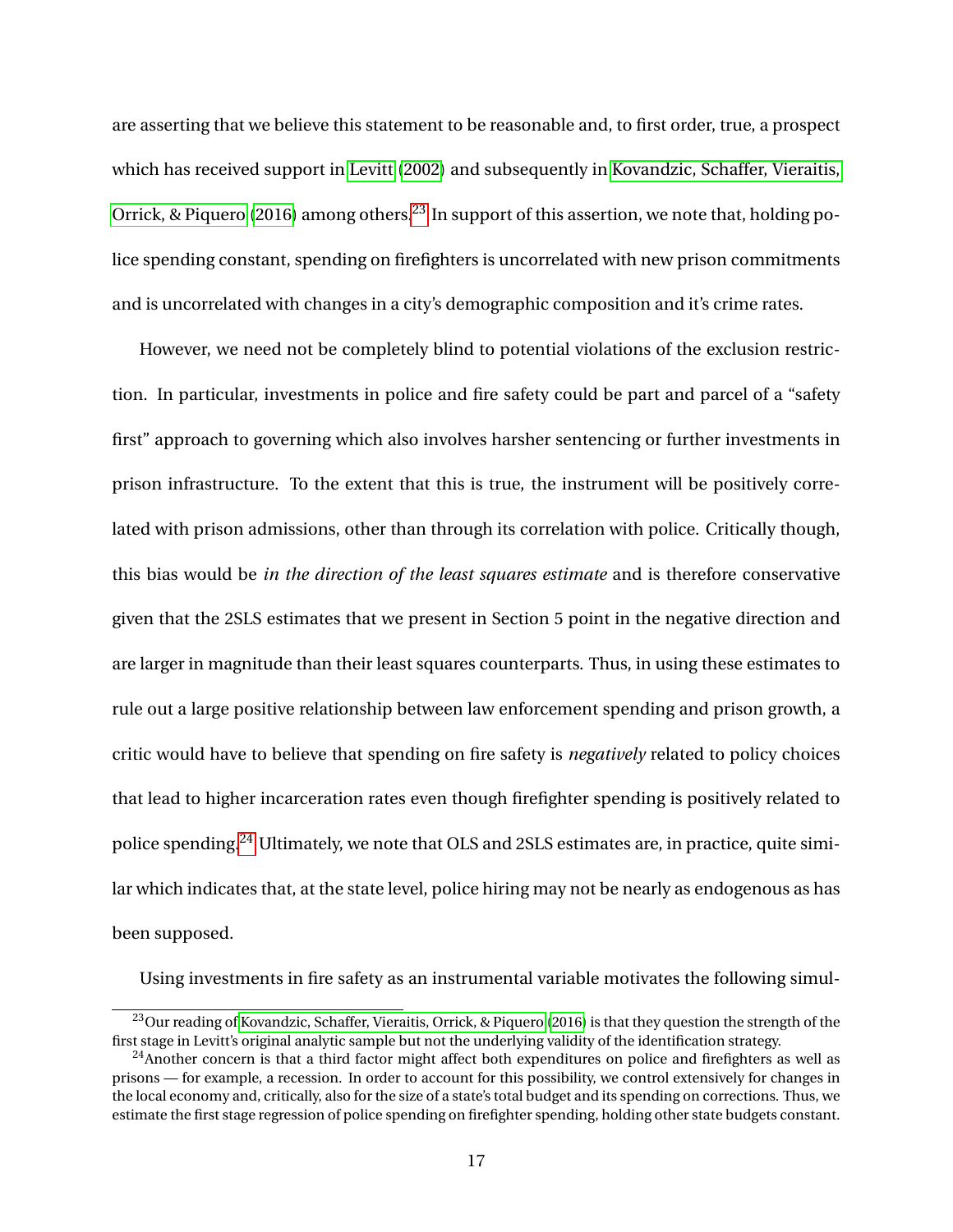taneous equation framework which is solved straightforwardly using 2SLS:

$$
POLICE_{it-1} = \alpha + \eta FIRE_{it-1} + X'\beta + \phi_i + \gamma_t + \varepsilon_{it}
$$
\n
$$
(5)
$$

$$
COMMIT_{it} = \alpha + \delta FIRE_{it-1} + X'\beta + \phi_i + \gamma_t + \varepsilon_{it}
$$
\n
$$
\tag{6}
$$

Equation (5) is the first stage equation in which we regress police expenditures on fire expenditures, net of covariates and fixed effects — in practice, following [Owens](#page-50-5) [\(2013\)](#page-50-5), we use state and interacted region-year fixed effects. Equation (6) is the reduced form which provides an estimate of the effect of expenditures on fire safety on prison admissions. Dividing  $\delta$  in (6) by *η* in (5) yields the 2SLS estimate of the effect of police spending on prison admissions. Models are weighted by the state population in 1997, the initial year in our data — however results are not sensitive to the population weights. In all models, to account for arbitrary serial correlation in the residuals, standard errors are clustered at the state level [\(Bertrand et al., 2004\)](#page-46-14).<sup>[25](#page-18-0)</sup>

## **4 Data**

The goal of this research is to estimate the effect of investments in law enforcement on the number of new commitments to state prisons. To do so, we use data from six different sources and build a state-year panel dataset that spans the time period from 1997-2015, a period in which police and prison populations increased at roughly equal rates. In this section, we provide detail on the source of our data and how our analytic dataset is constructed.

<span id="page-18-0"></span><sup>&</sup>lt;sup>25</sup>We further estimate standard errors using the cluster-bootstrap. Estimates (not reported) are extremely similar to the traditional estimates.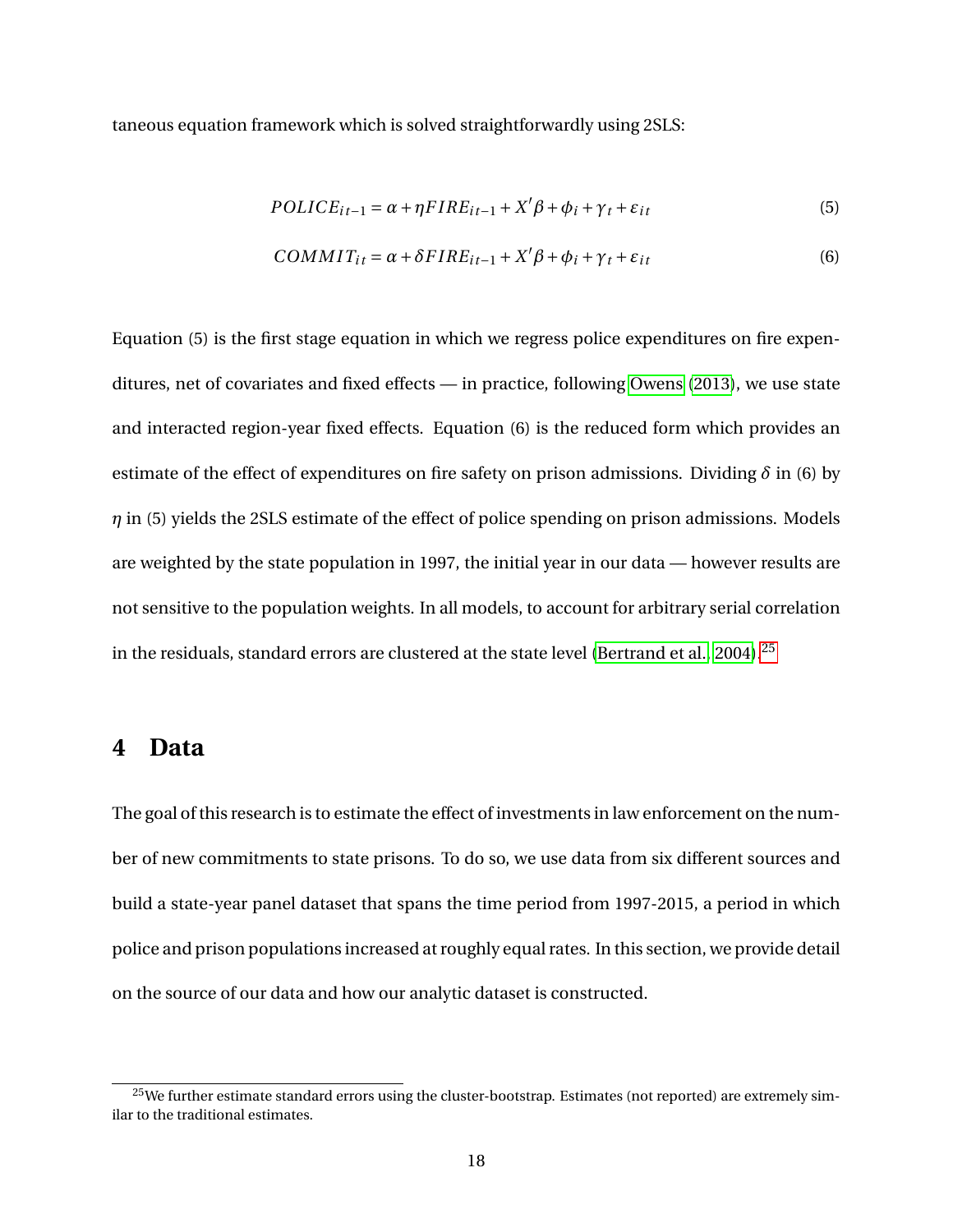## **4.1 Prison Admissions**

The Bureau of Justice Statistics' National Prisoner Statistics (NPS) Program provides an annual accounting of the number of new admissions to state prisons for each U.S. state. Data are available as far back as 1978. In addition to the total number of annual admissions, the NPS provides a detailed accounting of new admissions by the cause of their commitment. There are seven primary commitment causes: 1) new court commitments — those prisoners whose prison commitment is the result of a conviction for a new crime and subsequent court sentence, 2) parole violators who receive a new sentence, 3) parole violators who are returned to prison for a parole violation and without a new sentence, 4) other conditional release violators with a new sentence, 5) other conditional release violators without a new sentence, 6) transfers from other jurisdictions, 7) returned escapees. In this research, we are interested in those inmates who are admitted to prison on a new sentence, meaning that the source of the admission to prison was a new crime that could have potentially been deterred by a police officer. This group is composed of those who are admitted to prison on a new court commitment and those who are admitted to prison on a parole violation with a new sentence.<sup>[26](#page-19-0)</sup>

## **4.2 State and Local Expenditures**

State and local payroll for police officers and firefighters come from the Annual Survey of Public Employment and Payroll (ASPEP) which has been collected each year by the U.S. Census Bureau since 1957.<sup>[27](#page-19-1)</sup> The ASPEP contains data on state and local government resource outlays by sector (e.g., police, fire safety, education, sewerage, etc) using information sourced from each jurisdic-

<span id="page-19-0"></span><sup>&</sup>lt;sup>26</sup>We also estimate the effect of law enforcement spending on all new prison admissions as a robustness check and all results are very similar.

<span id="page-19-1"></span> $27$  Since then, the sole year in which the ASPEP was not conducted is 1996.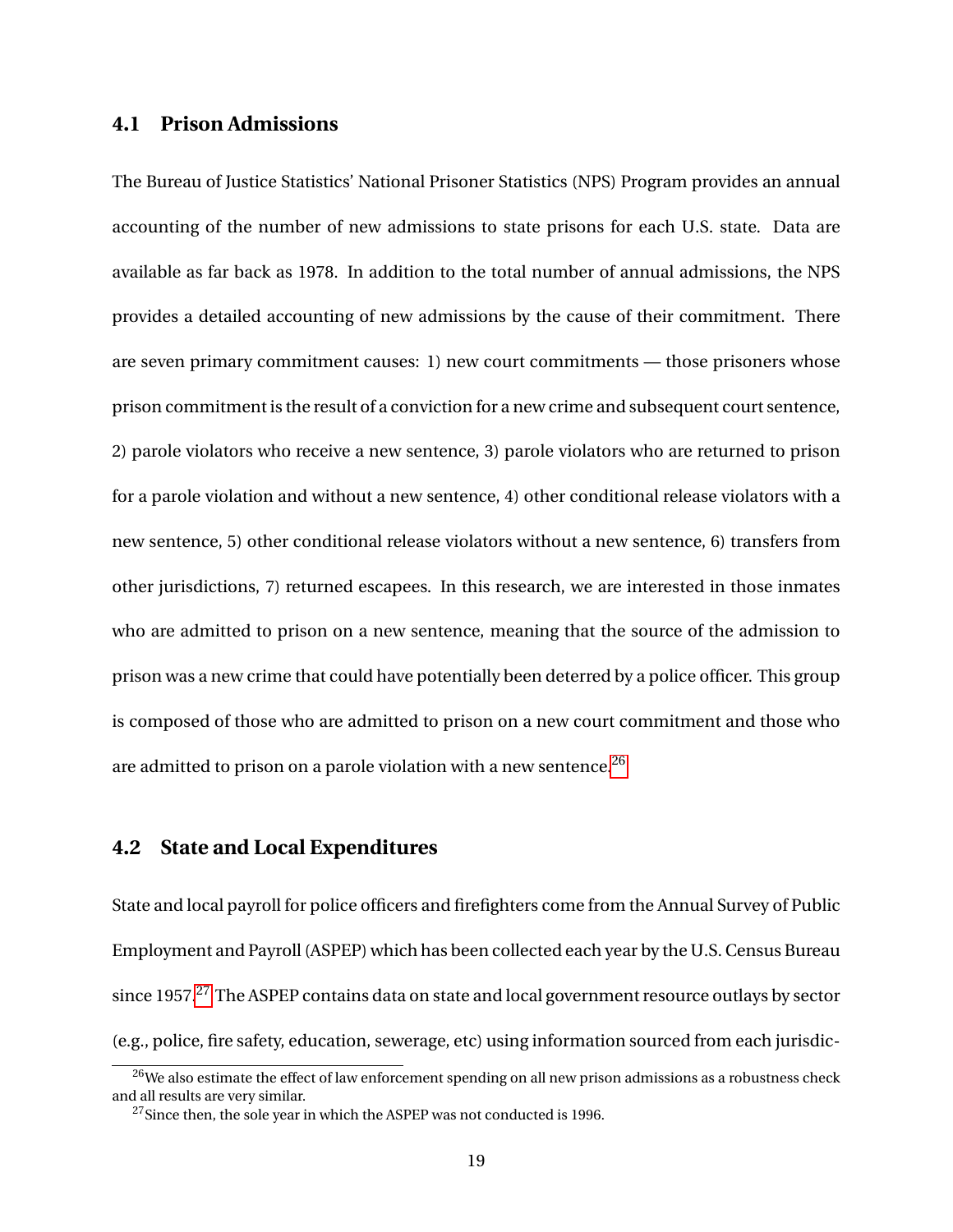tion's March payroll report.<sup>[28](#page-20-0)</sup> This information includes the number of individuals employed in each jurisdiction-sector as of March 30th of each year as well as salary outlays which, when multiplied by 12 is a reasonable approximation for annual salary expenditures. Due to the high costs of data collection, the information is collected from a strategic sample of municipalities. The Census Bureau surveys large cities (> 250,000 population) annually and randomly samples smaller cities from year to year.<sup>[29](#page-20-1)</sup> Given that our outcome (new prison commitments) is measured at the state level, we aggregate the March payroll information to the state level, adjusting for inflation. While the aggregated series will contain some noise due to the sampling strategy, random sampling means that the series should not be biased and the fact that large cities are always represented in the data mean that year-to-year noise is thankfully minimal. As we show, state-level information on police and fire expenditures are quite closely related despite any noise in the data.

We also use total government expenditure for payroll (for all sectors combined) in order to compute total government expenditures, a key control variable in our regression models.

## **4.3 Crimes and Arrests**

Data on the number of crimes and arrests come from the Federal Bureau of Investigation's Uniform Crime Reporting (UCR) Program which collects monthly data from virtually every law enforcement agency in the United States. These are mostly municipal law enforcement agencies but also include county and state police organizations as well as special police forces (e.g., university police departments). The data contain information on the number of index crimes, by

<span id="page-20-0"></span><sup>&</sup>lt;sup>28</sup>Prior to 1996, the ASPEP collected information from the October payroll.

<span id="page-20-1"></span><sup>&</sup>lt;sup>29</sup>Twice per decade (in years ending in a "2" or a "7") information is collected from all cities.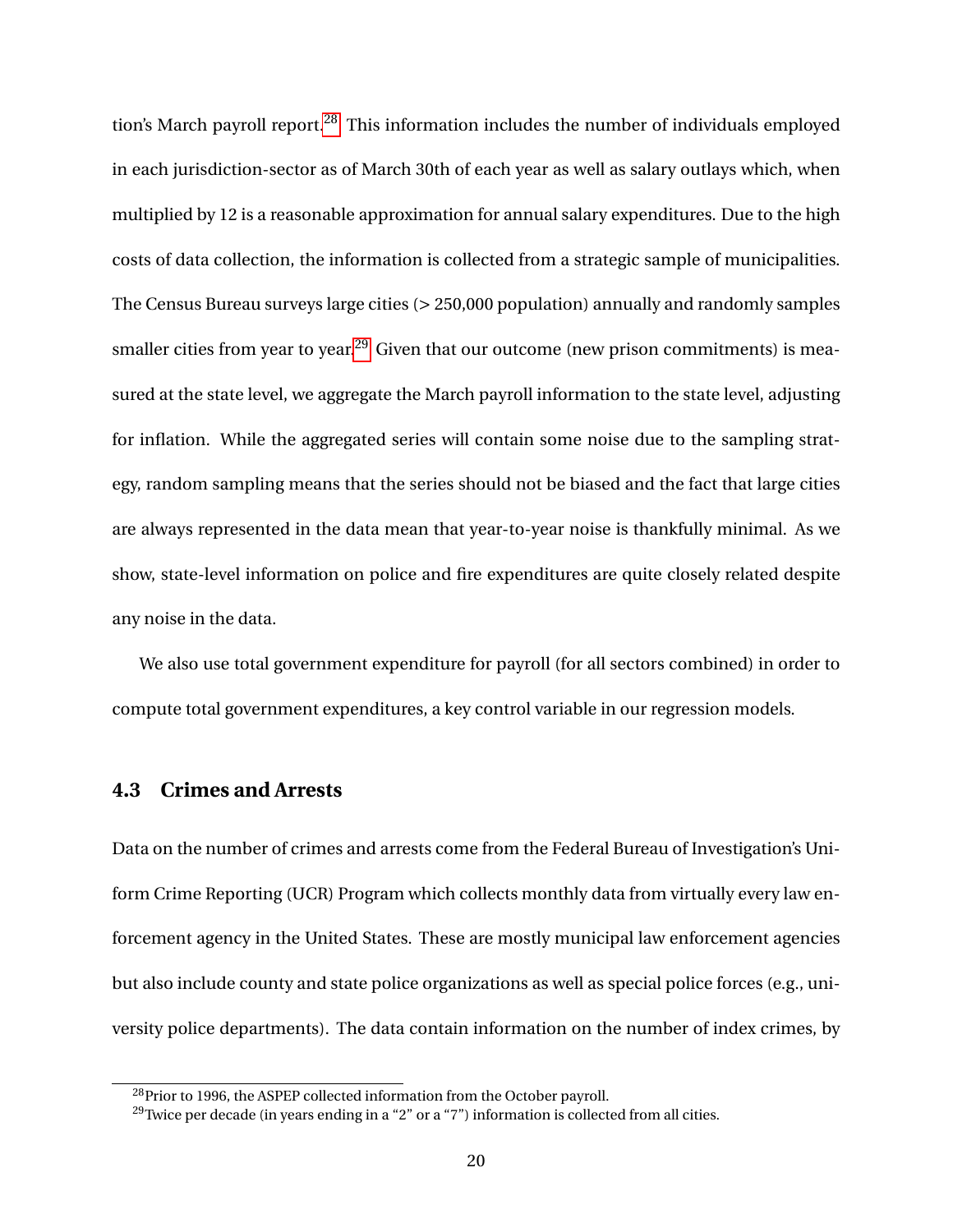type, that are known to law enforcement and is the dominant source of national and local crime data in the United States.<sup>[30](#page-21-0)</sup> The data also contain information on the number of arrests made by each law enforcement agency which we use to study the relationship between the number of index crime arrests and new prison commitments.

Not all UCR agencies consistently submit their crime data as reporting to the UCR is voluntary. This feature of the data creates a potential problem for aggregating the agency-level data to the state level. To the extent that some agencies drop in and out of the data, state-level counts will be measured with error and possibly errors that are non-random. We address this problem in two ways. First, we use state-level data compiled directly by the FBI which audits individual agencies and interpolates crime data when missing. These data have been widely used in the prior literature. Second, we re-estimate our models including only agencies that report every year from 1997 to 2015. There are 6,793 agencies from 49 states that are consistent submitters for the Offenses Known and Clearances by Arrest data.<sup>[31](#page-21-1)</sup> There are 6,820 agencies from 41 states that meet our consistent submitting criteria for the arrest data. These consistent agencies contain a significant portion of the US population within their jurisdiction. Agencies from the ASR contain 74.6 percent of the US population in 2015. Agencies from the Offenses Known and Clearances by Arrest contain 71.9 percent of the US population in 2015. We note that estimates are substantively similar using both sources of state-level UCR data.<sup>[32](#page-21-2)</sup>

<span id="page-21-0"></span> $30$ Index crimes include murder and non-negligent manslaughter, rape, robbery, aggravated assault, burglary, larceny (over \$50) and motor vehicle thefts. More detail on UCR data can be found in the FBI's *Uniform Crime Reporting Handbook*.

<span id="page-21-2"></span><span id="page-21-1"></span><sup>&</sup>lt;sup>31</sup>Due to inconsistent reporting by the Chicago Police Department (e.g. no data on rape), we exclude Illinois.

 $32$  For both crime and arrests we use the monthly data provided by NACJD and aggregate annually. The crime data includes a variable indicating how many months the agency reported for that year; the arrest data does not. We include only agencies that report 12 months of the year for every year we studied. As the arrest data does not contain such as variable, our inclusion criteria is only that the agency reports every year studied. This leads to arrest data being noisier than crime data because some agencies may change their reporting practices over time. On any given year, agencies that report crime data represent a greater proportion of the population than do agencies reporting arrest data. However, the stricter criteria for crime data leads to some crime agencies being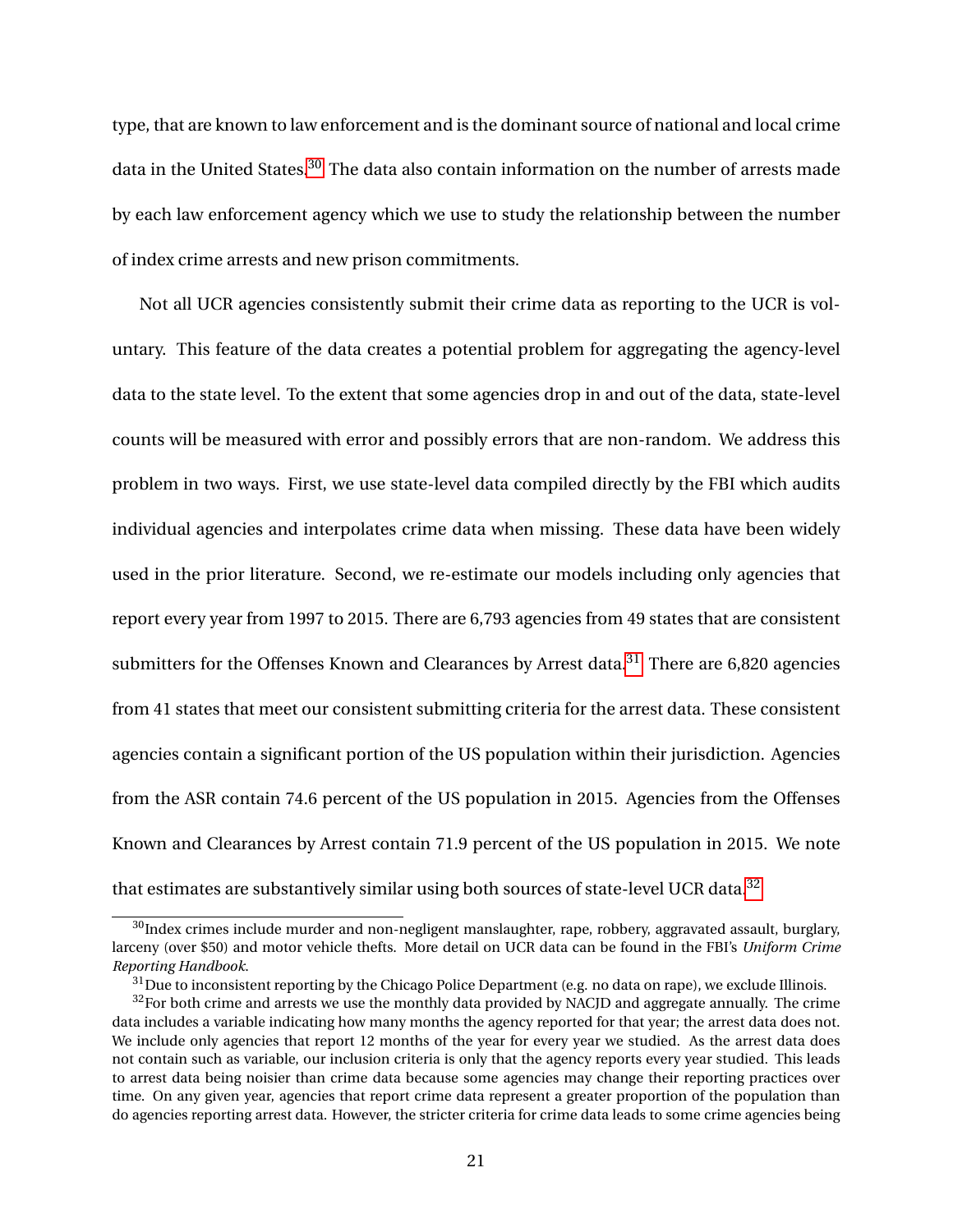## **4.4 Other National Data**

Finally, we tabulate auxiliary demographic and economic data using the annual American Community Survey (2000-2015), and the 1990 and 2000 U.S. Census to control for demographic and economic differences between states and over time. The included demographics variables are the percent of the population that are male, non-Hispanic Black, Hispanic, foreign born, and who are between 15 and 24 years old. To control for differences in education, we include the percent of people 25 years or older who have less than a high school diploma or equivalent. We use three measures of the state's economic wellbeing: the percentage of the population who are employed; the unemployment rate  $^{33}$  $^{33}$  $^{33}$ ; and percent of people who are living in poverty. For years 2000 to 2015 we use data directly from the American Community Survey. The American Community Survey is not available for years prior to 2000. For years 1997 to 1999 we linearly interpolate yearly values based on decennial census' of 1990 and 2000.

State governor data was downloaded from the National Governors Association website and contains the political party for each governor and their years in office. We convert this data to a binary variable with a value of 1 if the governorship was held by Republicans that year and a 0 otherwise. In years when multiple parties held the governorship (i.e. when a new governor is inaugurated), we use the party that held the office latest in the year. As most inaugurations are early in the year, this measures which party held power during that year.

excluded, and results in a similar percent of the population being covered by each data set. In both cases âĂŞ crime data and arrest data â ŧ we are covering approximately 75% of the population of the United States.

<span id="page-22-0"></span><sup>&</sup>lt;sup>33</sup>The percent of people employed and the unemployment rate consider only people aged 16 or older.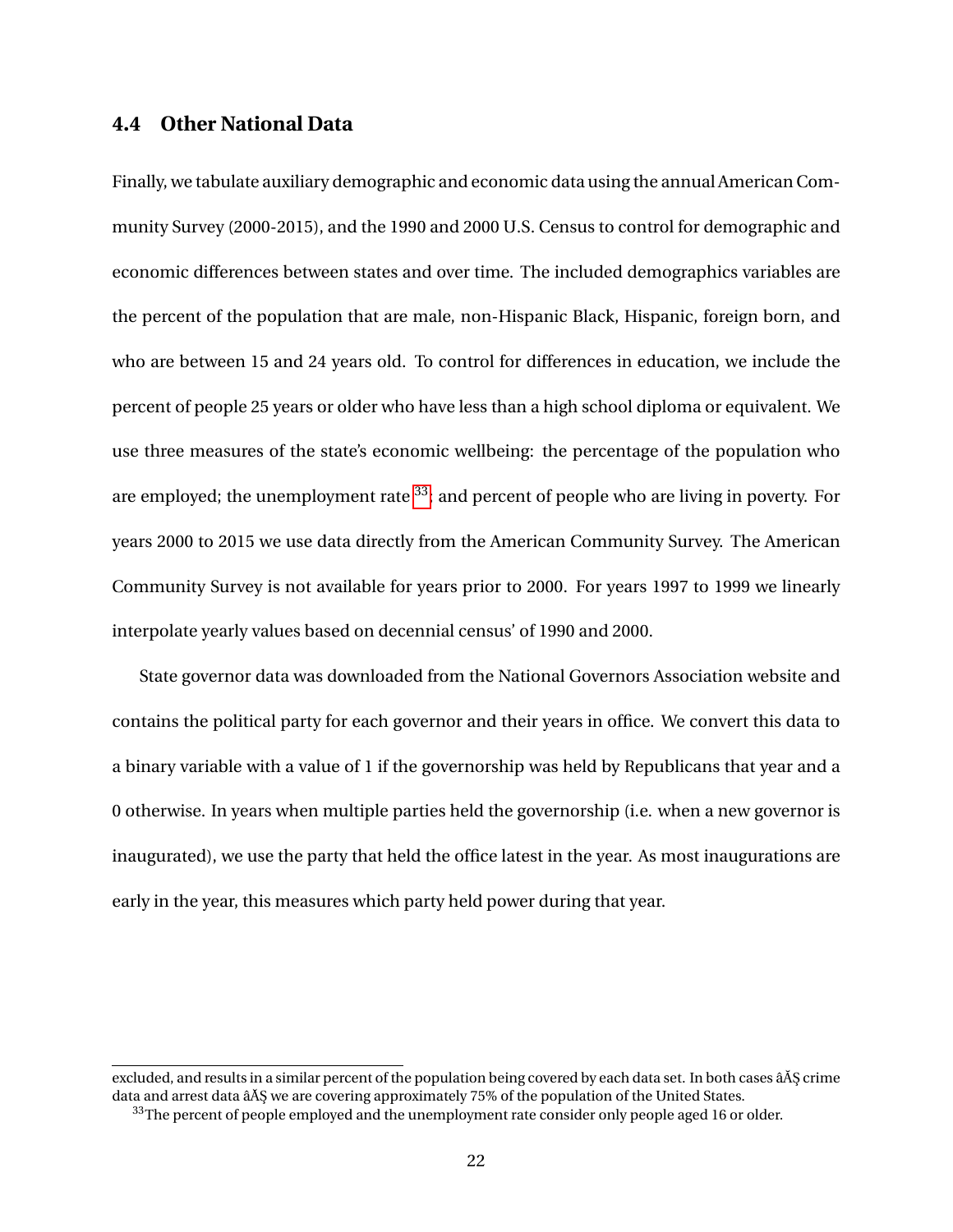#### **4.5 Auxiliary Data from California**

As the National Prisoner Statistic data set contains only state-level prisoner admission counts, we utilize data from California's Prisoners and Parolees report to obtain counts of county-level prison admissions data within California. The report is produced annually by the California Department of Corrections and Rehabilitation and includes the number of new felons and parole violators who return to prison with a new sentence for each county in the state. As with the national data we combine these two categories into a single new prison admissions count. Data is available for 1997 through 2010 with the exception of 2002. To measure county-level expenditures on corrections we use the Annual Survey of State and Local Government Finances data gathered and cleaned by [Pierson, Hand, & Thompson](#page-50-14) [\(2015\)](#page-50-14). This data contains the spending by all governments within jurisdiction which we aggregate to the county-level.<sup>[34](#page-23-0)</sup>

## **5 Results**

Before presenting our main findings, it is worth providing a descriptive examination at the data which are summarized in **Table 2**. In this table, we report the mean, standard deviation, minimum and maximum values of variables used in subsequent regression models. Given the panel structure of the data, we also report overall ("O"), within ("W") and between ("B") state standard deviations to provide a sense for where the identifying variation comes from. Data on arrests are drawn from the pool of agencies that consistently report to the UCR and consequently these fig-

<span id="page-23-0"></span> $34$ All other data comes from the same sources as used in the national analysis with data aggregated to the county-level rather than the state-level. The American Community Survey began providing county-level indicators in 2005 and limits these indicators to counties with a population of at least 100,000. We linearly interpolate data for the years 1997-2004 using the decennial 1990 and 2000 census as well as the 2012 5-year American Community Survey data. With this population restriction as well as one county not being present in ASPEP data, of California's 58 counties, 33 remain in our data.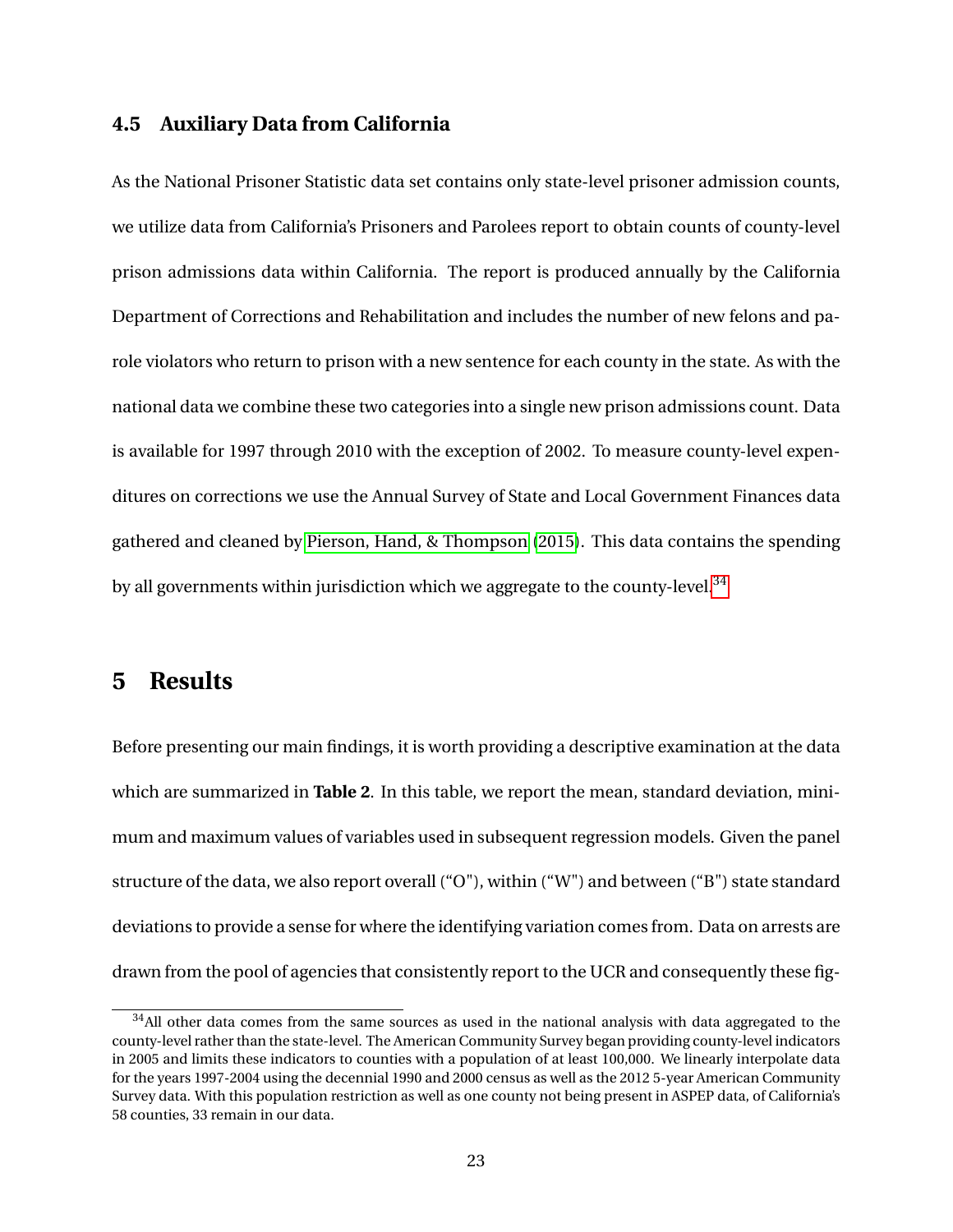ures should not be construed as state-year totals. We limit our analytic sample to state-years for which there are no non-missing data. In our data, an average state spends approximately \$970 million in salaries annually on approximately 13,400 police officers for an average of \$72,000 per officer. We also explore trends in several key variables — Part I crimes, arrests, sworn police officers and new prison commitments – in **Figure 1**.

In order to provide a sense for the "productivity" of average officer, we appeal to national data from both the UCR and the Bureau of Justice Statistics. These data are summarized in **Table 3**. Using data for the 2014-2015 period, the United States employs approximately 800,000 sworn police officers for a population of 320 million people, a rate of 250 officers per 100,000 residents. Each year, there are approximately 11 million arrests in the United States of which just over 2 million are for index crimes and another 1.7 million are for drug or weapons violations. The remaining 7 million arrests are generally for minor offenses which are unlikely to lead to a custodial prison sentence. It is easy to see that this is true when considering the annual number of new prison commitments which number approximately 600,000.

The descriptive data suggests three main points. First, while there is likely to be a great deal of heterogeneity among police officers depending on their assigned duties, an "average" officer makes relatively few arrests for serious crimes during the course of a year  $-$  by our calculations, an average officer will make approximately 13.8 arrests of which 2.6 are for index crimes and another 2.1 are for drug or weapons violations. Hence, while police officers may do a great deal to reduce crime by doing things like maintaining visibility, conducting street stops and undertaking preventive patrol, a typical officer makes relatively few "serious" arrests – perhaps around 4 or 5 per year. Second, arrests — even index crime arrests — are unlikely to lead to a prison spell. Nationally, the probability that an arrest will lead to a prison spell is just over 5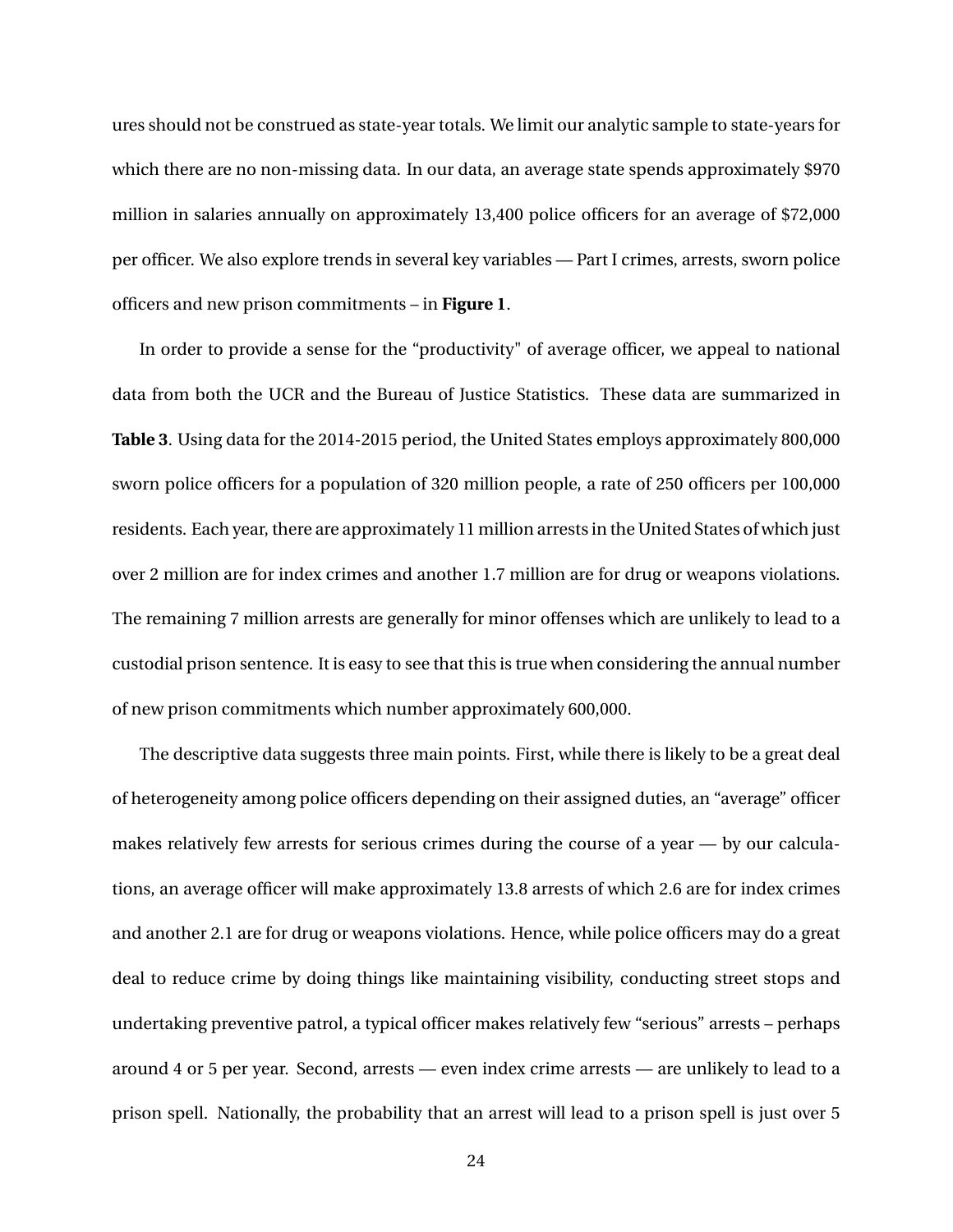percent. Even when we consider arrests for crimes that potentially carry long sentences such as index crimes and drug and weapons violations, there are 6 of these arrests each year for every new prison spell. Finally, putting all of the data together, given that there are 800,000 sworn officers and 600,000 annual prison spells in the United States, an average officer incapacitates fewer than one individual per year in state prison. Thus, unless this individual is highly productive and would have committed a very large number of crimes had he not been incarcerated, the scope for officers to generate sizable incapacitation effects may be smaller than is sometimes supposed. This is underscored by recent research which suggests that, in recent years, the marginal offender is, in fact, unlikely to be all that productive [\(Liedka et al., 2006;](#page-49-8) [Cullen et](#page-47-7) [al., 2011;](#page-47-7) [Durlauf & Nagin, 2011;](#page-48-2) [Johnson & Raphael, 2012;](#page-48-6) [Nagin, 2013;](#page-50-1) [Raphael et al., 2017\)](#page-50-6).

The main results are contained in **Table 4** and are discussed below. In **Table 4**, for each dependent variable — crimes, arrests, expected new prison spells (defined below) and actual new court commitments to prison — we present estimates of the effect of an increase in \$10,000 of spending on law enforcement personnel. We present least squares estimates of the effect of law enforcement spending on key outcomes as well as 2SLS models in which spending on law enforcement is instrumented using spending on firefighters. We also present robust standard errors, clustered at the state level and the resulting 95 percent confidence interval.<sup>[35](#page-25-0)</sup> All models are estimated using 722 observations, covering 41 states over the 1997-2015 sample period.

Throughout the discussion of results, we interpret the 2SLS estimates rather than the least squares estimates. However, we note that these coefficients are very close in magnitude to the least squares estimates. This is consistent with the idea that, due to political and operational constraints, police hiring, in practice, is less endogenous than has been supposed and that mea-

<span id="page-25-0"></span><sup>&</sup>lt;sup>35</sup>Standard errors estimated using the cluster-bootsrap are extremely similar.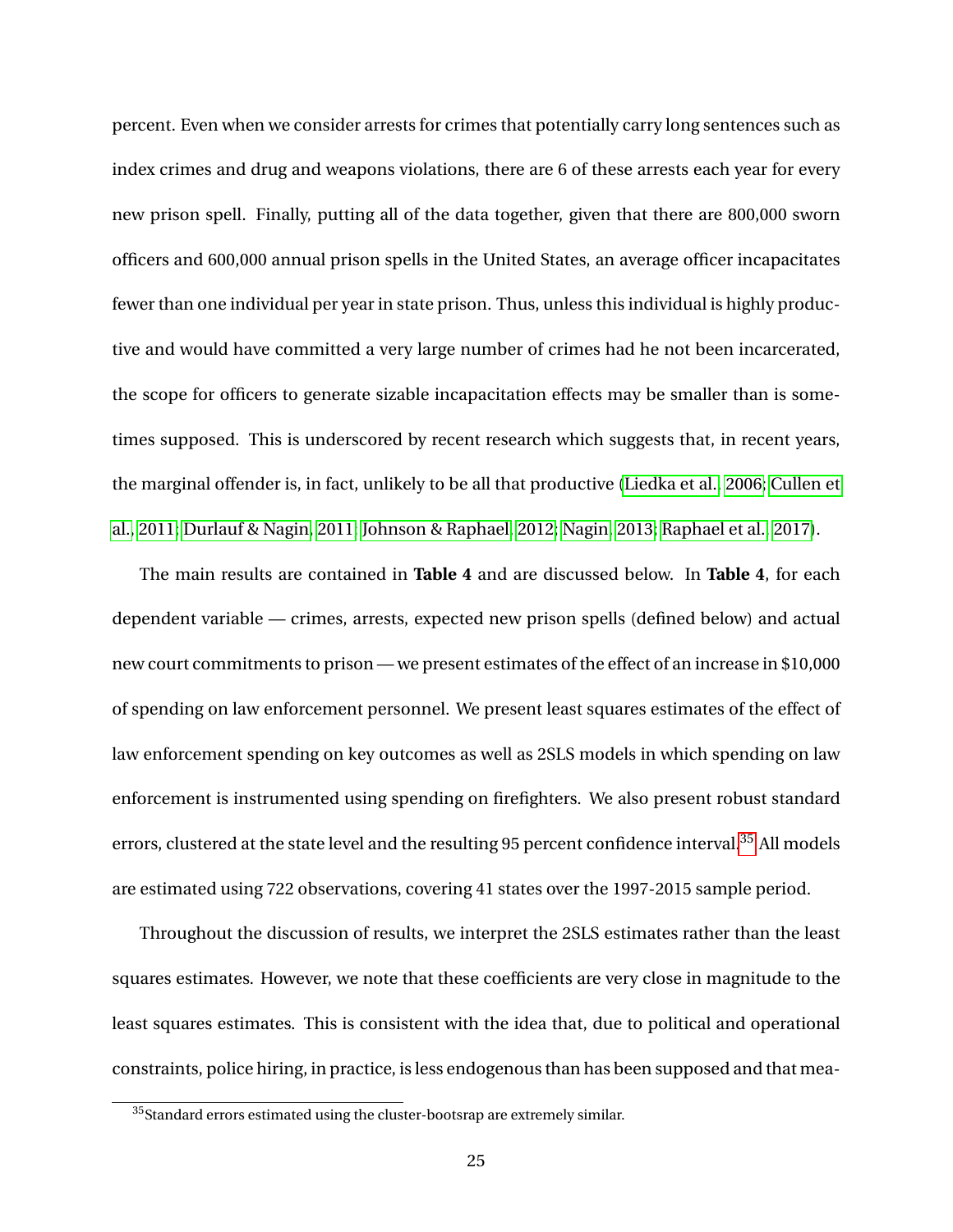surement errors in police data are less severe at the state rather than the local level [Chalfin &](#page-46-3) [McCrary](#page-46-3) [\(2017a\)](#page-46-3).

### **5.1 First Stage**

We begin by documenting the first stage relationship between expenditures on police personnel and expenditures on firefighters at the state level. While [Levitt](#page-49-3) [\(2002\)](#page-49-3) shows that this relationship is fairly strong at the city level, this relationship need not automatically hold at the state level. Visually, the relationship between police and firefighter spending is presented in **Figure 2**. In the scatterplot, both police and firefighter spending are regressed on state and region-year fixed effects as well as covariates and the residuals are taken and plotted against one another. A large percentage of the variation in police spending is explained by spending on fire safety. Conditional on control variables (including a state's total budget) and state and interacted regionyear fixed effects, each \$10,000 spent on fire safety predicts approximately \$16,000 in spending on law enforcement. This estimate corresponds with *η* in (5). The *t*-ratio on the *η* is 3.7 and hence the first stage *F*-statistic is 13.7 which compares favorably to the Stock-Yogo threshold for the effective sample size of an instrumental variables model with a single instrument and a single endogenous regressor [\(Stock & Yogo, 2005\)](#page-51-16).[36](#page-26-0)

#### **5.2 Does an increase in police spending lead to less crime?**

Any investigation of the effect of law enforcement spending on new prison admissions must necessarily begin by examining the effect of police spending on crime. Given that the effect of police on arrests is expected to be positive, holding crime constant, in order for the effect of

<span id="page-26-0"></span><sup>36</sup>The Stock-Yogo critical value for 10 percent maximal IV size is 14.6.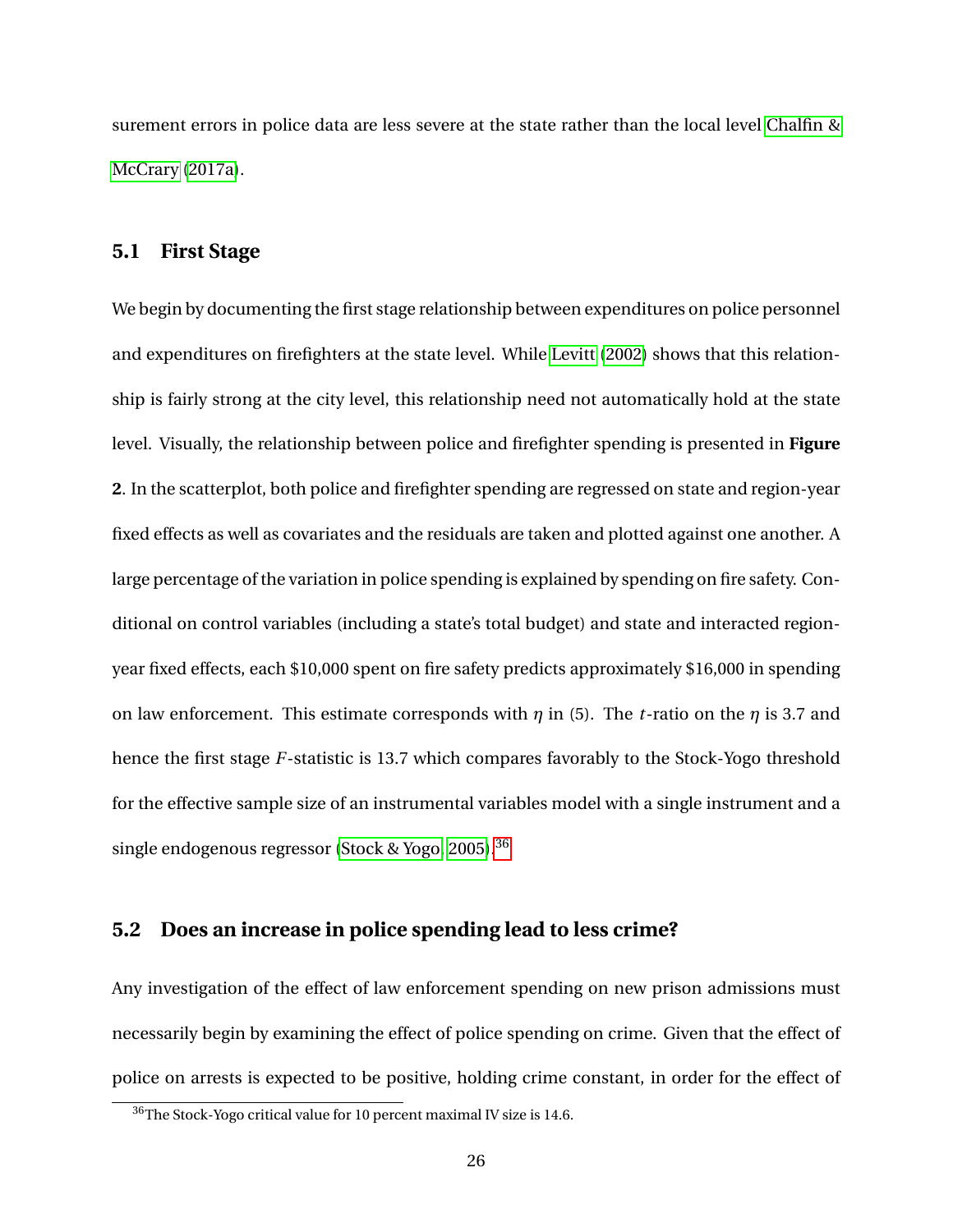police spending on new prison commitments to be negative the effect of police spending on crime should also be negative.

While similar models have been estimated before on similar data, for completeness, we estimate the effect of police expenditures on crime via the 2SLS framework laid out in equations (5) and (6). We find that each \$10,000 allocated to law enforcement abates approximately 0.6 index crimes ( $p < 0.01$ ).<sup>[37](#page-27-0)</sup> Given that the fully-loaded cost of a sworn officer is approximately \$130,000 [\(Chalfin & McCrary, 2017a\)](#page-46-3), each officer hired, either through deterrence or incapaci-tation, is estimated to abate approximately 7 index crimes.<sup>[38](#page-27-1)</sup> Of these, approximately 1 will be a violent index crime and the remaining 6 will be property crimes. To verify that these estimates are consistent with those in the extant literature, consider that an average U.S. state employs approximately 13,400 sworn officers during the time period we study and the number of index crimes per state is approximately 226,000. According to our estimates, a 10 percent increase in police strength (1,340 additional officers) would abate approximately 9,600 index crimes. This amounts to a 5.6 percent reduction from a level of 170,000. These estimates suggest a crime-police elasticity of -0.56 which is broadly consistent with the prior literature.<sup>[39](#page-27-2)</sup>

## **5.3 Does an increase in police spending lead to more arrests?**

We next consider whether more police spending leads to more arrests as is expected by many to be the case – though in her examination of agency-level data, [Owens](#page-50-5) [\(2013\)](#page-50-5) finds that, if

<span id="page-27-0"></span> $37$ These computations use state-level data generated by the FBI in which agency crime counts are imputed in years in which an agency does not report to the Uniform Crime Reports. When we estimate the effect of police spending on crime using only the sub-sample of consistent reporters, we obtain an estimate that is very similar.

<span id="page-27-1"></span><sup>38</sup>A working paper version of [Chalfin & McCrary](#page-46-3) [\(2017a\)](#page-46-3) provides a detailed discussion of officer cost calculations.

<span id="page-27-2"></span> $39$ For instance, this is close to the estimate obtained by [Chalfin & McCrary](#page-46-3) [\(2017a\)](#page-46-3) as well as the estimate of [Evans & Owens](#page-48-3) [\(2007\)](#page-48-3), two of the most recent papers that estimate a national effect of police on crime.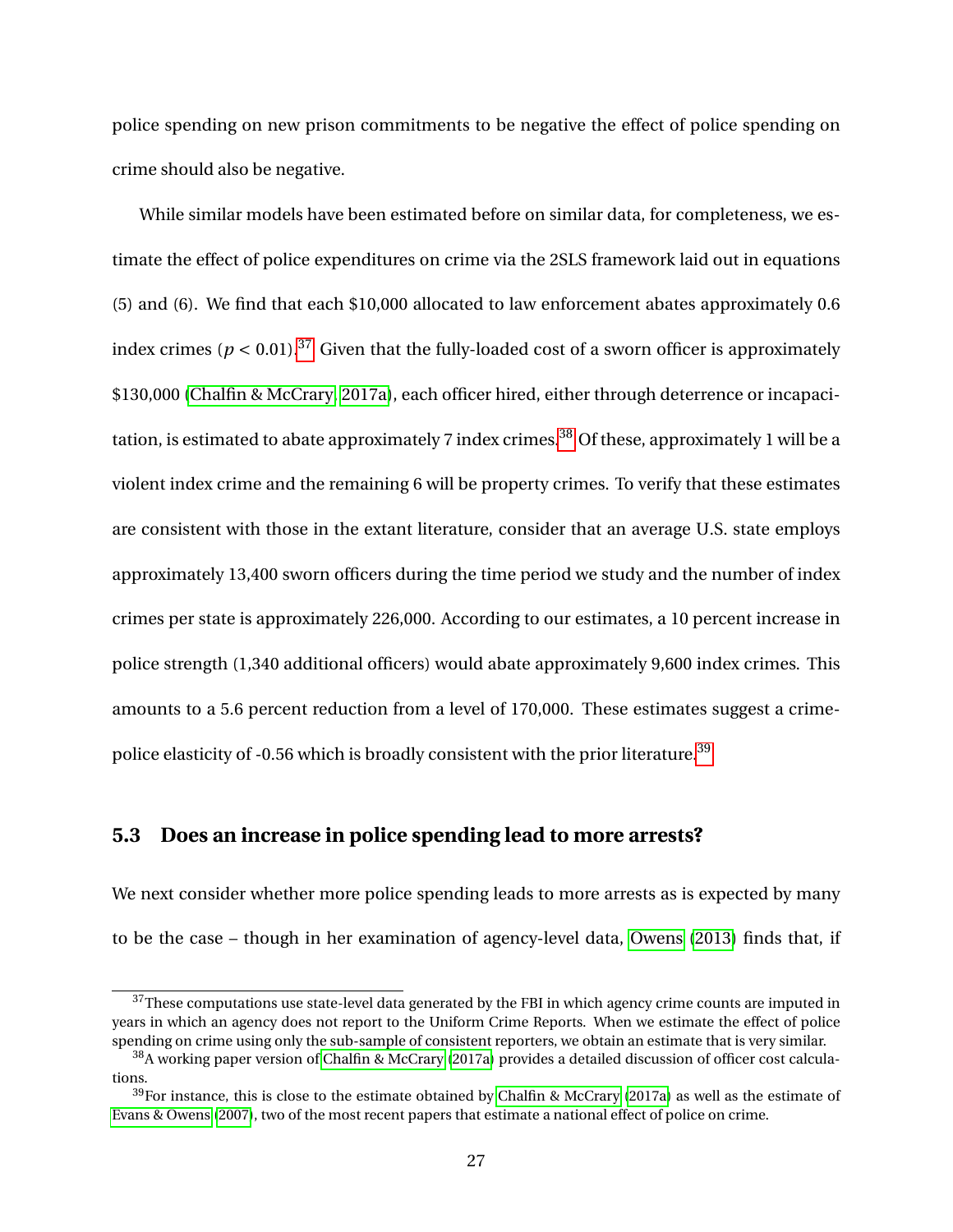anything, arrests may decline as a function of additional police hiring though the estimates she reports are not significant at conventional levels. Consistent with [Owens](#page-50-5) [\(2013\)](#page-50-5), in our data, we find that each \$10,000 allocated to law enforcement leads to -0.1 fewer arrests (for either an index crime or a drug crime) though the estimate is imprecise — the 95 percent confidence interval ranges from a low of -0.26 to a high of 0.06. On a per officer basis, our best guess is that each officer hired leads to 1.3 *fewer* arrests though it is possible that arrests per additional officer could increase arrests by as many as 0.7.

Of course, many — even most — arrests are for crimes that are unlikely to result in a prison sentence. Given that we are interested in the effect of police spending on prison admissions, perhaps a better question to ask is whether arrests that are actually likely to yield a new prison commitment change as a function of investments in law enforcement. To answer this question, we construct an estimate of the number of *expected prison commitments* by multiplying the number of each type of arrest (e.g., robbery, burglary) by the probability that an arrest of a given type leads to a subsequent prison spell. Using a national estimate of the conditional probability of prison given a conviction from the State Court Processing Statistics, we compute expected new commitments (*EXP\_COMMIT<sub>it</sub>*) as:

$$
EXP\_COMMIT_{it} = \sum_{i=1}^{k} P_k \times ARRESTS_{itk}
$$
\n<sup>(7)</sup>

where *P<sup>k</sup>* is the probability of a prison sentence conditional on a conviction for crime *k* and  $ARRESTS<sub>itk</sub>$  is a state, crime and year-specific estimate of the number of arrests.<sup>[40](#page-28-0)</sup> This is a

<span id="page-28-0"></span><sup>&</sup>lt;sup>40</sup>Consistent with Table 1, we use the following conditional probabilities to construct an estimate: murder (0.93), rape (0.72), robbery (0.71), aggravated assault (0.43), burglary (0.49), larceny (0.34), motor vehicle theft (0.42), drug possession (0.33) and drug sale (0.41). This data comes from the Bureau of Justice Statistics' Felony Sentences in State Courts 2006 report, the last year a report is available.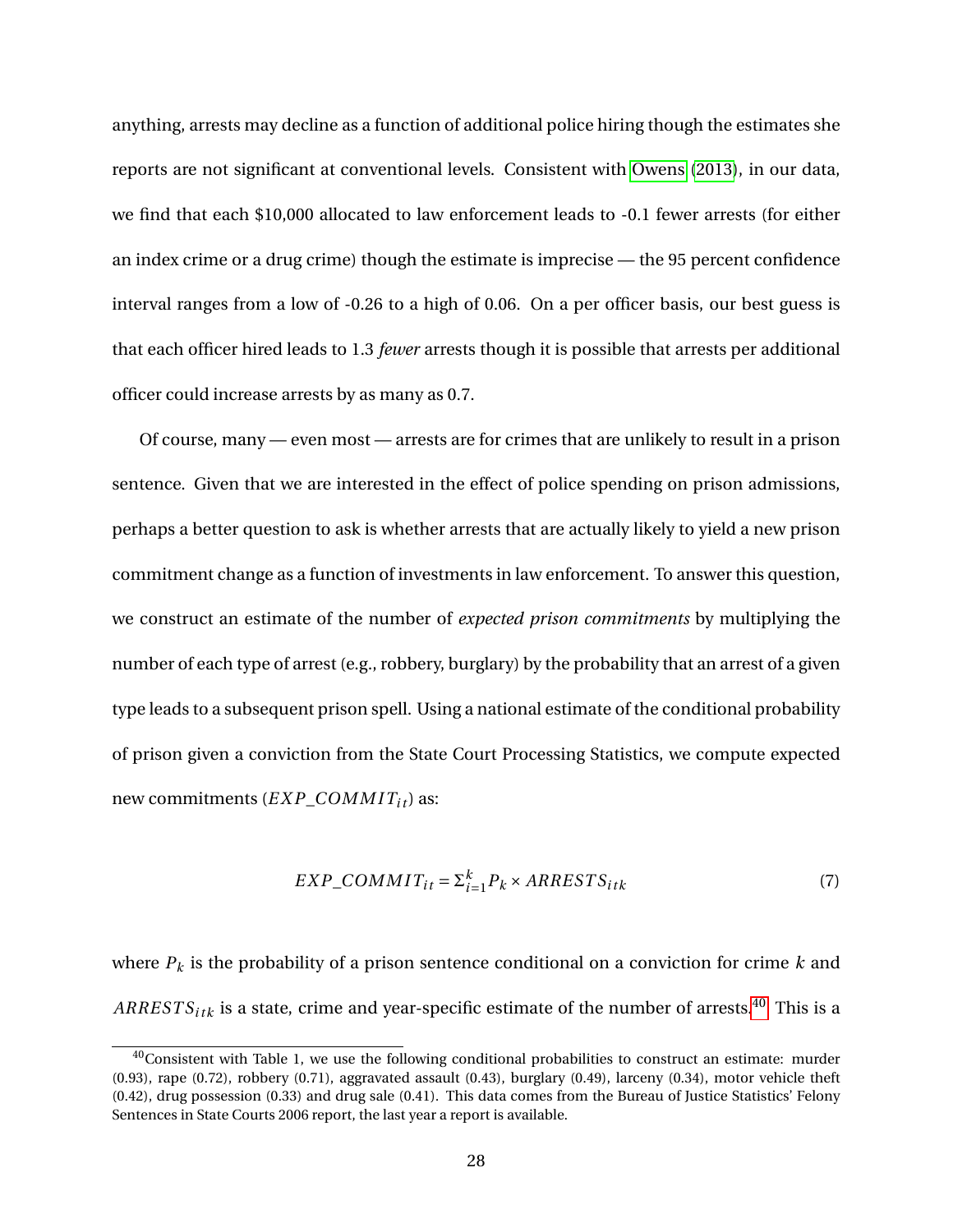more reasonable guess as to how changes in law enforcement resources will translate into new prison commitments. We find that each \$10,000 allocated to law enforcement abates 0.073 expected prison commitments (95% CI: -0.178, 0.031). While the result is not precise at  $\alpha = 0.05$ , there is more than an 80 percent chance that the effect is negative. Even if we take the upper bound of the confidence interval at face value, our best guess is that each officer hired would lead to an expected increase in new prison commitments of approximately 0.4, meaning that it would take approximately three new hires to generate one additional prison commitment. Given that an average police officer in our data generates an expected 0.7 prison commitments per year this amounts to a 6 percent increase. Thus, while there is a good chance that greater police expenditures lead to a decline in expected prison commitments, even an extreme estimate of the effect of police on expected commitments leads to only a very modest increase in new commitments.

### **5.4 Do more arrests lead to more new prison spells?**

We next ask whether more arrests necessarily lead to more prison commitments. While we might expect that this relationship would be positive, for a number of reasons the relationship may be far from perfect. In particular, not all arrests lead to a criminal conviction and, with the exception of crimes like murder and rape, the majority of convictions, even for index crimes, do not result in a prison sentence. To get a sense for how closely related these two quantities are, we regress new court commitments on arrests net of covariates and state and region-year fixed effects. When we do so, the coefficient on the number of arrests is  $0.25$  ( $p < 0.01$ ) indicating that the conversion rate between an arrest and a prison spell is approximately 30 percent. This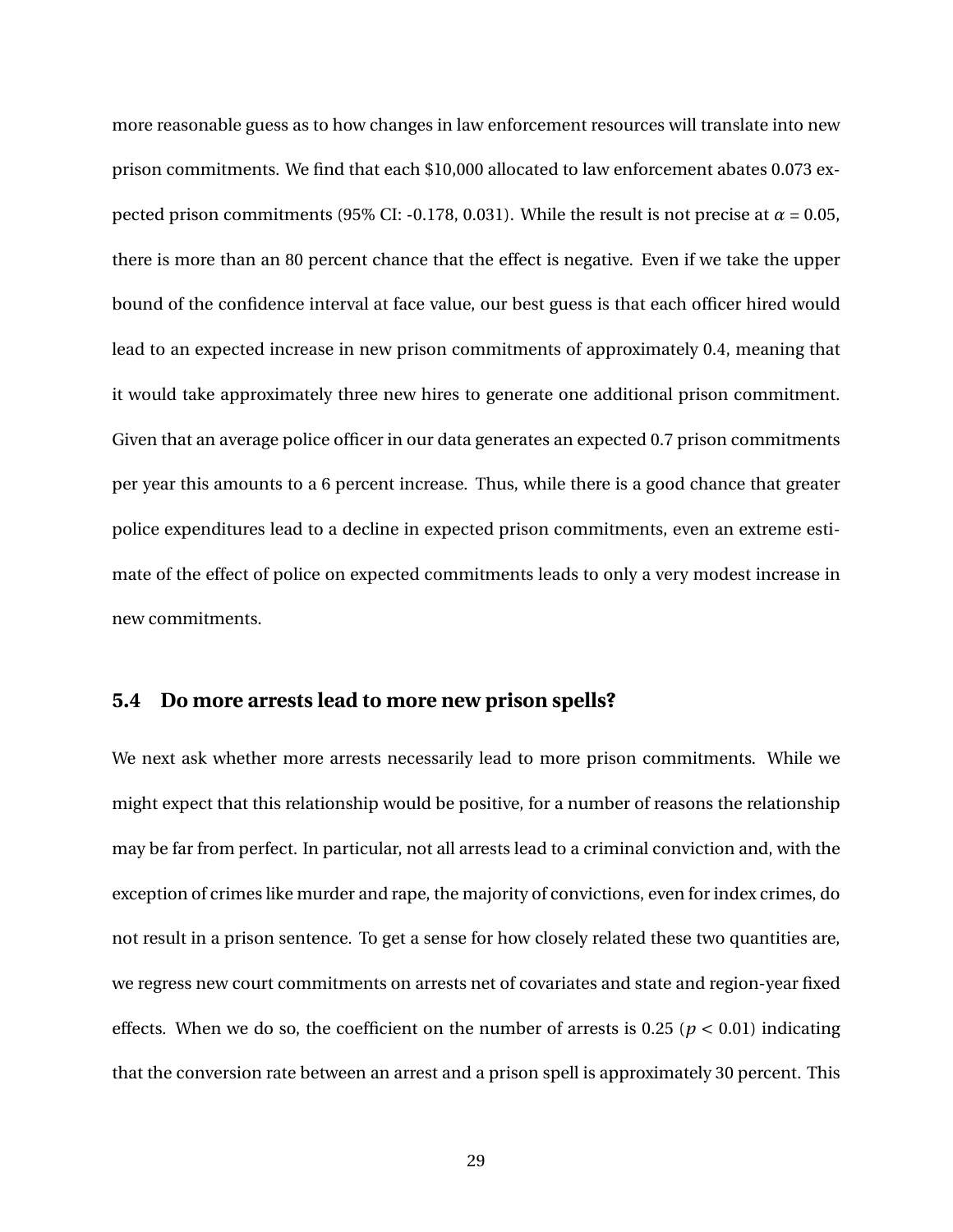is sensible as the conditional probability of a prison sentence given a conviction is between one third and one half for the most common felony crimes. When we regress new court commitments on *expected* prison commitments, the coefficient increases to 0.41 ( $p < 0.01$ ). Thus, even when we adjust for the conditional probability of a sentence there is still substantial slippage between arrests and actual new court commitments.

### **5.5 Does an increase in police spending lead to more prison spells?**

Finally, we assess the empirical relationship between police spending and actual new commitments to prison. We find that each \$10,000 allocated to law enforcement leads to -0.01 fewer expected prison commitments (95% CI: -0.048, 0.028). The coefficient is negative and accords with our prediction using expected prison commitments but is less precisely estimated. The precision of our estimates is not ideal and so we pause here to consider the practical importance of these findings. First, we note that the majority of the confidence interval lies below zero indicating that the evidence is more consistent with a negative effect of police officers than a positive one. Second, taking the point estimate (-0.01) at face value suggests that hiring a new officer will lead to -0.13 fewer new prison commitments, a 19 percent reduction in commitments per officer. In elasticity terms, this corresponds with an elasticity of approximately -0.02. In Section VI, we consider what these estimates mean for a state's incarcerated population and conclude that, even using the upper bound of the confidence interval, increases in police hiring are unlikely to lead to a steady state of "mass incarceration." Before exploring this further, we present evidence in favor of the robustness of these findings to alternative specifications.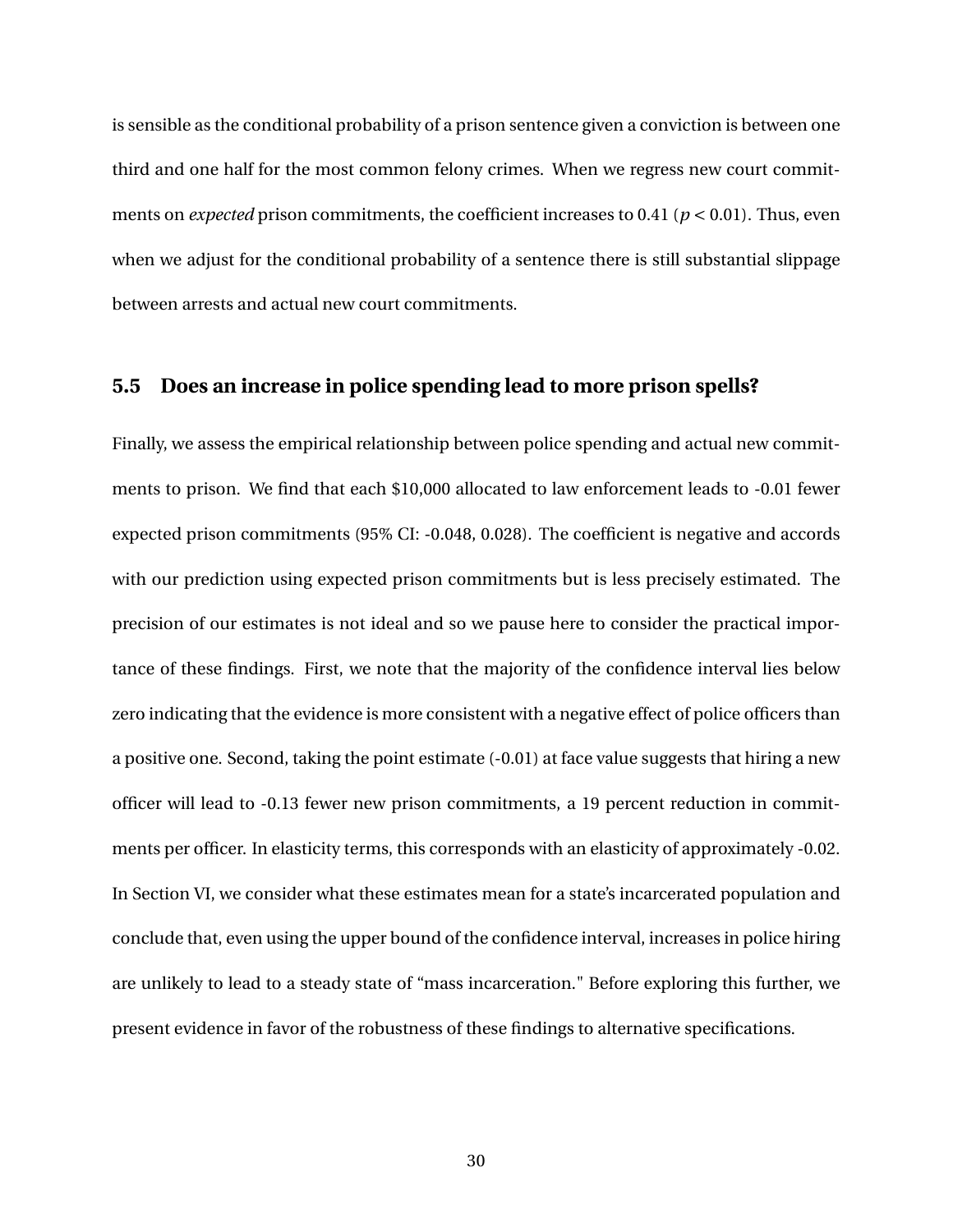## **5.6 Robustness**

In this section, we consider the robustness of the results presented in the previous section. In **Table 5**, we repeat the analysis present in **Table 4** using county-level data for California. That is, instead of estimating the effect of state-level spending on law enforcement on state-level prison spells, we estimate the effect of county-level law enforcement spending on the number of new commitments to California prisons from each county, net of county and year fixed effects. This exercise yields estimates that are remarkably similar to those generated from the national data and provide us with confidence that estimates are not an artifact of the level of aggregation of the data. Since the California data were obtained after our preferred specification was chosen for the national analysis, this is also a crucial check against specification searching on the part of the authors.

**Table 6** demonstrates the robustness of results to a set of alternative choices in analyzing the national data. The first two columns report coefficients and robust standard errors from a 2SLS regression of expected prison commitments and new prison commitments — these estimates were reported in Sections 5.3 and 5.5, respectively. While the estimates differ in magnitude, both are negative. The estimated effect of police spending on expected prison commitments is unlikely to be positive. In column (3), we aggregate the data into two-year bins in order to see if models suffer from temporal aggregation bias, the idea being that arrests and prison spells may not occur in the same year. The point estimate is similar in magnitude to the estimate in column (2). In column (4), we re-estimate the model in column (2) without the full set of controls controlling for fixed effects, population and the total state spending only. Finally, in columns (5) and (6), we examine whether point estimates change substantially when we change the way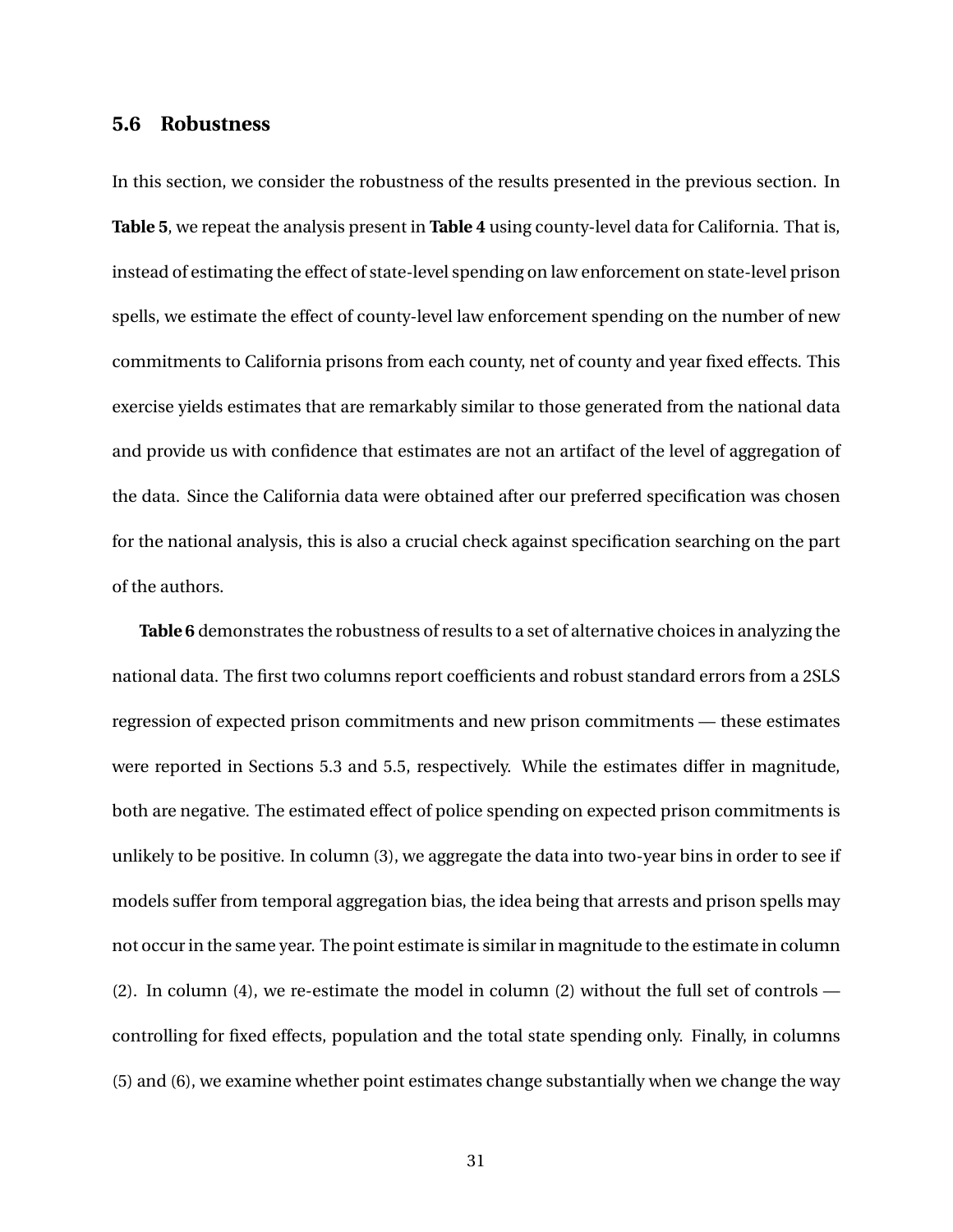that new prison commitments are defined. In Column (5), we estimate the effect of police on all new prison admissions, rather than simply new court commitments and parole violators with a new sentence. In column (6), we re-estimate this model for those with new court sentences only. In all cases, point estimates are negative and are similar in magnitude to the estimate reported in Section 5.5.

## **6 Discussion**

While 2SLS estimates are slightly imprecise, we argue that the majority of the available evidence suggests that investments in law enforcement do not result in appreciably larger correctional populations and might even lead to reductions in the number of state prisoners in the United States. Taking the 2SLS point estimates at face value, hiring one additional police officer is estimated to reduce the number of expected prison spells by 0.9 and the number of actual new prison commitments by 0.13. We further note that (1) the OLS estimates are very similar to 2SLS estimates and are more precisely estimated, providing additional support for the hypothesis that investments in police do not lead to more incarceration and (2) that the estimated effect of police resources on *expected* prison commitments, which is also negative, provides additional foundation for our main result.

What does this mean for prison populations in practical terms? If an average state were to increase the size of its police force by 10 percent, thus hiring approximately an additional 1,340 officers, we would expect that this state would commit 174 fewer criminal defendants to state prison in the following year. This represents a 2 percent decrease in the flow of inmates to state prisons in a typical U.S. state. If instead we were to take the lower and upper bounds of the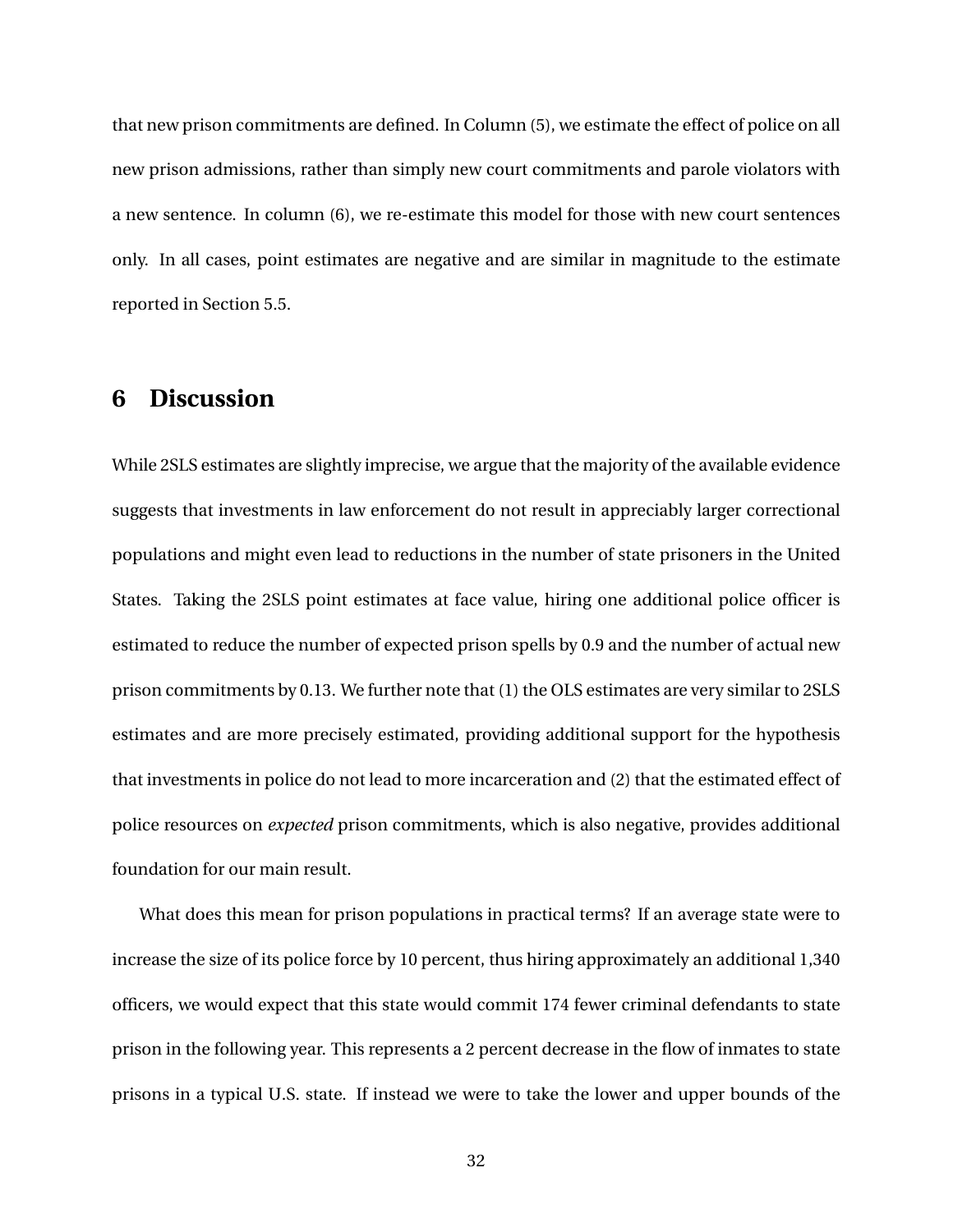confidence interval at face value, then we estimate that a 10 percent increase in police manpower would lead to between a 9.3 percent reduction and a 5.4 percent increase in the number of new prison commitments. A 10 percent increase in police manpower is very large and, at the state level, is virtually unprecedented. Thus, we also note that a more realistic increase in law enforcement resources of 2 percent would yield a change in the number of new prison commitments that is between -1.9 percent and +1.1 percent. Of course, any change in the flow will affect the stock of prisoners more slowly and will only change the prison population by these magnitudes in steady state.

Over the last three decades, growth in the number of state prisoners in the United States has quadrupled while growth in the number of sworn law enforcement officers has increased by approximately 50 percent. Even taking the upper limit of the confidence interval at face value, growth in police manpower would explain less than 10 percent of the overall increase in the number of state prisoners. Indeed, the data indicate that it is more likely that growth in law enforcement has been a moderating factor with respect to the growth of prisons and suggest as, others have, that changes in punitiveness along both the intensive and extensive margin explain the lion's share of incarceration growth [\(Raphael & Stoll, 2009\)](#page-50-15). We further suggest that federally-induced increases in police hiring during the 1990s have played, at most, a modest role in fueling the growth rate in incarceration during the last fifteen years and may have even been a moderating factor.

These findings create room for optimism that society might be able to achieve a "double dividend" by re-allocating criminal justice dollars towards law enforcement — that it is certainly feasible that investments in police can drive down both crime and incarceration rates. While this possibility has been noted, for some time, by prominent practitioners and while schol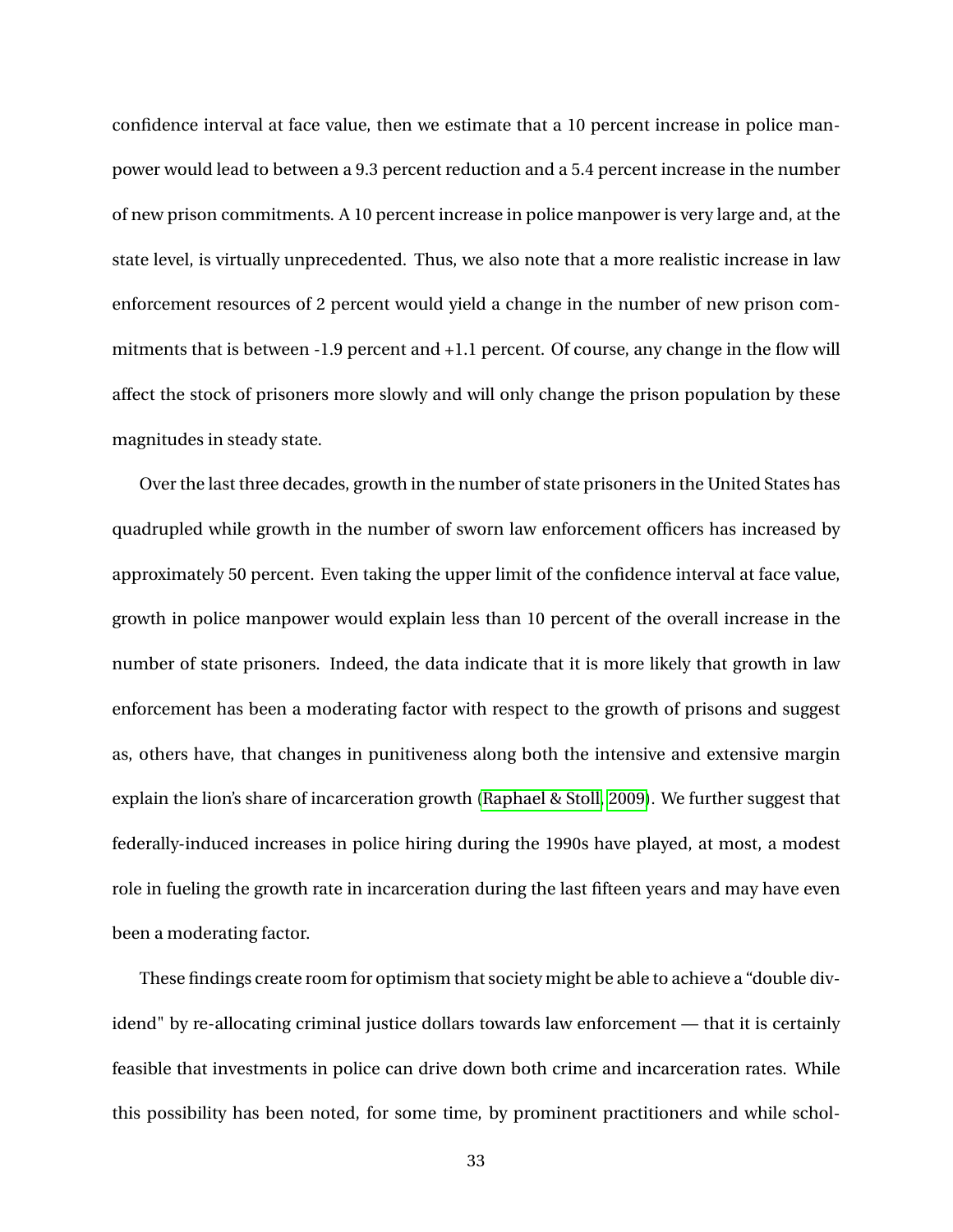arly research has hinted that this double dividend might be possible, this is the first research to directly address its likelihood. That said, we hope that this will not be the last word on this topic as there is more work to be done. The effect of police on the size of the prison population will naturally depend on how police are used — whether new officers will be used in a way that will generate more arrests (or more productive arrests) and how state courts process defendants. While we leverage national data to generate a national estimate, it stands to reason that we have ignored important contextual details and that these details will matter in assessing the degree to which a new wave of police hiring will affect downstream incarceration rates. Likewise, while strong instruments are difficult to find, we are hopeful that future research can generate greater precision around these point estimates. With smaller confidence intervals, it may be possible to draw a more concrete inference about the sign of relationship between law enforcement spending and the sue of prison.

Finally, we note that while it is unlikely that investments in law enforcement appreciably increase and may even decrease state prison populations, this is not the only way that an increase in the intensity of policing affects American communities. To the extent that more police surveillance leads to an increase in stop or search rates, this may serve to fray the already tenuous relationship between police officers and many disadvantaged communities. Likewise, it may be the case the police hiring does, in fact, increase the size of local jail populations and the extent to which the net has been widened for low-level offenders who have become "frequent fliers" in jail settings. $41$  Since the majority of individuals who find themselves under correctional supervision in the United States are either in jail or are supervised in the community,

<span id="page-34-0"></span> $41$ Indeed, an analysis of California jail admissions data (not reported) suggests that spending on police is more likely to increase jail admissions than prison admissions.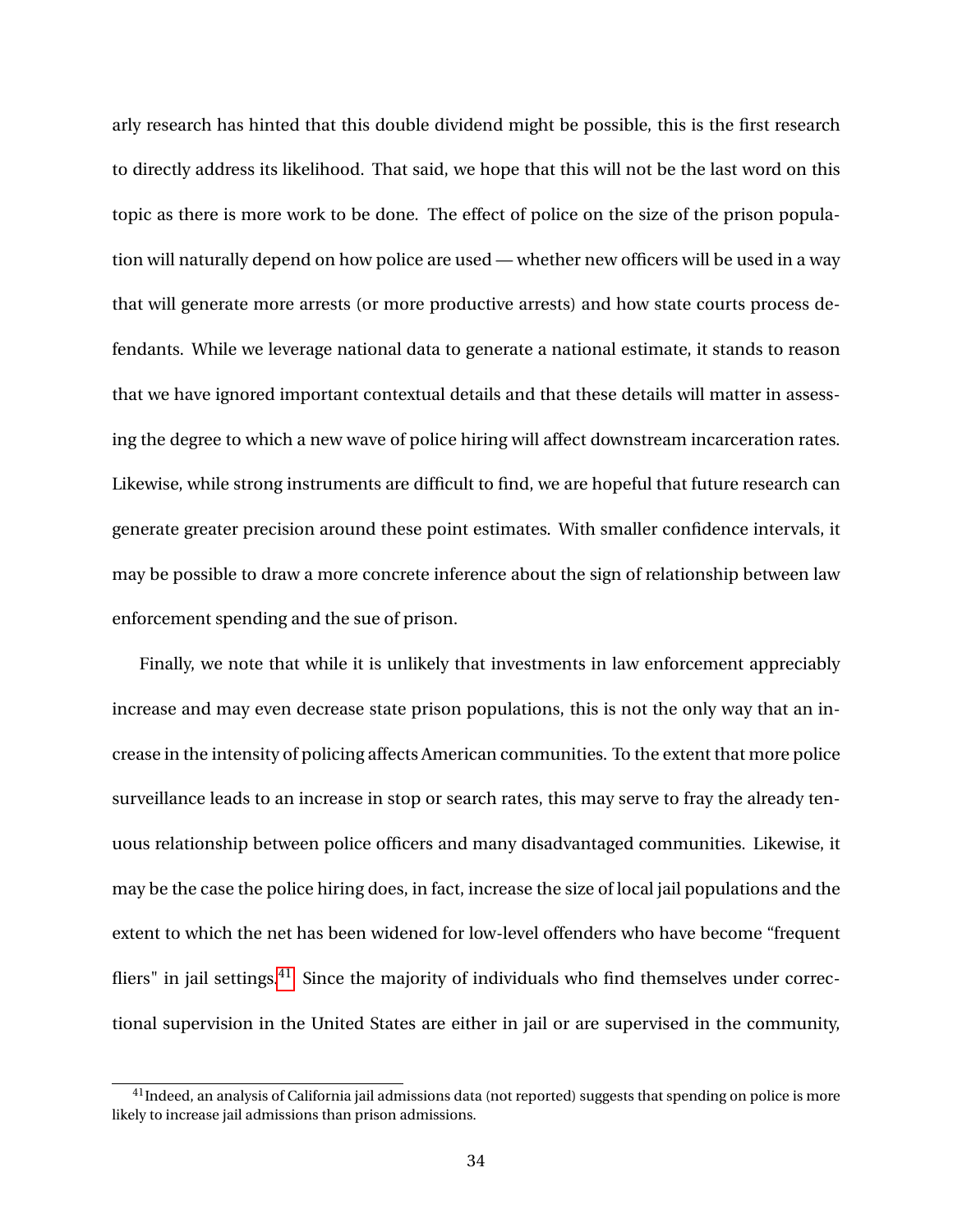this research cannot tell us about that margin of the corrections-law enforcement relationship. Nevertheless, given that prison is the most socially and financially costly of available sanctions, it stands to reason that a strategy that potentially leads to less prison and less crime should, at least, merit further discussion.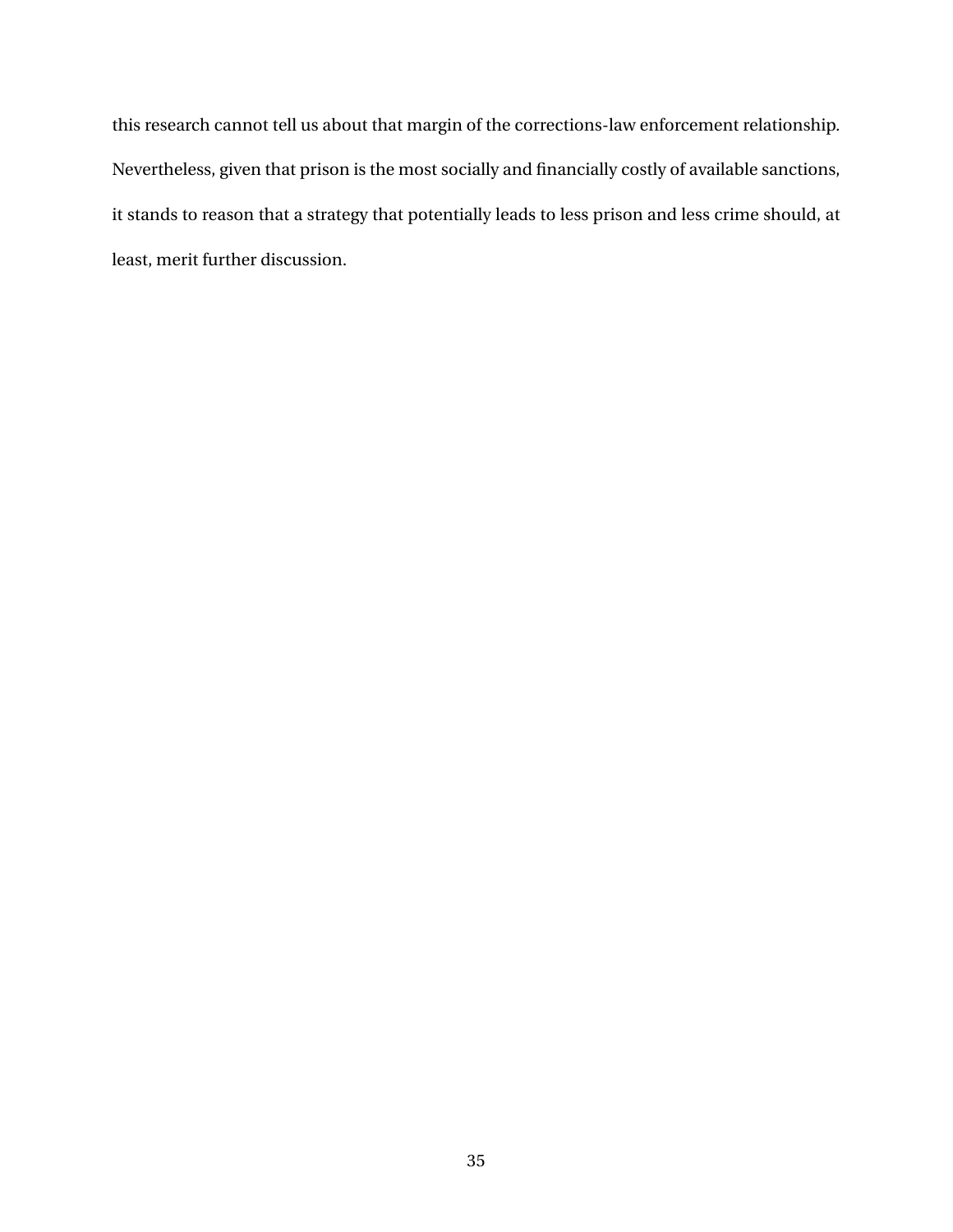| Crime                     | % of Convicted Felons<br>Sentenced to Prison |
|---------------------------|----------------------------------------------|
| Murder                    | 93\%                                         |
| Rape                      | 72\%                                         |
| Robbery                   | 71\%                                         |
| <b>Aggravated Assault</b> | 43%                                          |
| Burglary                  | 49%                                          |
| Larceny                   | 34%                                          |
| Motor Vehicle Theft       | 42\%                                         |
| Drug Possession           | 33%                                          |
| Drug Sale                 | 41\%                                         |

## Table 1: The Criminal Justice Funnel

Note: Data comes from the Bureau of Justice Statistics' 2006 Felony Sentences in State Courts report, the last year for which the report is available.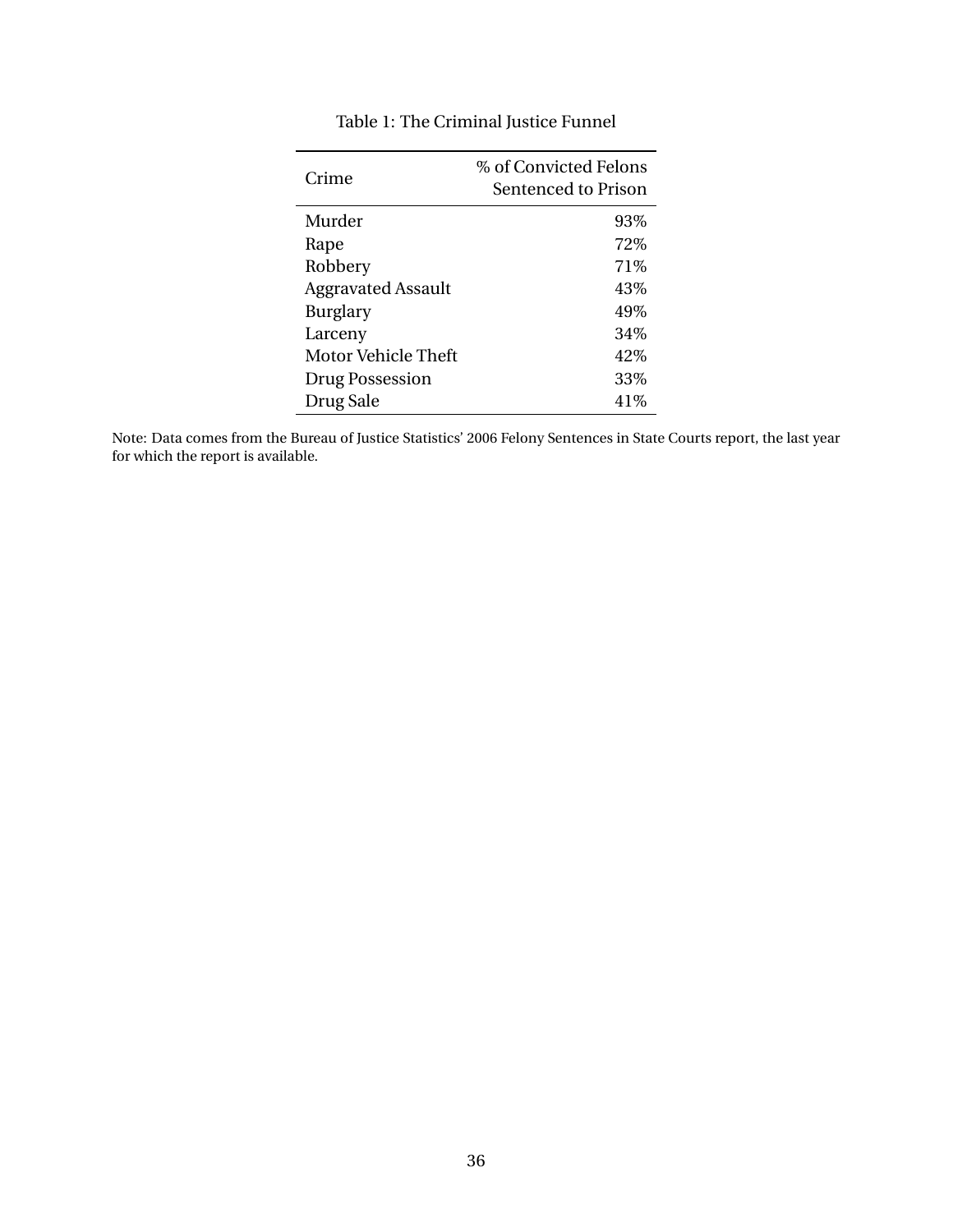| Variable                                              |                | Mean      | S.D.               | Min.       | Max.                |
|-------------------------------------------------------|----------------|-----------|--------------------|------------|---------------------|
| Annual spending for police payroll (in \$10,000)      | Overall        | 96,633.6  | 143,307.7 4,737.76 |            | 801,001.1           |
|                                                       | <b>Between</b> |           | 141,853.1          |            |                     |
|                                                       | Within         |           | 19,255.1           |            |                     |
| Annual spending for firefighter payroll (in \$10,000) | $\mathbf{O}$   | 41,815.0  | 60,043.5           | 1,046.3    | 393,389.5           |
|                                                       | $\, {\bf B}$   |           | 59,246.1           |            |                     |
|                                                       | W              |           | 9,222.3            |            |                     |
| New court commitment prison admissions                | $\mathbf O$    | 8,958.6   | 11,609.2           | 419.0      | 69,390.0            |
|                                                       | $\, {\bf B}$   |           | 11,344.7           |            |                     |
|                                                       | W              |           | 2,464.2            |            |                     |
| Crimes                                                | $\mathbf O$    | 170,303.7 | 239,446.2          |            | 9,113.0 1,527,750.0 |
|                                                       | $\, {\bf B}$   |           | 237,516.2          |            |                     |
|                                                       | W              |           | 30,340.2           |            |                     |
| Arrests                                               | $\mathbf{O}$   | 38048.5   | 52,622.2           | 1,191.0    | 394,500.0           |
|                                                       | $\, {\bf B}$   |           | 52,175.0           |            |                     |
|                                                       | W              |           | 6,846.4            |            |                     |
| <b>Expected prison admissions</b>                     | $\mathbf{O}$   | 22,694.0  | 34,785.4           | 801        | 251,059.7           |
|                                                       | $\, {\bf B}$   |           | 34,520.4           |            |                     |
|                                                       | W              |           | 4,285.9            |            |                     |
| Total budget (in millions)                            | $\mathbf{O}$   | 1,461.5   | 1,858.1            | 127.2      | 11,048.4            |
|                                                       | $\, {\bf B}$   |           | 1,846.1            |            |                     |
|                                                       | W              |           | 211.1              |            |                     |
| Population (in millions)                              | $\mathbf O$    | 6.1       | 6.7                | 0.5        | 39.1                |
|                                                       | $\, {\bf B}$   |           | 6.7                |            |                     |
|                                                       | W              |           | 0.6                |            |                     |
| % Hispanic                                            | $\mathbf{O}$   | 10.0      | 10.2               | $.5\,$     | 48.1                |
|                                                       | $\, {\bf B}$   |           | 10.0               |            |                     |
|                                                       | W              |           | 1.7                |            |                     |
| % Aged 15-24                                          | $\mathbf{O}$   | 14.0      | 1.1                | 11.0       | 20.2                |
|                                                       | $\, {\bf B}$   |           | 0.9                |            |                     |
|                                                       | W              |           | 0.6                |            |                     |
| % Non-Hispanic Black                                  | $\mathbf{O}$   | 11.3      | 10.1               | $\cdot$ .2 | 39.0                |
|                                                       | $\, {\bf B}$   |           | 10.1               |            |                     |
|                                                       | W              |           | 0.7                |            |                     |
| % Male                                                | $\mathbf O$    | 49.2      | $\boldsymbol{.8}$  | 47.0       | 52.0                |
|                                                       | $\, {\bf B}$   |           | 0.7                |            |                     |
|                                                       | W              |           | 0.3                |            |                     |
| % Employed                                            | $\mathbf O$    | 61.1      | 4.1                | 49.3       | 70.7                |
|                                                       | $\, {\bf B}$   |           | 3.6                |            |                     |
|                                                       | W              |           | 1.8                |            |                     |
| Unemployment rate                                     | $\mathbf{O}$   | 6.8       | 2.0                | 2.3        | 14.9                |
|                                                       | $\bf{B}$       |           | 1.3                |            |                     |

## Table 2: Summary statistics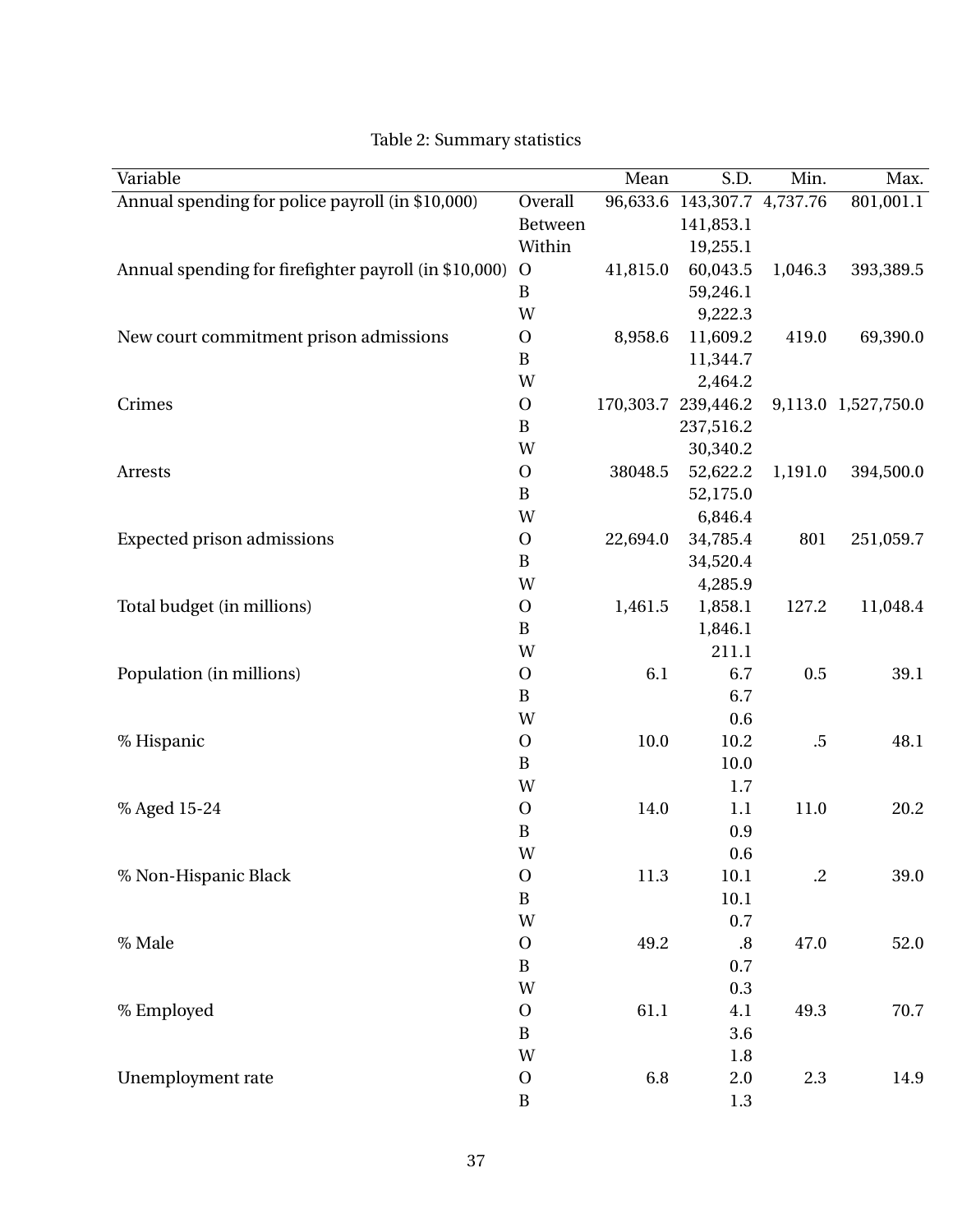| W |                         | 1.6 |          |      |
|---|-------------------------|-----|----------|------|
| O | 8.4                     | 6.0 | .8       | 27.4 |
| B |                         | 5.9 |          |      |
| W |                         | 1.0 |          |      |
| O | 13.0                    | 5.0 | 4.2      | 26.5 |
| B |                         | 3.0 |          |      |
| W |                         | 3.9 |          |      |
| O | 0.6                     | .5  | $\bf{0}$ |      |
| B |                         | 0.3 |          |      |
| W |                         | 0.4 |          |      |
|   | % No High School Degree |     |          |      |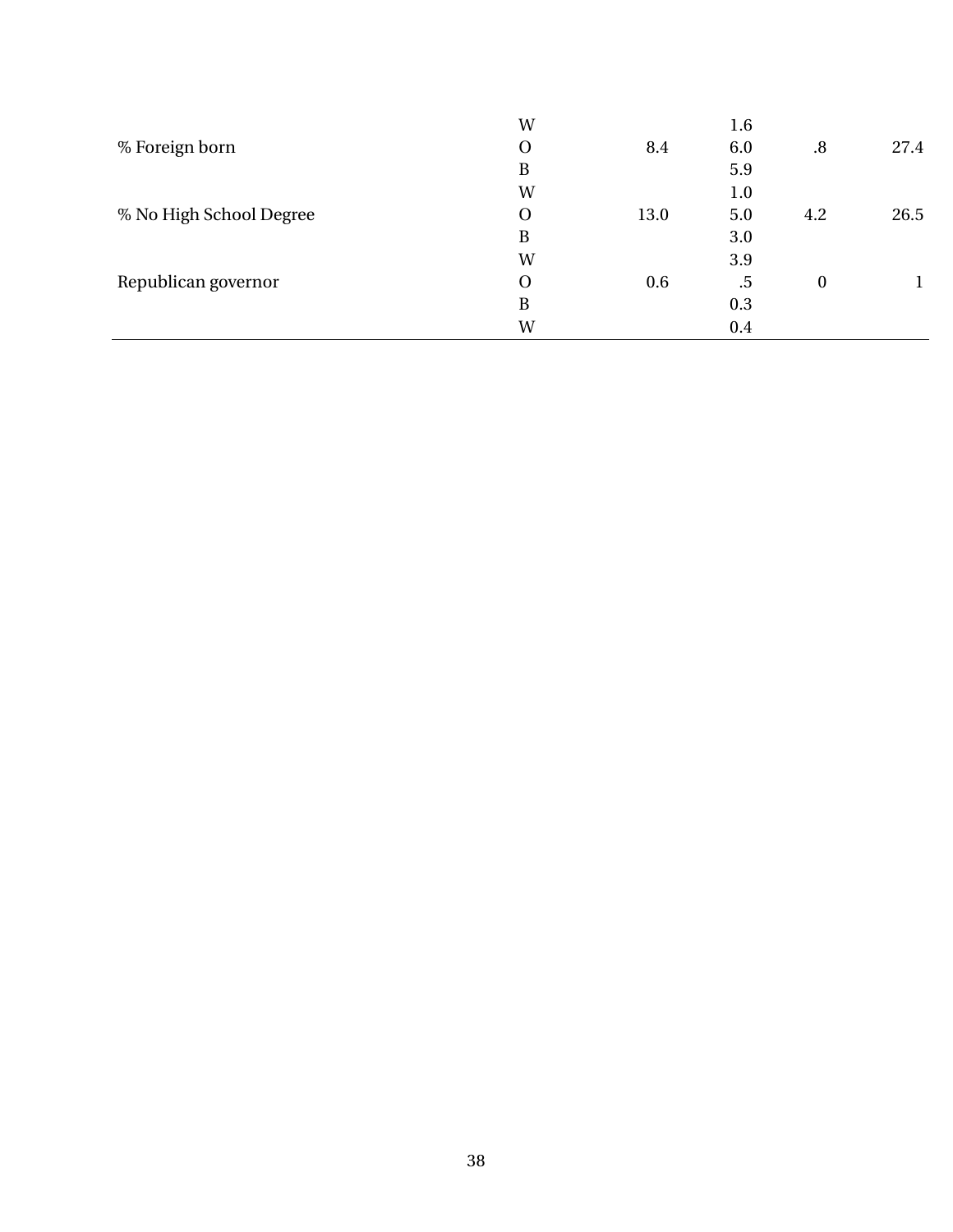| <b>U.S. Population</b>         | 320,137,939 |
|--------------------------------|-------------|
| # of Sworn Officers            | 774,740     |
| # of Arrests                   | 11,001,461  |
| # of Total Index Crime Arrests | 2,010,771   |
| # of Violent Index Arrests     | 502,174     |
| # of Property Index Arrests    | 1,508,597   |
| # of Drug Arrests              | 1,524,969   |
| # of Prison Commitments        | 572,292     |

Table 3: The U.S. Criminal Justice System

Note: All data in this table is for the years of 2014-2015. U.S. population comes from the American Community Survey. The number of sworn officers comes from the Uniform Crime Reporting (UCR) Program Law Enforcement Officers Killed and Assaulted (LEOKA) data sets. All arrest data comes from the UCR's Arrests by Age, Sex, and Race data sets. Prison Commitment data is from the National Prisoner Statistics 1978-2015 data set produced by the Bureau of Justice Statistics.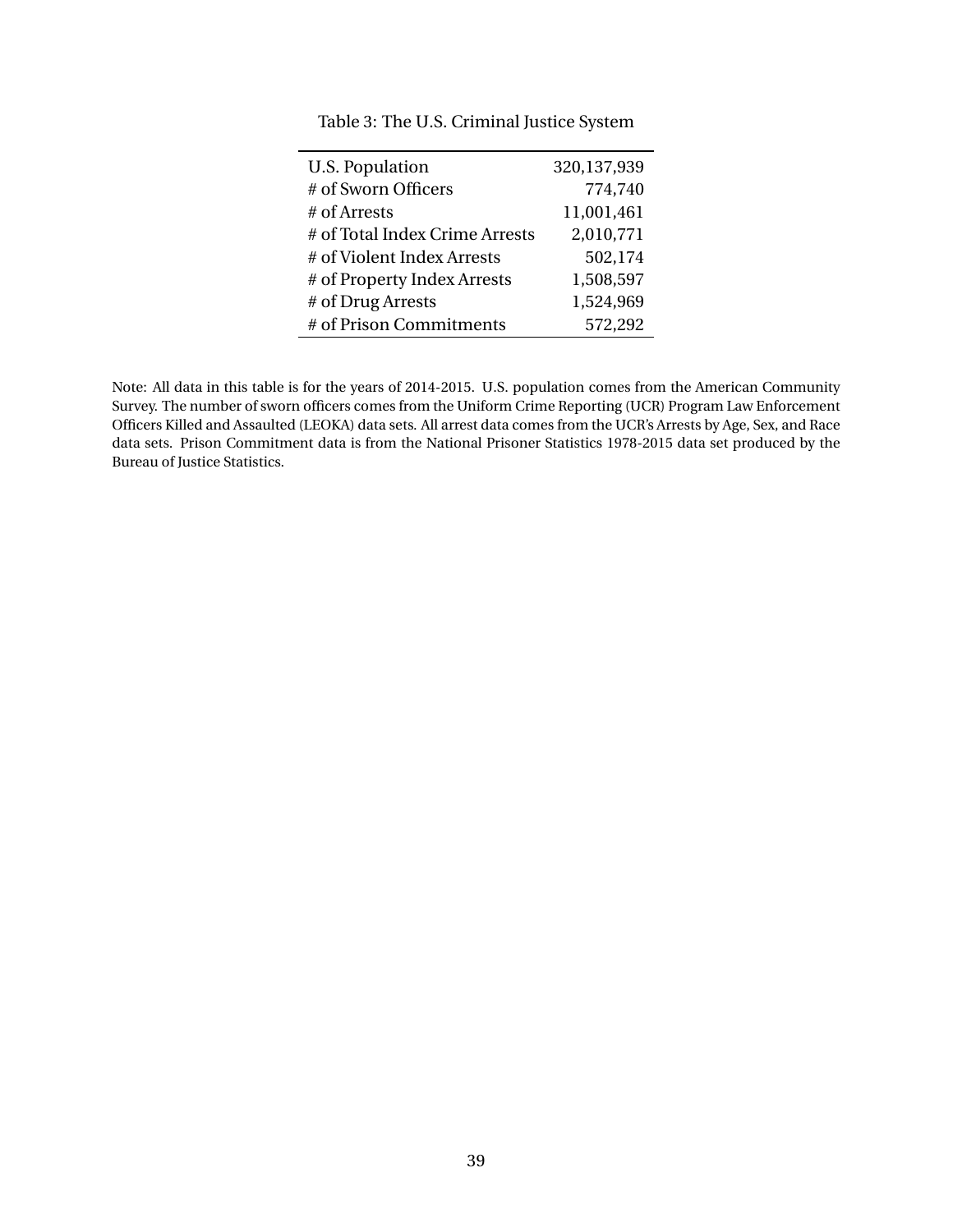|                   | Index<br>Crimes          | Index Crime<br>Arrests | Expected<br><b>Prison Spells</b> | Actual<br><b>Prison Spells</b> |  |
|-------------------|--------------------------|------------------------|----------------------------------|--------------------------------|--|
| $\hat{\beta}$     | $-0.598$                 | $-0.116$               | $-0.090$                         | $-0.034$                       |  |
| $Se(\hat{\beta})$ | 0.189                    | 0.072                  | 0.053                            | 0.013                          |  |
| CI                | $[-0.979, -0.217]$       | $[-0.262, 0.030]$      | $[-0.198, 0.018]$                | $[-0.060, -0.008]$             |  |
| N                 | 722                      | 722                    | 722                              | 722                            |  |
| Marginal effects  |                          |                        |                                  |                                |  |
| per officer       | $-7.8$                   | $-1.2$                 | $-1.0$                           | $-0.4$                         |  |
| CI                | $[-12.73, -2.82]$        | $[-3.41, 0.39]$        | $[-2.67, 0.23]$                  | $[-0.78, -0.10]$               |  |
|                   | (a) Panel A: OLS Results |                        |                                  |                                |  |
|                   | Index                    | <b>Index Crime</b>     | Expected                         | Actual                         |  |
|                   | Crimes                   | <b>Arrests</b>         | <b>Prison Spells</b>             | <b>Prison Spells</b>           |  |

#### Table 4: Main Results: National Data

|                            | Crimes             | Arrests                   | $\frac{1}{2}$<br>Prison Spells | Prison Spells     |
|----------------------------|--------------------|---------------------------|--------------------------------|-------------------|
| $\hat{\beta}$              | $-0.555$           | $-0.100$                  | $-0.073$                       | $-0.010$          |
| $\mathrm{Se}(\hat{\beta})$ | 0.210              | 0.082                     | 0.053                          | 0.019             |
| [CI]                       | $[-0.996, -0.144]$ | $[-0.262, 0.061]$         | $[-0.178, 0.031]$              | $[-0.048, 0.028]$ |
| N                          | 722                | 722                       | 722                            | 722               |
| Marginal effects           |                    |                           |                                |                   |
| per officer                | $-7.2$             | $-1.3$                    | $-0.95$                        | $-0.13$           |
| [CI]                       | $[-12.95, -1.87]$  | $[-3.41, 0.79]$           | $[-2.31, 0.40]$                | $[-0.62, 0.36]$   |
|                            |                    | (b) Panel B: 2SLS Results |                                |                   |

Note: For each set of models, the following covariates are included: % of the population that is aged 15-24, % employed, % foreign born, % Hispanic, % male, population, % Non-Hispanic Black, the unemployment rate, % in poverty, % without a high school diploma or equivalent, total budget, and an indicator if the governor is Republican. All **column2**

models are estimated using 1997 population weights.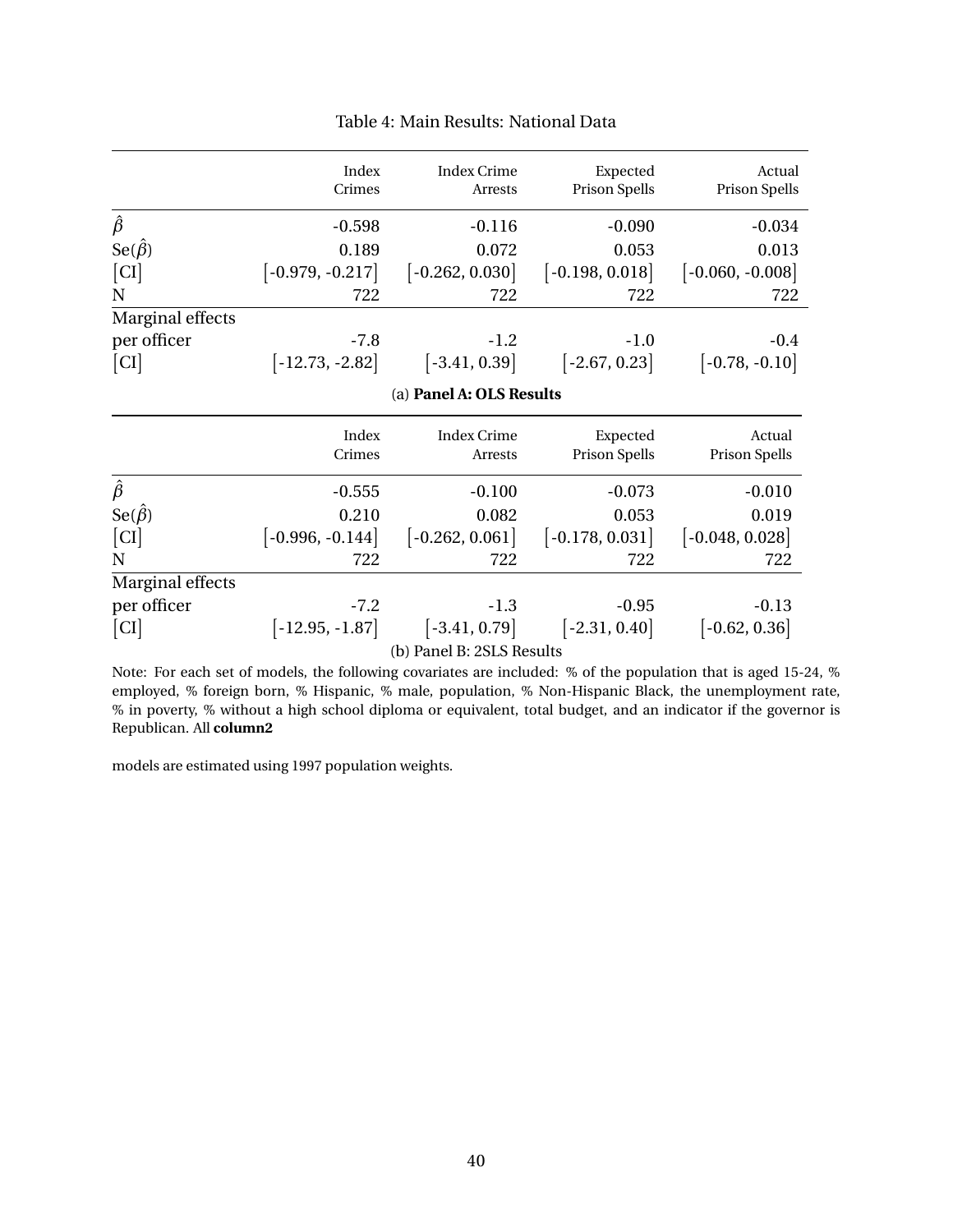|                   | Index<br>Crimes           | <b>Index Crime</b><br>Arrests                                                               | Expected<br>Prison Spells           | Actual<br>Prison Spells       |  |
|-------------------|---------------------------|---------------------------------------------------------------------------------------------|-------------------------------------|-------------------------------|--|
| $\hat{\beta}$     | $-0.252$                  | 0.003                                                                                       | $-0.025$                            | $-0.007$                      |  |
| $Se(\hat{\beta})$ | 0.208                     | 0.018                                                                                       | 0.020                               | 0.004                         |  |
| CI                | $[-0.675, 0.171]$         | $\begin{bmatrix} -0.033, 0.039 \end{bmatrix}$ $\begin{bmatrix} -0.065, 0.015 \end{bmatrix}$ |                                     | $\vert$ -0.016, 0.001 $\vert$ |  |
| N                 | 352                       | 352                                                                                         | 352                                 | 352                           |  |
| Marginal effects  |                           |                                                                                             |                                     |                               |  |
| per officer       | $-3.3$                    | 0.0                                                                                         | $-0.3$                              | $-0.1$                        |  |
| CI                | $[-8.78, 2.22]$           | $\left[-0.43, 0.51\right]$                                                                  | $[-0.85, 0.20]$                     | $\left[-0.21, 0.01\right]$    |  |
|                   |                           | (a) Panel A: OLS Results                                                                    |                                     |                               |  |
|                   | Index                     | <b>Index Crime</b>                                                                          | Expected                            | Actual                        |  |
|                   | Crimes                    | Arrests                                                                                     | Prison Spells                       | Prison Spells                 |  |
| $\hat{\beta}$     | $-0.260$                  | $-0.133$                                                                                    | $-0.091$                            | $-0.038$                      |  |
| $Se(\hat{\beta})$ | 0.163                     | 0.101                                                                                       | 0.071                               | 0.031                         |  |
| CI                | $[-0.581, 0.060]$         |                                                                                             | $[-0.331, 0.065]$ $[-0.229, 0.048]$ | $[-0.098, 0.023]$             |  |
| N                 | 352                       | 352                                                                                         | 352                                 | 352                           |  |
| Marginal effects  |                           |                                                                                             |                                     |                               |  |
| per officer       | $-3.4$                    | $-1.7$                                                                                      | $-1.2$                              | $-0.5$                        |  |
| CI                | $[-7.56, 0.78]$           | $[-4.30, 0.85]$                                                                             | $[-2.98, 0.62]$                     | $[-1.27, 0.30]$               |  |
|                   | (b) Panel B: 2SLS Results |                                                                                             |                                     |                               |  |

#### Table 5: Main Results: California Data

Note: For each set of models, the following covariates are included: % of the population that is aged 15-24, % employed, % foreign born, % Hispanic, % male, population, % Non-Hispanic Black, the unemployment rate, % in poverty, % without a high school diploma or equivalent, total budget, and an indicator if the governor is Republican. All models are estimated using 1997 population weights.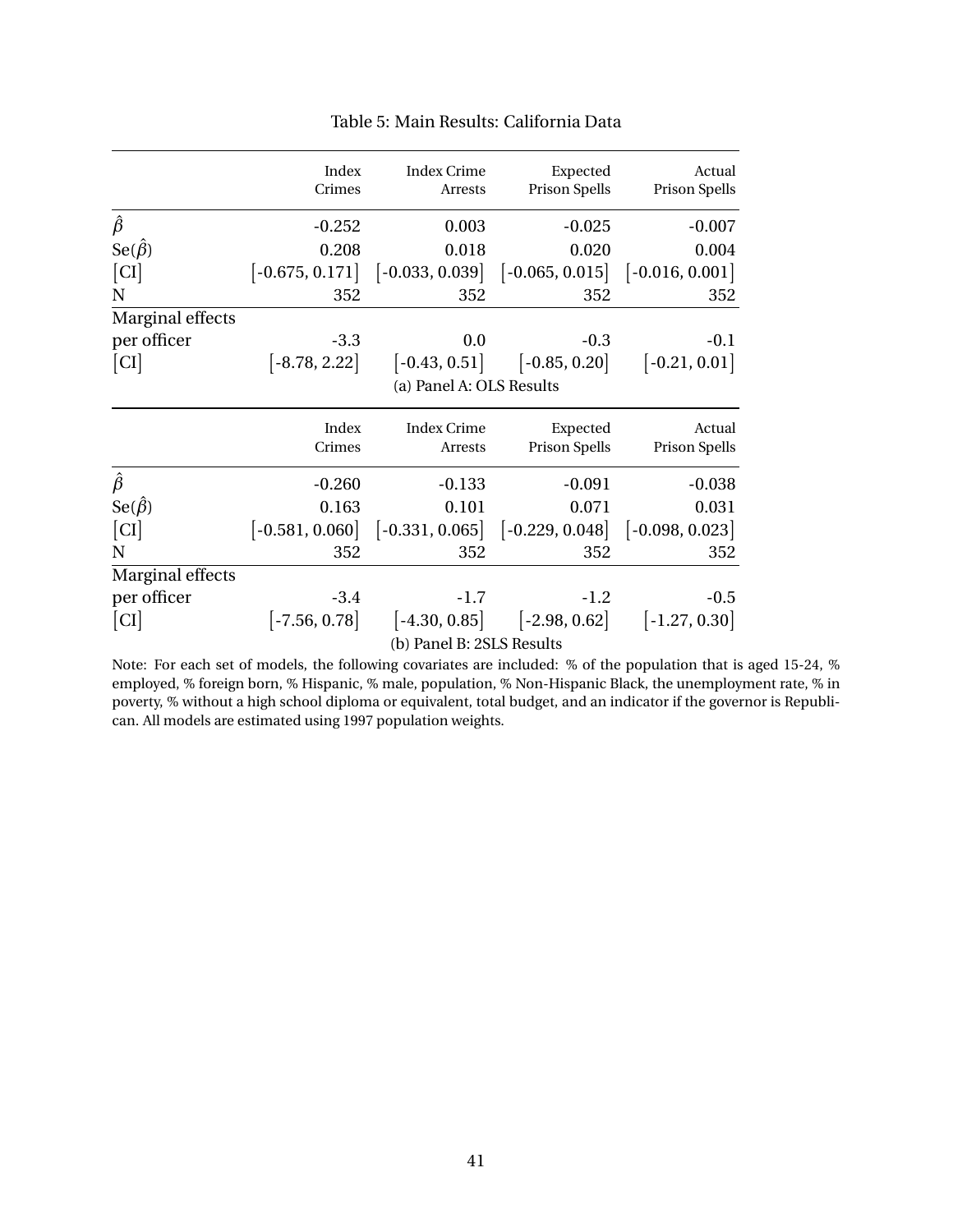|                   | <b>Actual Prison Spells</b>                           |               |               |                                        |                                                       |                       |
|-------------------|-------------------------------------------------------|---------------|---------------|----------------------------------------|-------------------------------------------------------|-----------------------|
|                   | <b>Expected Prison</b><br><b>Spells</b>               | One-Year Bins | Two-Year Bins | Population and budget<br>controls only | All Prison<br>Admissions                              | New Sentences<br>Only |
| $\hat{\beta}$     | $-0.073$                                              | $-0.010$      | $-0.005$      | $-0.017$                               | $-0.028$                                              | $-0.016$              |
| $Se(\hat{\beta})$ | 0.053                                                 | 0.019         | 0.003         | 0.019                                  | 0.052                                                 | 0.014                 |
| CI                | $[-0.178, 0.031]$ $[-0.048, 0.028]$ $[-0.012, 0.002]$ |               |               |                                        | $[-0.055, 0.020]$ $[-0.130, 0.073]$ $[-0.044, 0.012]$ |                       |
| N                 | 722                                                   | 722           | 403           | 722                                    | 722                                                   | 722                   |

#### Table 6: Robustness Checks

Note: For each set of models, the following covariates are included: % of the population that is aged 15-24, % employed, % foreign born, % Hispanic, % male, population, % Non-Hispanic Black, the unemployment rate, % in poverty, % without a high school diploma or equivalent, total budget, and an indicator if the governor is Republican. All models are estimated using 1997 population weights.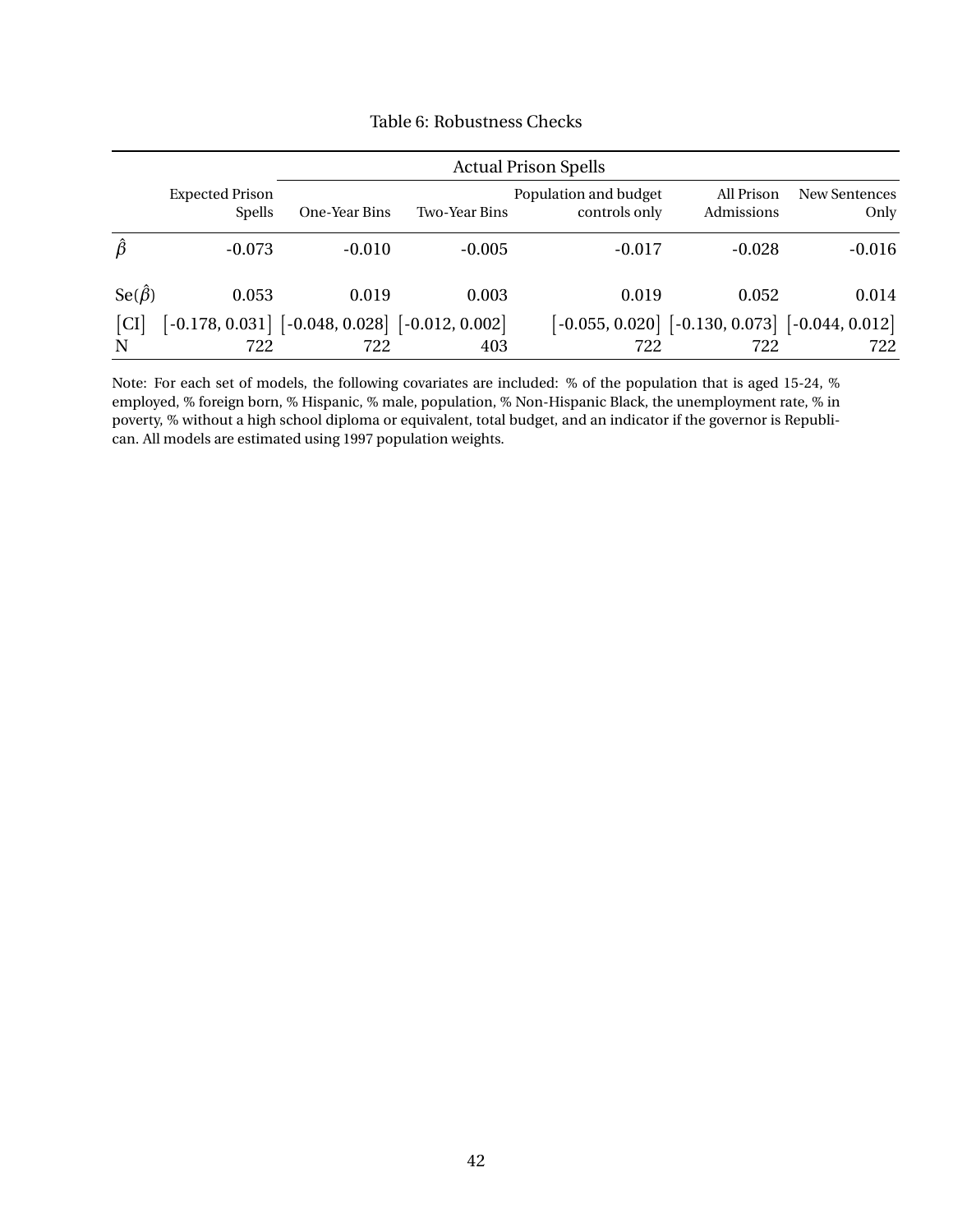

### Figure 1: Time trends in key variables

Crime in Panel A uses data from http://www.ucrdatatool.gov. Panels A and B do not include arson. Panel D only includes prisoners that are committed to a state prison.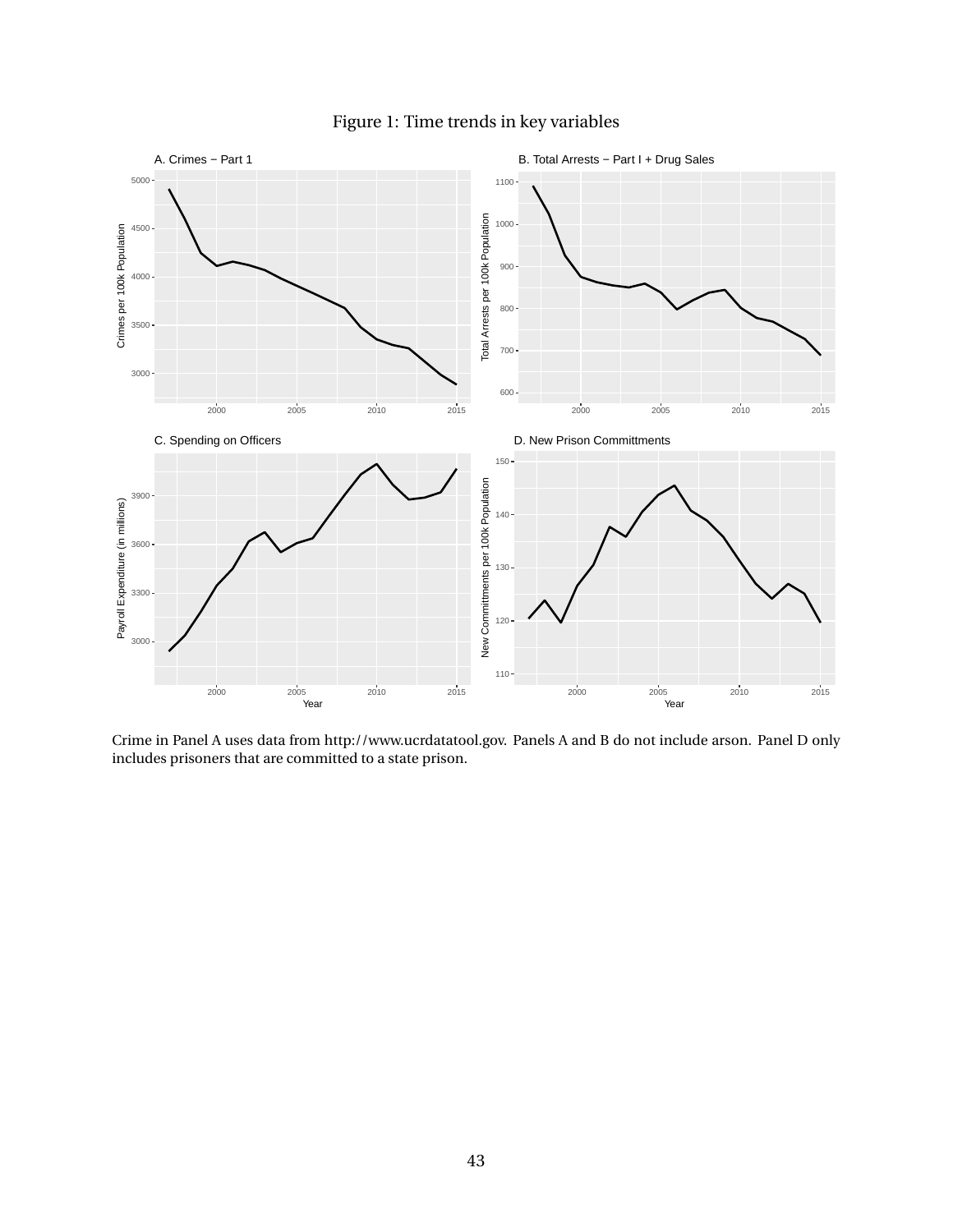

Figure 2: First stage Relationship Between Police and Firefighter Expenditures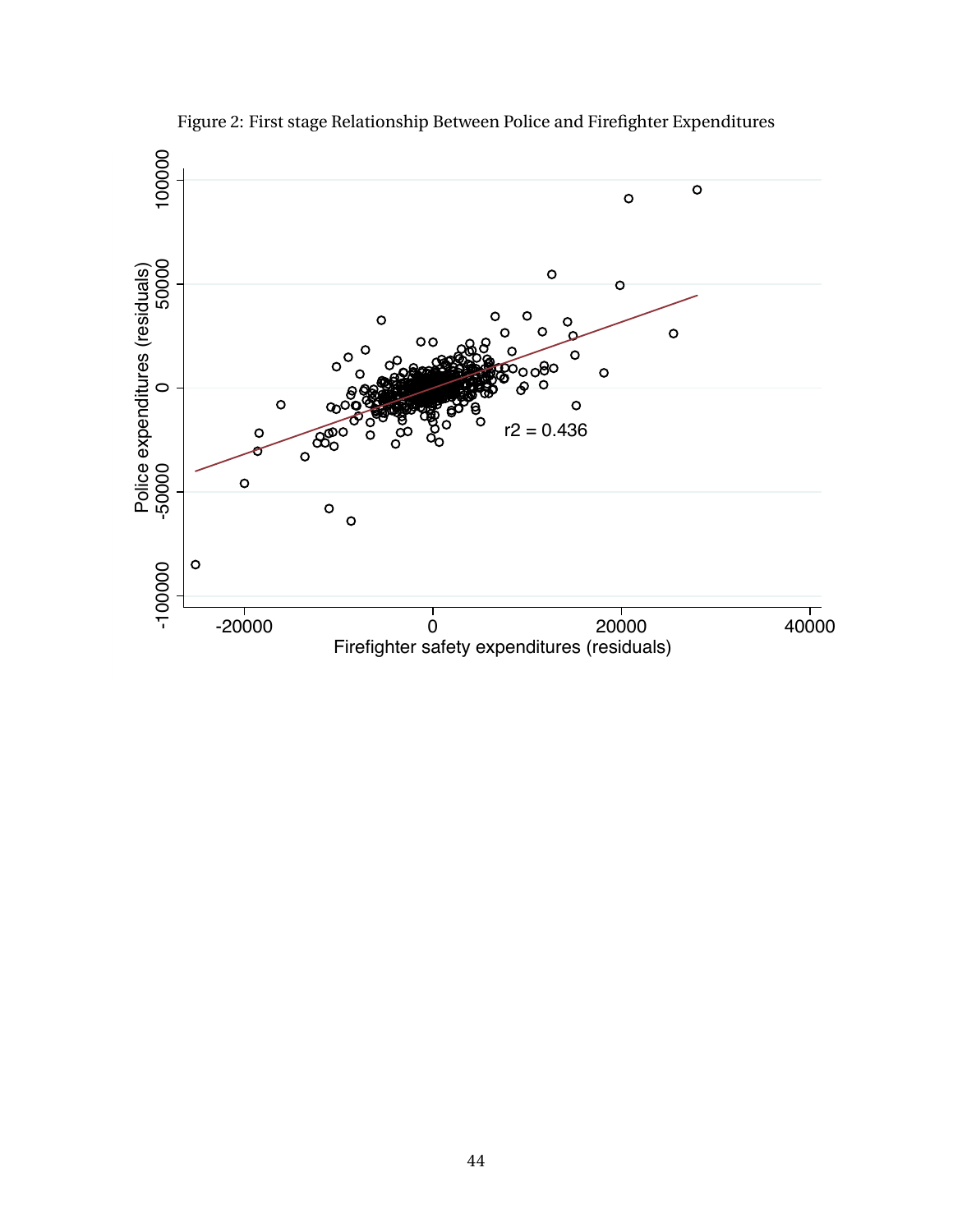

Figure 3: Relationship New Prison Commitments and Prison Expenditures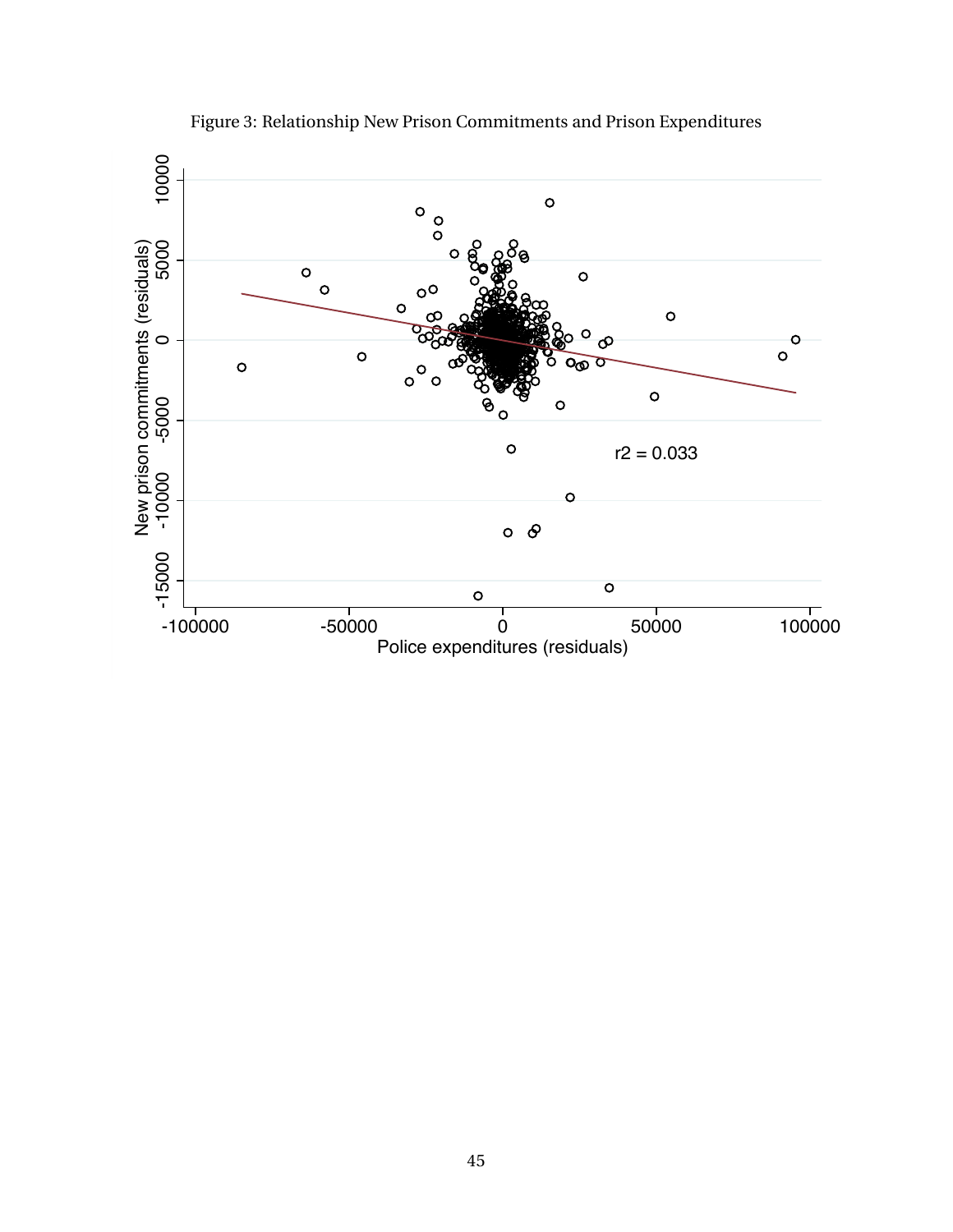## **References**

- <span id="page-46-13"></span>Advisory Commission on Intergovernmental Relations. (1977, October). Block grants: A comparative analysis. *Washington, D.C.: US Advisory Commission on Intergovernmental Relations*.
- <span id="page-46-7"></span>Aizer, A., & Doyle Jr, J. J. (2015). Juvenile incarceration, human capital, and future crime: Evidence from randomly assigned judges. *The Quarterly Journal of Economics*, *130*(2), 759–803.
- <span id="page-46-1"></span>Apel, R. (2013). Sanctions, perceptions, and crime: Implications for criminal deterrence. *Journal of quantitative criminology*, *29*(1), 67–101.
- <span id="page-46-8"></span>Bayley, D. H. (1996). *Police for the future*. Oxford University Press on Demand.
- <span id="page-46-9"></span>Bennett, R. R. (1982). The effect of police personnel levels on crime clearance rates: A crossnational analysis. *International Journal of Comparative and Applied Criminal Justice*, *6*(1-2), 177–193.
- <span id="page-46-0"></span>Bentham, J. (1793). Emancipate your colonies! addressed to the national convention of france, anno 1793. *first published in I*, *829*.
- <span id="page-46-14"></span>Bertrand, M., Duflo, E., & Mullainathan, S. (2004). How much should we trust differences-indifferences estimates? *The Quarterly journal of economics*, *119*(1), 249–275.
- <span id="page-46-6"></span>Blattman, C., Green, D., Ortega, D., & Tobón, S. (2017). *Pushing crime around the corner? estimating experimental impacts of large-scale security interventions* (Tech. Rep.). National Bureau of Economic Research.
- <span id="page-46-2"></span>Blumstein, A., et al. (1986). *Criminal careers and" career criminals,"* (Vol. 2). National Academies.
- <span id="page-46-10"></span>Bohn, S., Lofstrom, M., & Raphael, S. (2014). Did the 2007 legal arizona workers act reduce the state's unauthorized immigrant population? *Review of Economics and Statistics*, *96*(2), 258–269.
- <span id="page-46-11"></span>Boston Police Department. (1919). Annual report: 1919.
- <span id="page-46-12"></span>Boston Police Department. (1940). Annual report: 1940.
- <span id="page-46-5"></span>Braga, A. A., & Bond, B. J. (2008). Policing crime and disorder hot spots: A randomized controlled trial. *Criminology*, *46*(3), 577–607.
- <span id="page-46-4"></span>Braga, A. A., Weisburd, D. L., Waring, E. J., Mazerolle, L. G., Spelman, W., & Gajewski, F. (1999). Problem-oriented policing in violent crime places: A randomized controlled experiment. *Criminology*, *37*(3), 541–580.
- <span id="page-46-3"></span>Chalfin, A., & McCrary, J. (2017a). Are us cities underpoliced? theory and evidence. *Review of Economics and Statistics*(0).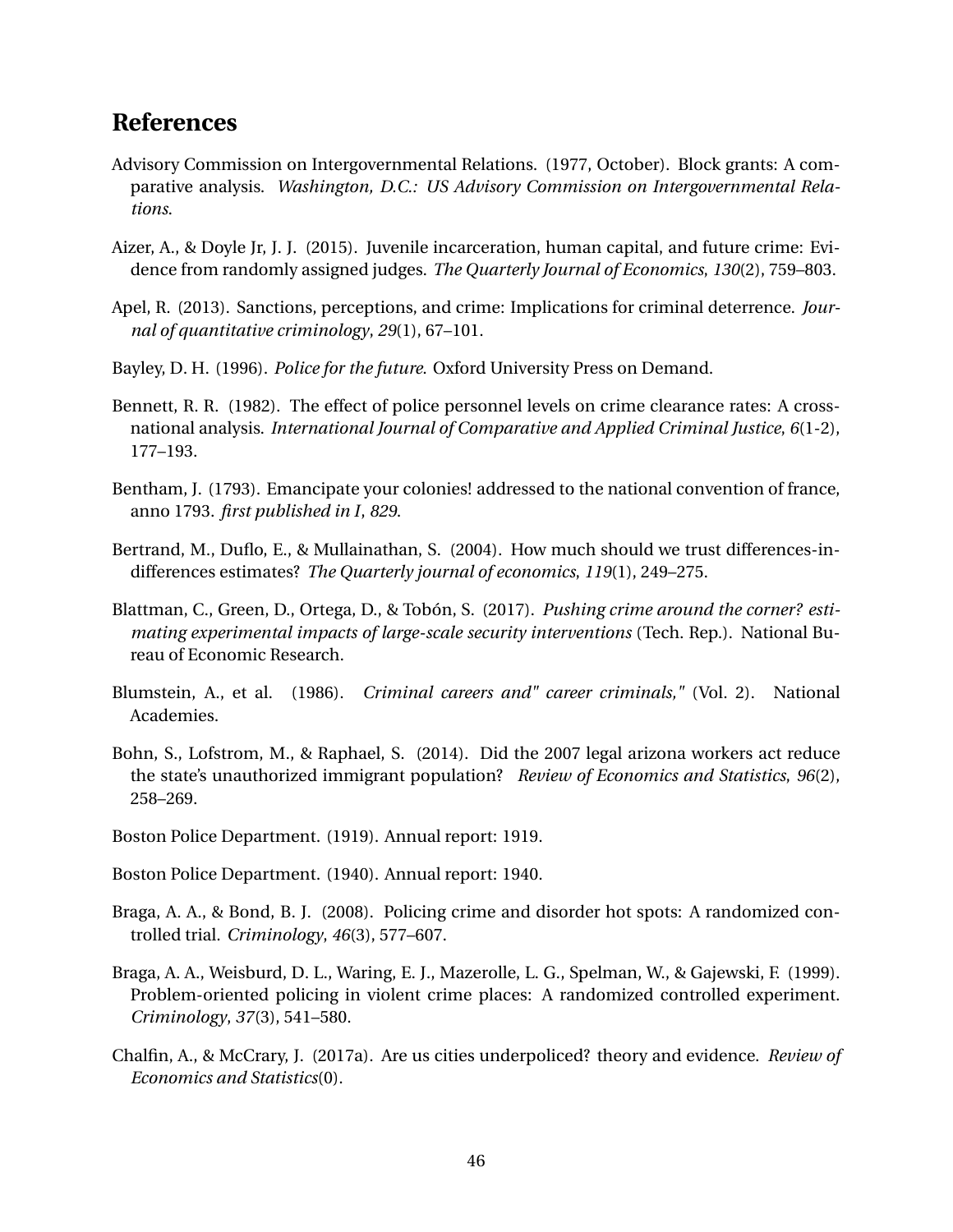- <span id="page-47-6"></span>Chalfin, A., & McCrary, J. (2017b). Criminal deterrence: A review of the literature. *Journal of Economic Literature*, *55*(1), 5–48.
- <span id="page-47-10"></span>Chiricos, T. G. (1987). Rates of crime and unemployment: An analysis of aggregate research evidence. *Social problems*, *34*(2), 187–212.
- <span id="page-47-0"></span>Chiricos, T. G., & Waldo, G. P. (1970). Punishment and crime: An examination of some empirical evidence. *Social Problems*, *18*(2), 200–217.
- <span id="page-47-8"></span>Clear, T. R. (2009). *Imprisoning communities: How mass incarceration makes disadvantaged neighborhoods worse*. Oxford University Press.
- <span id="page-47-3"></span>Cook, P. J., Kapustin, M., Ludwig, J., & Miller, D. L. (2017). The effects of cops office funding on sworn force levels, crime, and arrests.
- <span id="page-47-15"></span>Cope, G. H. (1992). Walking the fiscal tightrope: local government budgeting and fiscal stress. *International Journal of Public Administration*, *15*(5), 1097–1120.
- <span id="page-47-9"></span>Corman, H., & Mocan, N. (2005). Carrots, sticks, and broken windows. *The Journal of Law and Economics*, *48*(1), 235–266.
- <span id="page-47-7"></span>Cullen, F. T., Jonson, C. L., & Nagin, D. S. (2011). Prisons do not reduce recidivism: The high cost of ignoring science. *The Prison Journal*, *91*.
- <span id="page-47-2"></span>DeAngelo, G., & Hansen, B. (2014). Life and death in the fast lane: Police enforcement and traffic fatalities. *American Economic Journal: Economic Policy*, *6*(2), 231–57.
- <span id="page-47-4"></span>Di Tella, R., & Schargrodsky, E. (2004). Do police reduce crime? estimates using the allocation of police forces after a terrorist attack. *American Economic Review*, *94*(1), 115–133.
- <span id="page-47-14"></span>Donohue, J. J., Aneja, A., & Weber, K. D. (2017). *Right-to-carry laws and violent crime: A comprehensive assessment using panel data and a state-level synthetic controls analysis* (Tech. Rep.). National Bureau of Economic Research.
- <span id="page-47-11"></span>Donohue III, J. J., & Levitt, S. D. (2001). The impact of legalized abortion on crime. *The Quarterly Journal of Economics*, *116*(2), 379–420.
- <span id="page-47-13"></span>Donohue III, J. J., & Wolfers, J. (2006). *Uses and abuses of empirical evidence in the death penalty debate* (Tech. Rep.). National Bureau of Economic Research.
- <span id="page-47-5"></span>Draca, M., Machin, S., & Witt, R. (2011). Panic on the streets of london: Police, crime, and the july 2005 terror attacks. *American Economic Review*, *101*(5), 2157–81.
- <span id="page-47-12"></span>Duggan, M. (2001). More guns, more crime. *Journal of political Economy*, *109*(5), 1086–1114.
- <span id="page-47-1"></span>D'unger, A. V., Land, K. C., McCall, P. L., & Nagin, D. S. (1998). How many latent classes of delinquent/criminal careers? results from mixed poisson regression analyses. *American journal of sociology*, *103*(6), 1593–1630.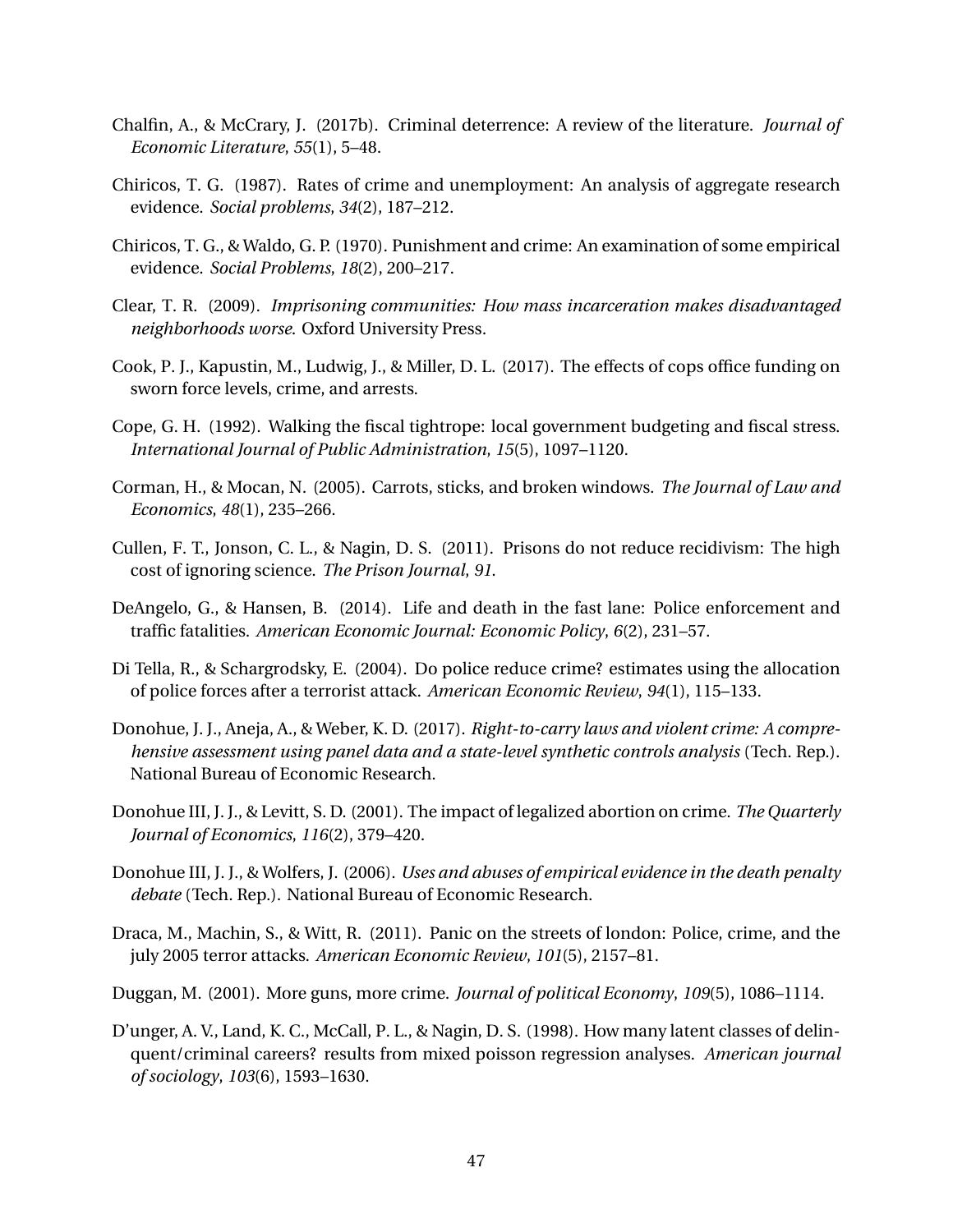- <span id="page-48-2"></span>Durlauf, S. N., & Nagin, D. S. (2011). Imprisonment and crime. *Criminology & Public Policy*, *10*(1), 13–54.
- <span id="page-48-5"></span>Eck, J. E., & Maguire, E. R. (2000). Have changes in policing reduced violent crime? an assessment of the evidence. *The crime drop in America*, *207*, 228.
- <span id="page-48-0"></span>Ehrlich, I. (1973). *The deterrent effect of capital punishment: A question of life and death.* National Bureau of Economic Research Cambridge, Mass., USA.
- <span id="page-48-3"></span>Evans, W. N., & Owens, E. G. (2007). Cops and crime. *Journal of Public Economics*, *91*(1), 181– 201.
- <span id="page-48-9"></span>Foster, H., & Hagan, J. (2009). The mass incarceration of parents in america: Issues of race/ethnicity, collateral damage to children, and prisoner reentry. *The ANNALS of the American Academy of Political and Social Science*, *623*(1), 179–194.
- <span id="page-48-8"></span>Genty, P. M. (2002). Damage to family relationships as a collateral consequence of parental incarceration. *Fordham Urb. LJ*, *30*, 1671.
- <span id="page-48-11"></span>Goel, S., Rao, J. M., Shroff, R., et al. (2016). Precinct or prejudice? understanding racial disparities in new york cityâ $\tilde{A}Z$ s stop-and-frisk policy. *The Annals of Applied Statistics*, *10*(1), 365–394.
- <span id="page-48-7"></span>Hagan, J., & Dinovitzer, R. (1999). Collateral consequences of imprisonment for children, communities, and prisoners. *Crime and justice*, *26*, 121–162.
- <span id="page-48-10"></span>Harcourt, B. E., & Ludwig, J. (2006). Broken windows: New evidence from new york city and a five-city social experiment. *The University of Chicago Law Review*, 271–320.
- <span id="page-48-14"></span>Hevesi, A. G. (2005). Revenue sharing in new york state. *Albany: Office of the New York State Comptroller*.
- <span id="page-48-1"></span>Hirschi, T., Gottfredson, M., et al. (1986). The distinction between crime and criminality. *Critique and explanation: Essays in honor of Gwynne Nettler*, *55*, 69.
- <span id="page-48-13"></span>Ireton, G. (1976). Retirement surge grips city police, concerns council. *Pittsburgh Post-Gazette*, 17.
- <span id="page-48-15"></span>James, N. (2013). Edward byrne memorial justice assistance grant (jag) program. In *Library of congress, congressional research service, washington, dc.[google scholar].*
- <span id="page-48-6"></span>Johnson, R., & Raphael, S. (2012). How much crime reduction does the marginal prisoner buy? *The Journal of Law and Economics*, *55*(2), 275–310.
- <span id="page-48-12"></span>Joyce, P. G., & Mullins, D. R. (1991). The changing fiscal structure of the state and local public sector: The impact of tax and expenditure limitations. *Public Administration Review*, 240– 253.
- <span id="page-48-4"></span>Kessler, D., & Levitt, S. D. (1999). Using sentence enhancements to distinguish between deterrence and incapacitation. *The Journal of Law and Economics*, *42*(S1), 343–364.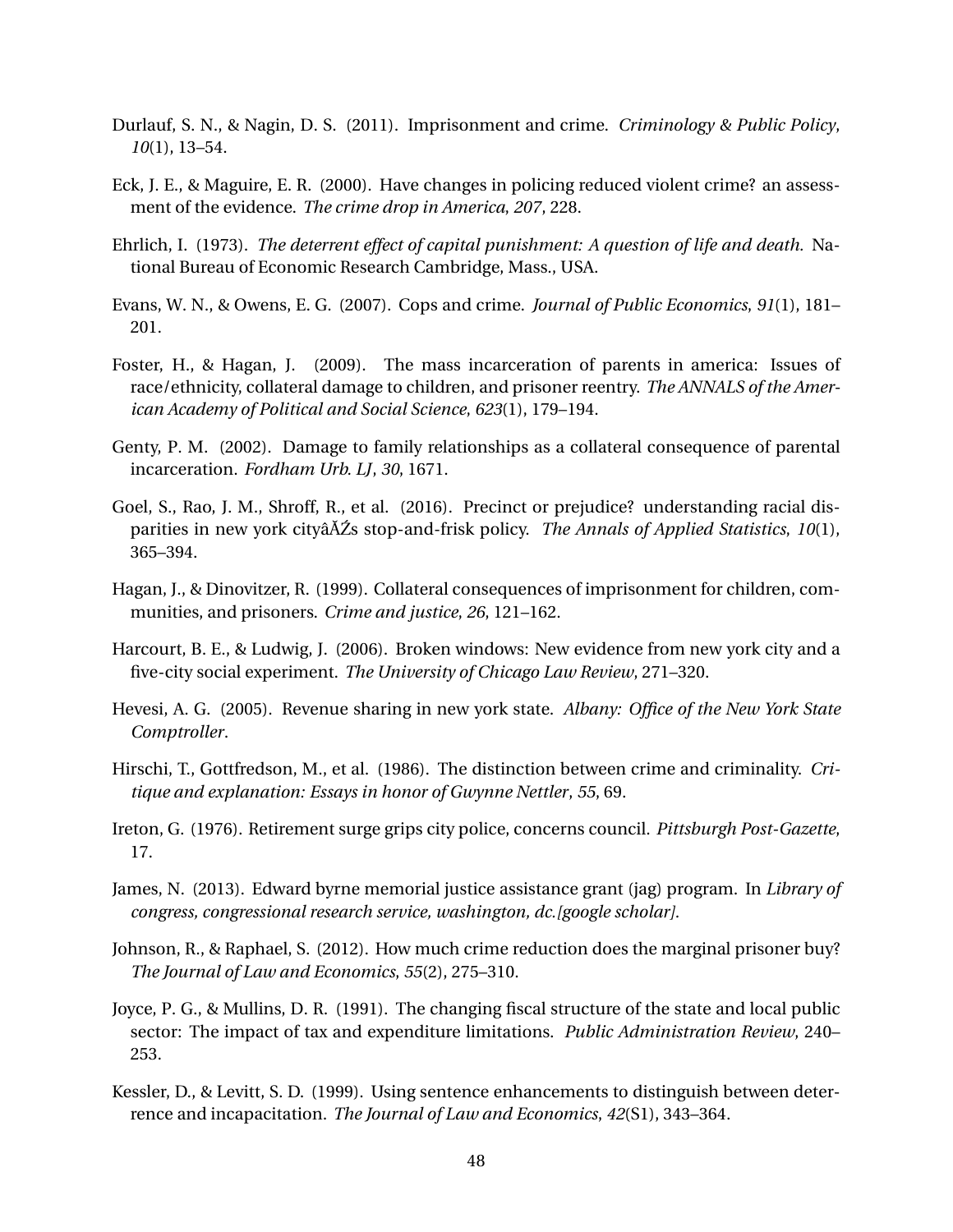- <span id="page-49-4"></span>Klick, J., & Tabarrok, A. (2005). Using terror alert levels to estimate the effect of police on crime. *The Journal of Law and Economics*, *48*(1), 267–279.
- <span id="page-49-10"></span>Kovandzic, T. V., Schaffer, M. E., Vieraitis, L. M., Orrick, E. A., & Piquero, A. R. (2016). Police, crime and the problem of weak instruments: Revisiting the â AIJmore police, less crime â AI thesis. *Journal of quantitative criminology*, *32*(1), 133–158.
- <span id="page-49-6"></span>Kovandzic, T. V., & Sloan, J. J. (2002). Police levels and crime rates revisited: A county-level analysis from florida (1980–1998). *Journal of Criminal Justice*, *30*(1), 65–76.

<span id="page-49-15"></span>LA Times. (1966, February 20). Early retirements thin police force. *Los Angeles Times*, SF-B1.

- <span id="page-49-9"></span>Lee, D. S., & McCrary, J. (2017). The deterrence effect of prison: Dynamic theory and evidence. In *Regression discontinuity designs: Theory and applications* (pp. 73–146). Emerald Publishing Limited.
- <span id="page-49-7"></span>Lee, Y., Eck, J. E., & Corsaro, N. (2016). Conclusions from the history of research into the effects of police force size on crime $\frac{\partial \tilde{A}}{\partial \tilde{A}}$ 1968 through 2013: a historical systematic review. *Journal of Experimental Criminology*, *12*(3), 431–451.
- <span id="page-49-11"></span>Levitt, S. D. (1996). The effect of prison population size on crime rates: Evidence from prison overcrowding litigation. *The quarterly journal of economics*, *111*(2), 319–351.
- <span id="page-49-12"></span>Levitt, S. D. (1998). Juvenile crime and punishment. *Journal of political Economy*, *106*(6), 1156– 1185.
- <span id="page-49-3"></span>Levitt, S. D. (2002). Using electoral cycles in police hiring to estimate the effects of police on crime: Reply. *American Economic Review*, *92*(4), 1244–1250.
- <span id="page-49-14"></span>Lewis, C. W. (1994). Budgetary balance: The norm, concept, and practice in large us cities. *Public Administration Review*, 515–524.
- <span id="page-49-8"></span>Liedka, R. V., Piehl, A. M., & Useem, B. (2006). The crime-control effect of incarceration: does scale matter? *Criminology & Public Policy*, *5*(2), 245–276.
- <span id="page-49-13"></span>Lofstrom, M., Raphael, S., & Grattet, R. (2014). Is public safety realignment reducing recidivism in california. *Public Policy Institute of California*.
- <span id="page-49-1"></span>Loughran, T. A., Paternoster, R., Piquero, A. R., & Pogarsky, G. (2011). On ambiguity in perceptions of risk: implications for criminal decision making and deterrence. *Criminology*, *49*(4), 1029–1061.
- <span id="page-49-5"></span>MacDonald, J., Fagan, J., & Geller, A. (2016). The effects of local police surges on crime and arrests in new york city. *PLoS one*, *11*(6), e0157223.

<span id="page-49-0"></span>marchese di Beccaria, C. (1785). *An essay on crimes and punishments*. E. Newbery.

<span id="page-49-2"></span>Marvell, T. B., & Moody, C. E. (1996). Specification problems, police levels, and crime rates. *Criminology*, *34*(4), 609–646.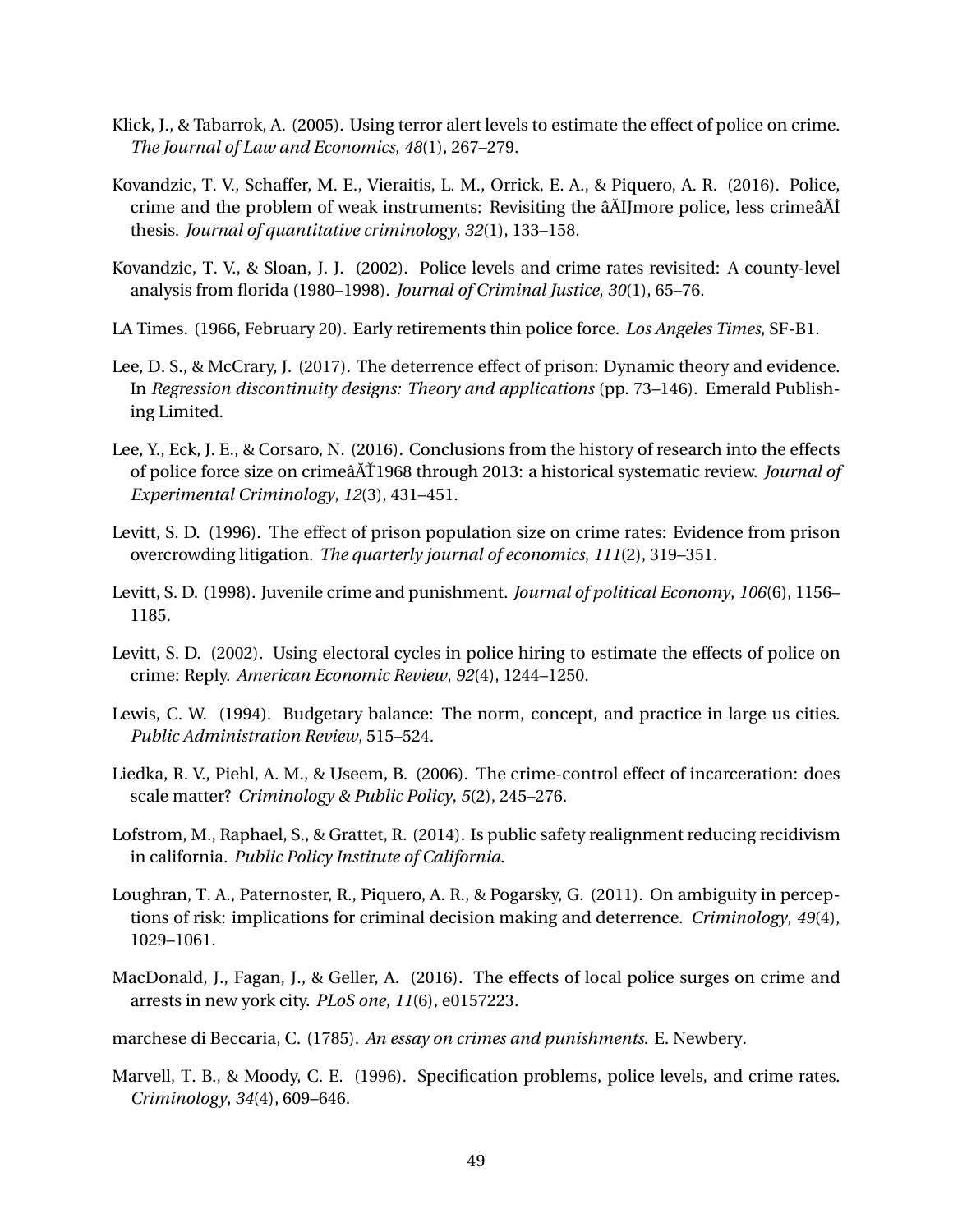- <span id="page-50-4"></span>McCrary, J. (2002). Using electoral cycles in police hiring to estimate the effect of police on crime: Comment. *American Economic Review*, *92*(4), 1236–1243.
- <span id="page-50-0"></span>McCrary, J., et al. (2010). Dynamic perspectives on crime. *Handbook on the Economics of Crime*, *82*.
- <span id="page-50-8"></span>Mueller-Smith, M. (2015). The criminal and labor market impacts of incarceration. *Unpublished Working Paper*.
- <span id="page-50-1"></span>Nagin, D. S. (2013). Deterrence: A review of the evidence by a criminologist for economists. *Annu. Rev. Econ.*, *5*(1), 83–105.
- <span id="page-50-3"></span>Nagin, D. S., & Land, K. C. (1993). Age, criminal careers, and population heterogeneity: Specification and estimation of a nonparametric, mixed poisson model. *Criminology*, *31*(3), 327– 362.
- <span id="page-50-5"></span>Owens, E. G. (2013). Cops and cuffs. *Lessons from the Economics of Crime: What Reduces Offending?*, 17.
- <span id="page-50-7"></span>Paternoster, R. (2010). How much do we really know about criminal deterrence? *The journal of criminal law and criminology*, 765–824.
- <span id="page-50-2"></span>Paternoster, R., Saltzman, L. E., Waldo, G. P., & Chiricos, T. G. (1983). Perceived risk and social control: Do sanctions really deter? *Law and Society Review*, 457–479.
- <span id="page-50-10"></span>Pfaff, J. F. (2011). The micro and macro causes of prison growth. *Ga. St. UL Rev.*, *28*, 1239.
- <span id="page-50-11"></span>Pfaff, J. F. (2014). Escaping from the standard story: Why the conventional wisdom on prison growth is wrong, and where we can go from here. *Federal Sentencing Reporter*, *26*(4), 265– 270.
- <span id="page-50-14"></span>Pierson, K., Hand, M. L., & Thompson, F. (2015). The government finance database: A common resource for quantitative research in public financial analysis. *PloS one*, *10*(6), e0130119.
- <span id="page-50-13"></span>Poterba, J. M., & Rueben, K. S. (1995). The effect of property-tax limits on wages and employment in the local public sector. *The American Economic Review*, *85*(2), 384–389.
- <span id="page-50-12"></span>Puckett, J. L., & Lundman, R. J. (2003). Factors affecting homicide clearances: Multivariate analysis of a more complete conceptual framework. *Journal of Research in Crime and Delinquency*, *40*(2), 171–193.
- <span id="page-50-9"></span>Pyrooz, D. C., Decker, S. H., Wolfe, S. E., & Shjarback, J. A. (2016). Was there a ferguson effect on crime rates in large us cities? *Journal of criminal justice*, *46*, 1–8.
- <span id="page-50-6"></span>Raphael, S., Lofstrom, M., & Martin, B. (2017). The effects of californiaâ $\tilde{A}Z$ s enhanced drug and contraband interdiction program on drug abuse and inmate misconduct in californiaâĂŹs prisons. report.
- <span id="page-50-15"></span>Raphael, S., & Stoll, M. A. (2009). Why are so many americans in prison? *Do prisons make us safer*, 27–72.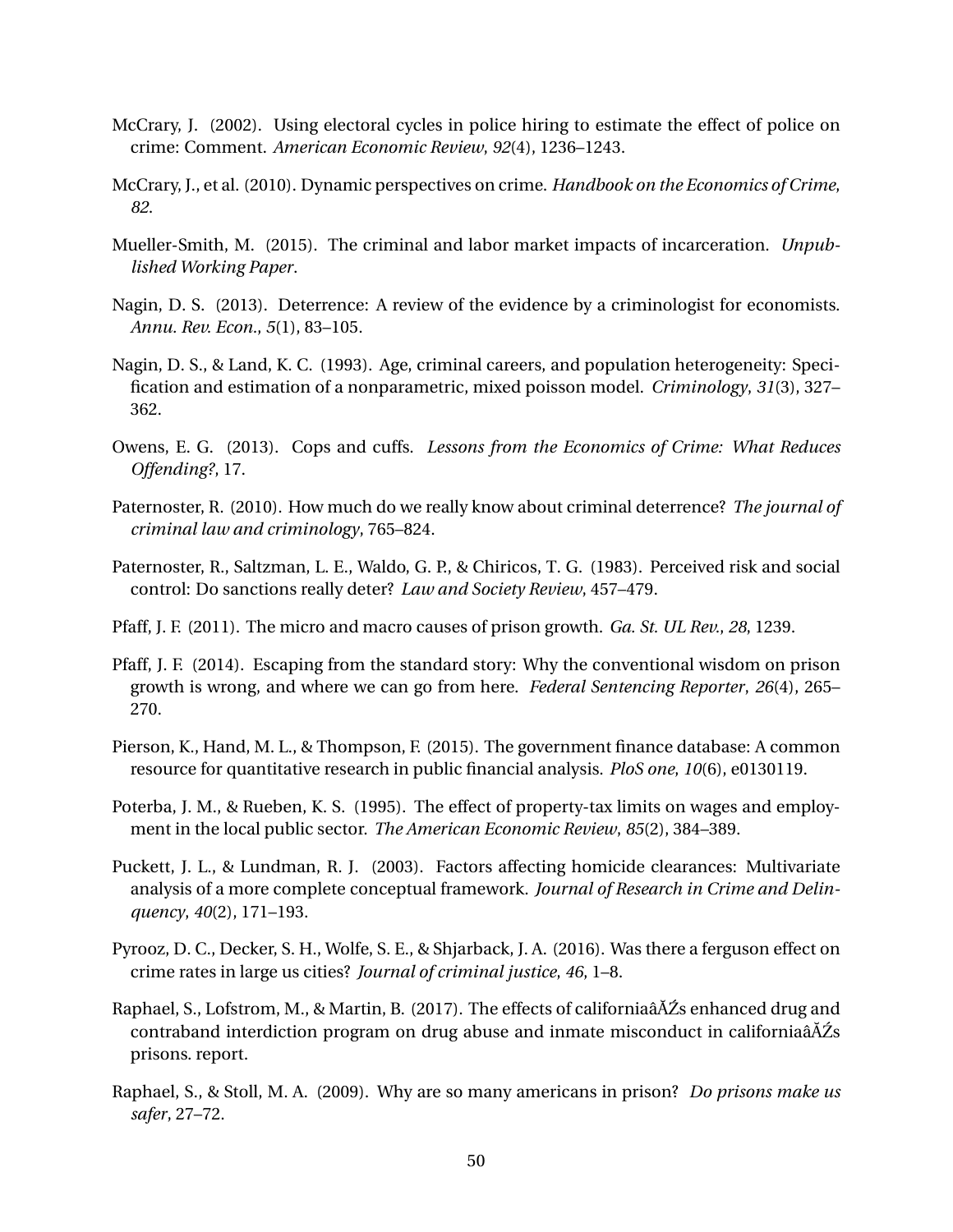- <span id="page-51-8"></span>Raphael, S., & Winter-Ebmer, R. (2001). Identifying the effect of unemployment on crime. *The Journal of Law and Economics*, *44*(1), 259–283.
- <span id="page-51-11"></span>Recktenwald, W. (1986a, November 12). 1 in 5 hopefuls gets into police training. *Chicago Tribune*.
- <span id="page-51-12"></span>Recktenwald, W. (1986b, November 9). Surge of retirements strips streets of police. *Chicago Tribune*.
- <span id="page-51-15"></span>Richardson, C. (1980). The state of state-local revenue sharing. *Washington, D.C.: US Advisory Commission on Intergovernmental Relations*.
- <span id="page-51-14"></span>Richman, D. (2006). The past, present, and future of violent crime federalism. *Crime and Justice*, *34*(1), 377–439.
- <span id="page-51-4"></span>Rosenfeld, R. (2016). *Documenting and explaining the 2015 homicide rise: Research directions.*
- <span id="page-51-9"></span>Rubin, I. S. (2016). *The politics of public budgeting: Getting and spending, borrowing and balancing*. CQ Press.
- <span id="page-51-13"></span>Russell, R. (2005). *A city in terror: Calvin coolidge and the 1919 boston police strike*. Beacon Press.
- <span id="page-51-10"></span>Shadbegian, R. J. (1998). Do tax and expenditure limitations affect local government budgets? evidence from panel data. *Public Finance Review*, *26*(2), 118–136.
- <span id="page-51-0"></span>Shavell, S. (1991). Specific versus general enforcement of law. *Journal of political Economy*, *99*(5), 1088–1108.
- <span id="page-51-3"></span>Sherman, L. W. (2011). Al capone, the sword of damocles, and the police–corrections budget ratio. *Criminology & Public Policy*, *10*(1), 195-206.
- <span id="page-51-2"></span>Sherman, L. W., & Weisburd, D. (1995). General deterrent effects of police patrol in crime âĂIJhot spotsâĂİ: A randomized, controlled trial. *Justice quarterly*, *12*(4), 625–648.
- <span id="page-51-1"></span>Shi, L. (2009). The limit of oversight in policing: Evidence from the 2001 cincinnati riot. *Journal of Public Economics*, *93*(1-2), 99–113.
- <span id="page-51-5"></span>Shjarback, J. A., Pyrooz, D. C., Wolfe, S. E., & Decker, S. H. (2017). De-policing and crime in the wake of ferguson: Racialized changes in the quantity and quality of policing among missouri police departments. *Journal of criminal justice*, *50*, 42–52.
- <span id="page-51-7"></span>Siegel, L., & Worrall, J. (2013). *Introduction to criminal justice*. Nelson Education.
- <span id="page-51-6"></span>Skogan, W., & Frydl, K. (2004). *Fairness and effectiveness in policing: the evidence. committee on law and justice, division of behavioral and social sciences and education.* Washington DC: National Academies Press.
- <span id="page-51-16"></span>Stock, J., & Yogo, M. (2005). *Asymptotic distributions of instrumental variables statistics with many instruments* (Vol. 6). Chapter.